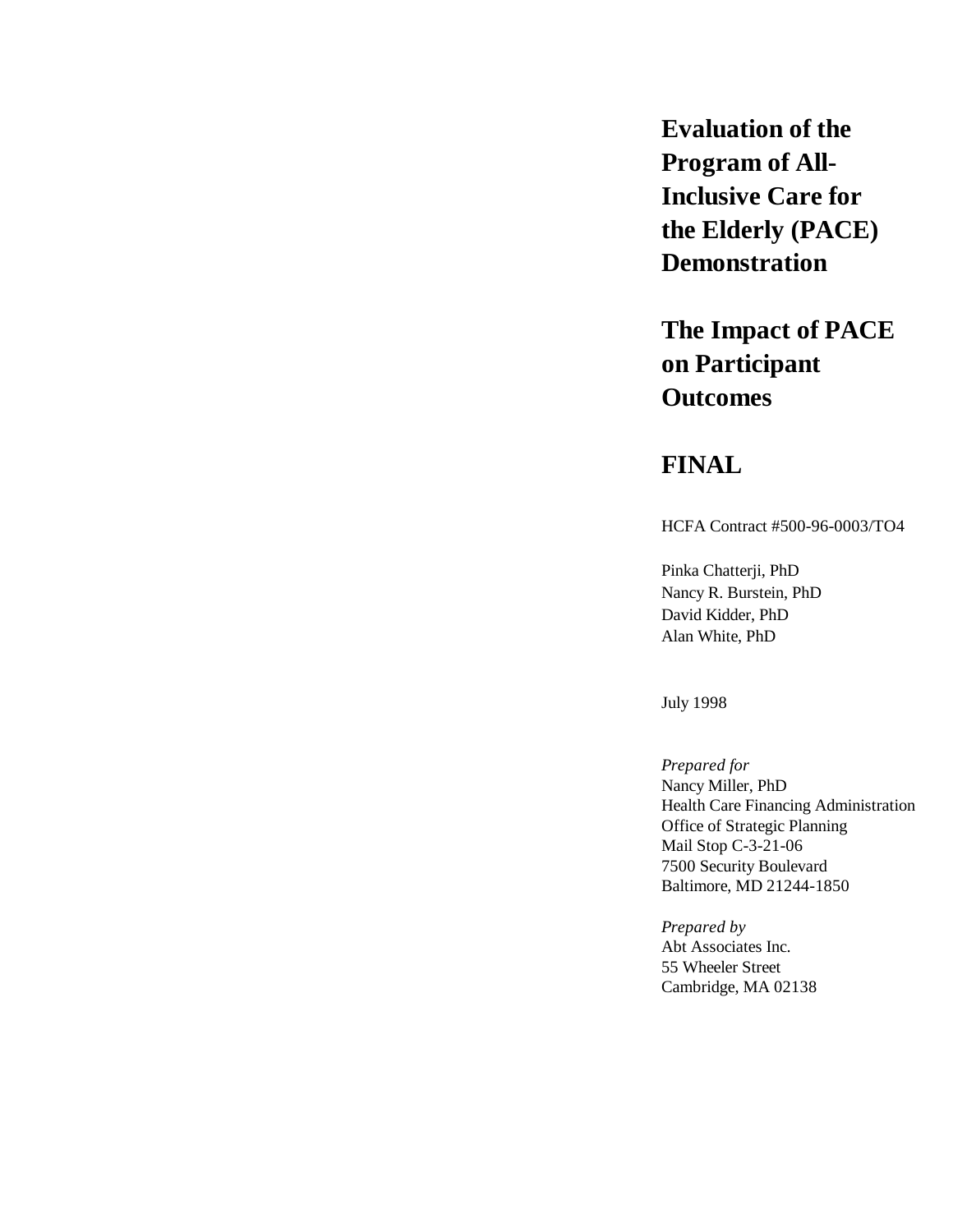# **Table of Contents**

| 1.  |                                                                                       |
|-----|---------------------------------------------------------------------------------------|
| 2.  | The Goals and Objectives of Home and Community-Based Programs for the Elderly  3      |
| 3.  |                                                                                       |
| 4.  |                                                                                       |
| 5.  |                                                                                       |
| 6.  |                                                                                       |
| 7.  |                                                                                       |
| 8.  | Interpretation of Estimates: Selection, Attrition, and Response Rates  19             |
| 9.  |                                                                                       |
| 10. | Participant's Health Status, Quality of Life, Satisfaction, and Functional Status  32 |
| 11. |                                                                                       |
| 12. |                                                                                       |
| 13. |                                                                                       |
| 14. |                                                                                       |
|     |                                                                                       |
|     |                                                                                       |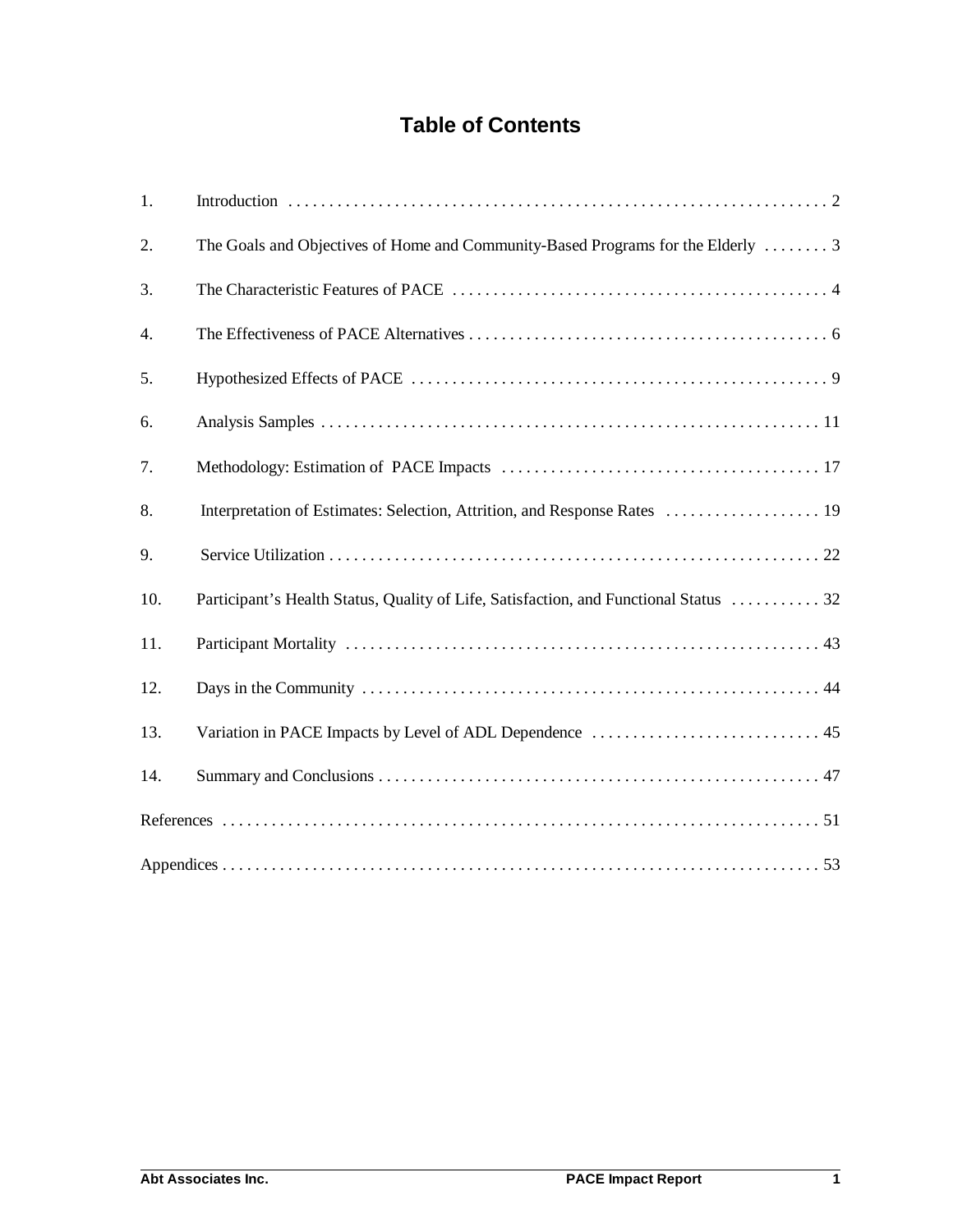# **1. Introduction**

The Program of All-Inclusive Care for the Elderly (PACE) is a demonstration project of the Health Care Financing Administration (HCFA), modeled on the On Lok program in San Francisco. PACE has attracted widespread attention from states, managed care organizations (MCOs), provider groups and others in search of cost-effective options for meeting the needs of frail, elderly Medicaid beneficiaries who are nursing home eligible.

The salient features of PACE are:

- Sites serve a clientele of nursing home-eligible impaired and frail elderly individuals.
- Sites provide comprehensive medical and social services under management of an interdisciplinary team (IDT) that includes clinical and social services professionals.
- The adult day health center (ADHC) provides a social center for participants, most of whom live in the community, and a central location for medical and social services delivery.
- Each site operates at full financial risk for dually eligible participants, under fixed Medicaid and Medicare capitation rates.<sup>1</sup>

Although On Lok opened in 1971 and has served dually-eligible participants under capitation since 1983, the PACE "replicates" of On Lok were not authorized until the Omnibus Budget Reconciliation Act of 1986 (OBRA 1986). HCFA funded an evaluation of PACE in 1991, and, in 1997, PACE was established as a permanent provider under Medicare as part of the Congress's Balanced Budget Act. As of June 30, 1997, PACE demonstration enrollment had reached a total of 3,524 persons in eleven sites across the country. [White (1998)]

This paper reports findings about the impact of PACE on health services utilization and several measures of outcomes, including health and functional status, quality of life, and satisfaction with services. Data come from a survey of PACE applicants that was conducted between January 1995 and August 1997.<sup>2</sup> In a previous impact study, participant outcomes were analyzed six months and 12 months after the initial baseline survey, but only limited sample sizes were available for the estimation of  $12$  month impacts.<sup>3</sup> This updated report takes advantage of the larger sample sizes now available by estimating the effects of PACE on outcomes measured 6, 12, 18, and 24 months after the baseline survey. Sample sizes for the 24 month analysis are quite small; the results from this portion of the analysis therefore should be interpreted with caution.

<sup>1</sup> PACE sites also serve non-dually eligible individuals if they pay a premium or co-pay.

<sup>2</sup> Baseline interviews ended on February 28, 1997. Follow-up interviews officially closed on August 29, 1997 but a close-out period for interviews was allowed until September 30, 1997.

<sup>3</sup> Burstein et. al. (1996)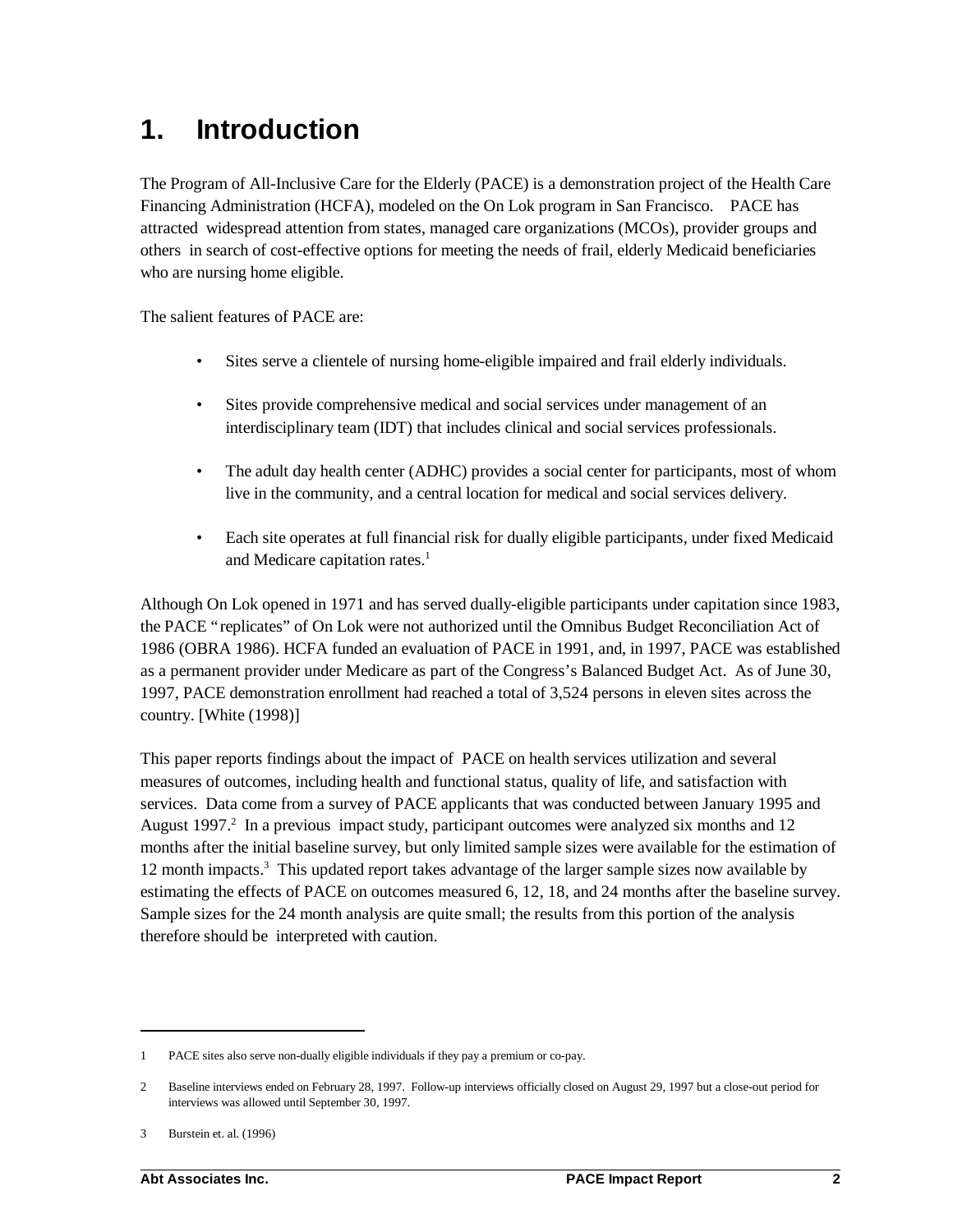This paper does not address PACE impacts on Medicare costs, Medicaid costs or costs incurred by PACE participants and their families.<sup>4</sup> The final report of the PACE evaluation will include analyses of both Medicare and Medicaid expenditures and self-reported out-of-pocket spending.

The findings reported in this paper suggest the following:

- PACE enrollees had much lower rates of nursing home utilization and in-patient hospitalization than comparison group members. This difference between PACE enrollees and comparison group members was still evident 2 years after enrollment in PACE, but the magnitude of the impact did appear to diminish over time.
- PACE enrollees had higher utilization of ambulatory services than comparison group members. Again, this impact was long-lasting but grew somewhat smaller as the length of time in PACE increased.
- PACE enrollees reported better health status and quality of life relative to comparison group members. This effect was most dramatic six months after the baseline survey. In some cases, PACE enrollees also experienced less deterioration in physical function relative to the comparison group. Like the self-reported measures of health status and quality of life, this effect was most evident during the first six months of enrollment.
- Holding other factors constant, participation in PACE was associated with a lower mortality rate.
- The benefits of PACE appeared to be magnified for those participants with high levels of physical impairment. PACE enrollees with high numbers of Activities of Daily Living (ADL) limitations experienced the most marked decreases in hospital utilization, decreases in nursing home days and improvements in self-reported quality of life.

# **2. The Goals and Objectives of Home and Community-Based Programs for the Elderly**

PACE shares many of the goals and characteristics of the earlier home and community-based services (HCBS) programs, while managing a mix of medical and social services under the incentives of capitation. PACE can therefore be viewed both as a unique approach to caring for frail elders and as a variant of earlier and concurrent initiatives.

Beginning with the first state HCBS programs in the 1970's (for example, New York's Nursing Home Without Walls Program) and the National Channeling Demonstration, federal and state governments have promoted efforts to de-institutionalize and rationalize the delivery of health care to Medicare and

<sup>4</sup> White (1998) compares the costs of the Medicare portion of the PACE capitation rate to what costs would have been had PACE enrollees remained in the FFS system. At the time this paper was written, Medicaid claims data were not sufficiently complete to support an assessment of the Medicaid portion of PACE's capitation rate.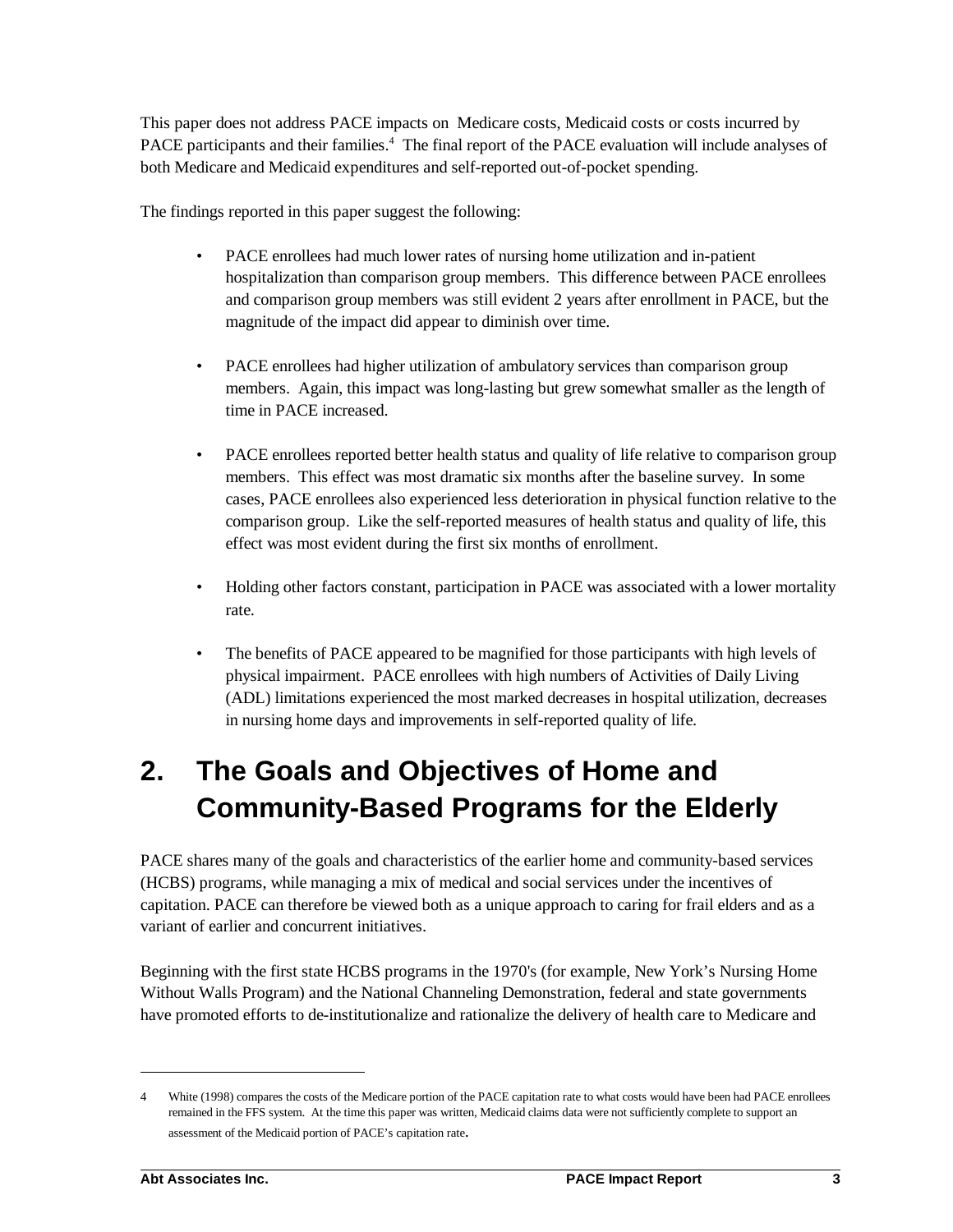Medicaid beneficiaries. Under federal Medicaid waivers, state governments experimented with fee-forservice HCBS programs for frail elderly and disabled beneficiaries during the 1970's. HCBS waivers were part of broader state cost-containment strategies that included caps on payments to nursing home providers, certificate of need (CON) reviews of new requests for nursing home beds, and, in some states, active efforts to reduce the number of Medicaid beds. Through careful targeting of at-risk individuals in the enrollment process, and through the provision of comprehensive formal support services, HCBS programs were expected to contain public expenditures by keeping elders in the community and out of costly nursing homes for as long as possible. 5

The overriding policy objective of all of these initiatives has been to reduce government health care expenditure and improve enrollee health and functional outcomes. These types of HCBS programs, however, did not demonstrate significant cost savings, even though their effects on patient outcomes were often significant (see literature review in Section 4). With this model, cost savings can accrue only if reductions in hospital and nursing home expenditures exceed increased spending on HCBS and other services. The government as the payer remains at full risk under this model of HCBS.

Within the past five years, states and the federal government began turning to capitated managed care to contain government health care expenditures through contracts with MCOs and the Medicare TEFRA Risk HMO program. More targeted programs such as the Social HMO (S/HMO) I (First Generation) Program, the Arizona Long-Term Care System (ALTCS), the Community Nursing Organizations (CNO) Demonstration, and experiments that "bundle" hospital and post-hospital care payments, purported to encourage more efficient management across a continuum of acute and long term care services.

Interest in and acceptance of alternative approaches grew as new payment methods (prospective payment, capitated payment) were tested and refined. Capitated managed care agreements delegate both the financial risks and decisions about the appropriate mix of services to conventional MCOs and to more targeted programs like PACE. If capitation reduces hospital and nursing home utilization, or use of any particular expensive service, it will be because the programs themselves, not the government, see these changes as both appropriate and cost-effective.

# **3. The Characteristic Features of PACE**

The PACE "effect," if it exists, is the product of PACE's care management and delivery system and the fiscal discipline of capitated payment. Although most participants live in the community, PACE must manage services across a continuum of institutional and non-institutional settings to achieve costeffective results. This broad scope of management responsibility requires constant coordination among diverse clinical and social service disciplines, and continuous monitoring of participants' conditions, requirements normally best attained in institutional settings. The adult day health center provides the locus for these activities without, it is assumed, the substantial overhead costs of an inpatient hospital or nursing home.

<sup>5</sup> Weissert et al. (1988) describe a waiver program that was apparently successful in containing costs by encouraging nursing home use as a subacute option to inpatient hospital utilization. More recently, Hughes et. al. (1997), in a meta analysis of studies on the impact of home care on hospital days, find that home care has a small to moderate, negative effect on hospital days. [Hughes et. al. (1997), 428]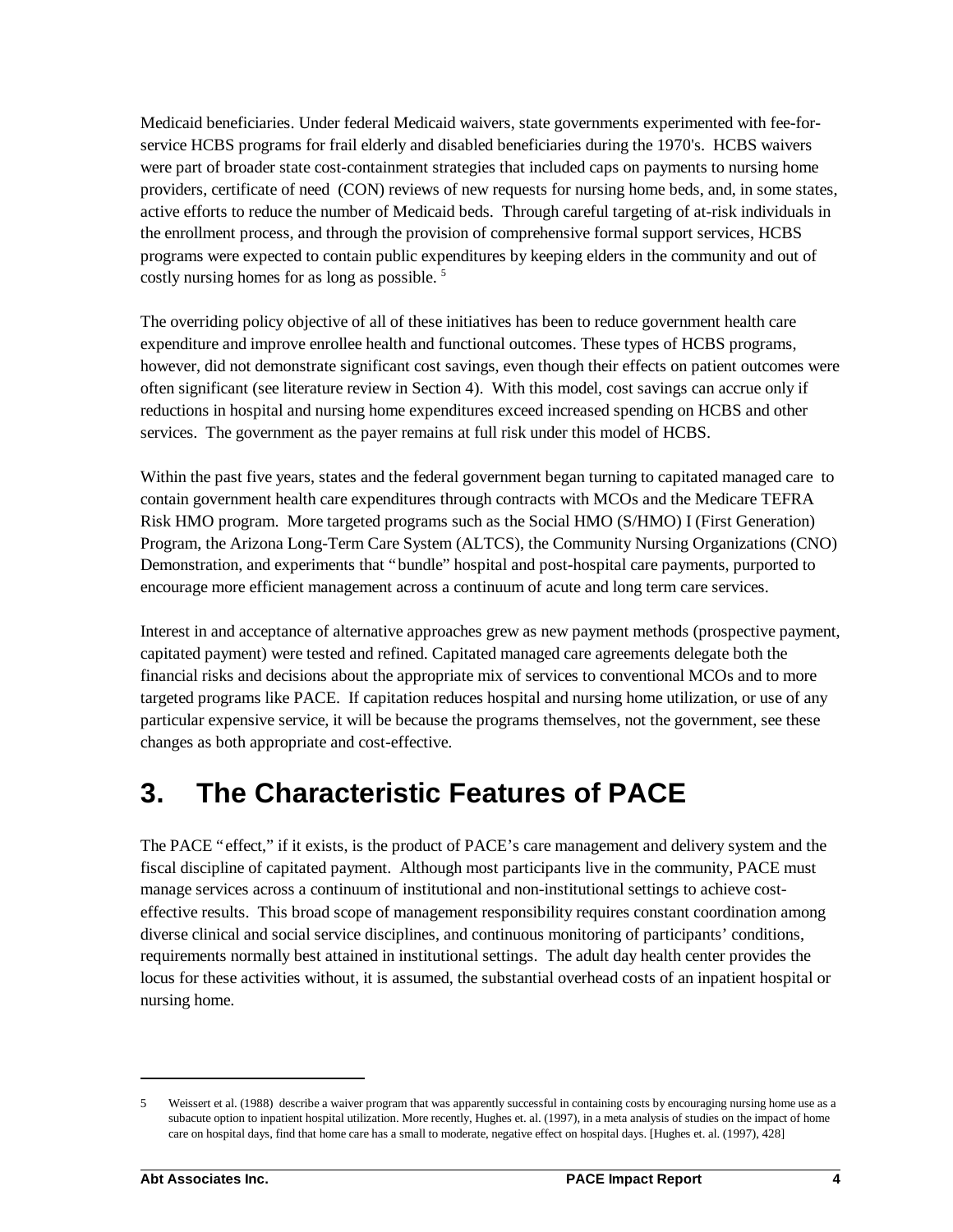Although actual practice varies among PACE sites, a defining characteristics of the On Lok model has been the requirement that all participants regularly attend an **adult day health care** center, where most ambulatory services are delivered. <sup>6</sup> Day care programs, operating as stand-alone units or in association with medical and social service organizations (including "day hospitals" run from outpatient facilities), have become established parts of the continuum of care in several communities. Von Behren reports growth of ADHCs in the U.S. from 300 in 1978 to 2000 in 1989. Of the 27 HCBS programs reviewed by Weissert and his colleagues, 13 included adult day care among the waivered services offered to elderly participants. In a fee-for-service system, however, day care always has been an option for participants and caregivers rather than a requirement of program participation.

All PACE sites **manage care through interdisciplinary teams**. HCBS programs for the elderly tend to follow the National Channeling Demonstration model, with an assigned manager for each participant. Care managers in the S/HMO programs manage access to long term care services, and ALTCS contracts the care management function, most frequently to county governments. In PACE, care managers are not identified as such — the team is the care manager. PACE appears to be the only working model of team care management for integrated services for the frail elderly. The composition of these teams varies among sites, as do the frequency with which teams meet and the group dynamics of team meetings.

PACE is the only operational program **targeted to frail and impaired elders** in which sites are at **full financial risk**. Medicaid Section 1915(c) HCBS programs are treated (and financed) as extensions of state Medicaid coverage and paid fee-for-service. Payments to both S/HMO and ALTCS providers are based on capitated rates. S/HMO sites serve elders with and without impairments, while ALTCS serves Medicaid-eligible elders and persons with physical or developmental disabilities.

PACE sites **coordinate and provide medical and social services** (and, in many sites, housing) for participants. Although other programs provide these services as well, most tend to define the continuum somewhat more narrowly. S/HMO covers acute and long term care services, but care managers largely confine their activities to long term care. State HCBS programs and the CNO demonstration sites coordinate services, but narrowly within home and community settings. ALTCS care managers do coordinate services across acute and long-term settings.

After a start-up period of risk sharing between PACE sites, their respective state Medicaid agencies, and Medicare, all PACE sites have accepted full financial risk for the care of their dually eligible participants. States pay Medicaid's share of **capitated rates** based on an estimate of how much Medicaid would pay for PACE participants in alternative settings. The assumptions and methods used to set PACE and other capitated program rates vary.<sup>7</sup> Medicare pays each PACE site a rate per participant month for its share of Medicare-covered services, based on 95 percent of the local Adjusted Average Per Capital Cost (AAPCC) inflated by an adjustment factor of 2.39 that recognizes the higher expected costs of treating frail elderly participants. [White (1998)] All sites use the same frailty adjustment, and the rate is not

 $6<sup>3</sup>$  The definition of "regular" attendance varies substantially among those PACE sites that still adhere to this principle. Many sites reported modifying the requirements to accommodate site-specific circumstances and enrollment as early as 1993. See Coulam et al (1993).

<sup>7</sup> For example, Oregon defines PACE as a substitute for assisted living and sets the Portland PACE rate to reflect these costs. Reflecting a more common perception, South Carolina and New York view the Columbia and Rochester PACE sites as alternatives to nursing home care, and negotiate rates based on county nursing home costs. Other sites (East Boston, Milwaukee, Denver ) are paid blended rates that reflect the costs of nursing home and "other" care. (Zimmerman et. al. (1997))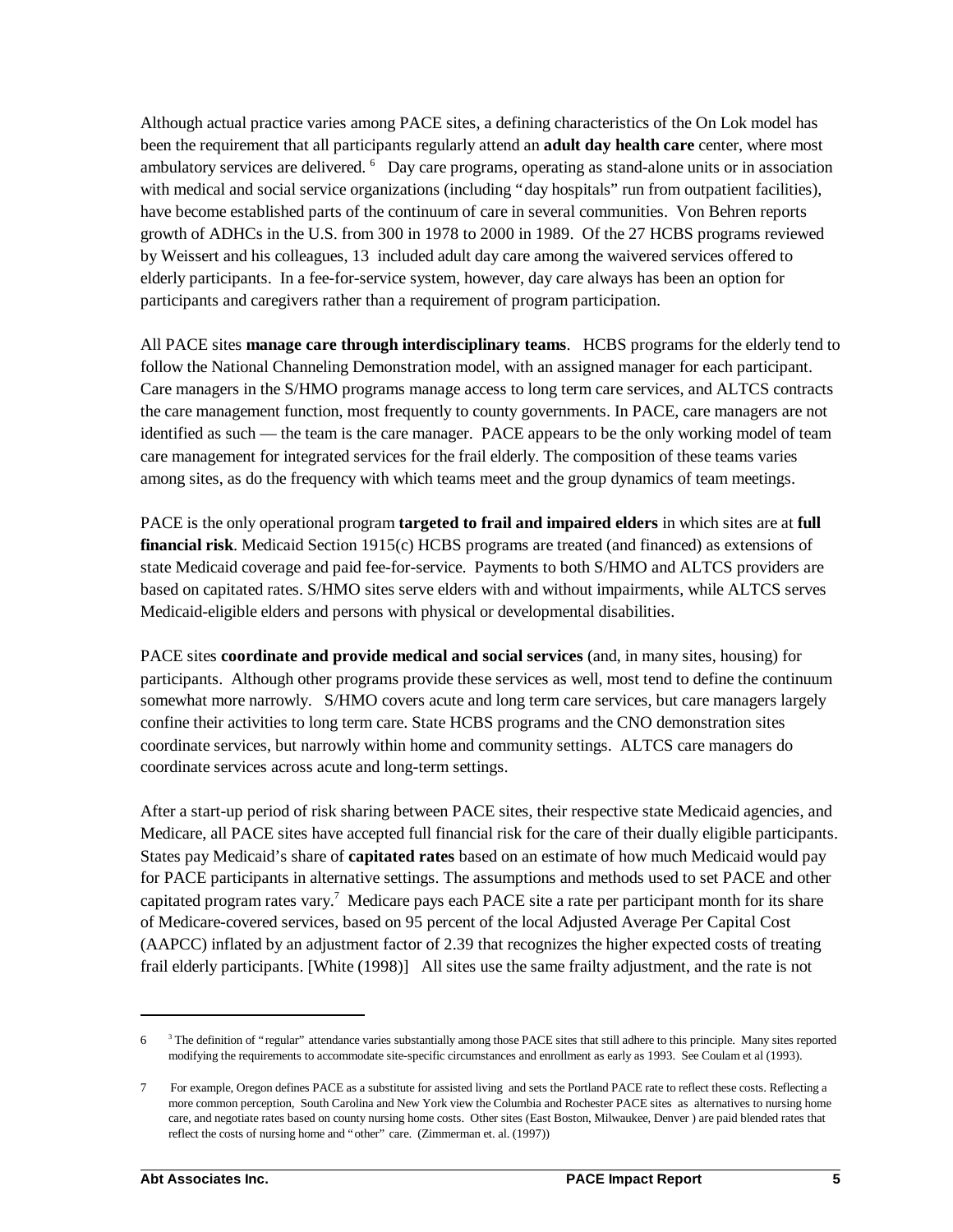altered based on individual participants' severity of illness or service use. States contribute Medicaid's portion of the capitated rates based on an estimate of how much Medicaid would pay for PACE participants in alternative care arrangements. [White (1998)] These rates generally range between 85-95 percent of the estimated payments for skilled care and/or home and community based service options.

Other demonstrations and programs use different methods. First generation S/HMOs, for example, were paid 100 percent of the AAPCC for Medicare's share of the rate and site-specific Medicaid rates set by each state; beneficiaries shared costs, and long term care service payments were capped. ALTCS contractors receive Medicaid capitation payments negotiated in a competitive bidding process, adjusted for expected Medicare payments (contractors are expected to bill Medicare directly for covered services used by dual eligibles).

Before the Balanced Budget Amendment of 1997, Medicare TEFRA HMOs were paid 95 percent of the AAPCC, and some had beneficiary cost sharing. The Balanced Budget Ammendment of 1997 established the Medicare+Choice Program which will encompass a wider range of health plan options than were available previously. The Medicare+Choice Plans will no longer be tied to the AAPCC. Few states that have negotiated Medicaid contracts with MCOs have made special provisions for elderly beneficiaries. Most have mandated enrollment in managed care first for Medicaid beneficiaries least at risk for high-cost medical needs (AFDC and income-eligible women and children), while retaining standard Medicaid or HCBS coverage for aged and disabled dual eligibles.

# **4. The Effectiveness of PACE Alternatives**

Two teams of researchers have reviewed the evidence on the impact of HCBS and capitated managed care programs on outcomes and costs. Weissert and his colleagues (1988) reviewed assessments of 27 HCBS programs, in operation from the 1960s to the 1980s. All functioned within a fee-for-service payment system. Roughly half provided a broad range of home services, including adult day care. Most purported to target elders at risk of nursing home admission.<sup>8</sup> In a more recent review, Wiener and Skaggs (1995) summarized what was then known about the effectiveness of programs that manage a continuum of acute and long-term care services. With the exception of Medicare experiments in bundling acute and post-acute services, the programs Wiener and Skaggs review are capitated: S/HMOs (first generation),<sup>9</sup> On Lok/PACE (early reports and articles), Medicare TEFRA<sup>10</sup> HMOs, and the Arizona Long-Term Care System (ALTCS). The following discussion draws heavily on these two sources.

<sup>8</sup> The ACCESS project provides an exception. ACCESS concentrated on "reducing the hospital stays of high-cost chronic-care patients ...", largely by encouraging *increased* use of nursing homes as a less expensive subacute alternative. They were evidently successful, although estimates of about \$3,000 annual savings per capita were not statistically significant at a five-percent level. (Weissert et al., 1988)

<sup>9</sup> OBRA 1991 mandates a second generation of S/HMOs, to be implemented in six sites: Columbia, South Carolina; Coral Gables, Florida; Grand Junction, Colorado; Las Vegas, Nevada; Martinez, California; Worcester, Massachusetts.

<sup>10</sup> Tax Equity and Fiscal Responsibility Act of 1982 which authorized the Medicare Risk HMO program.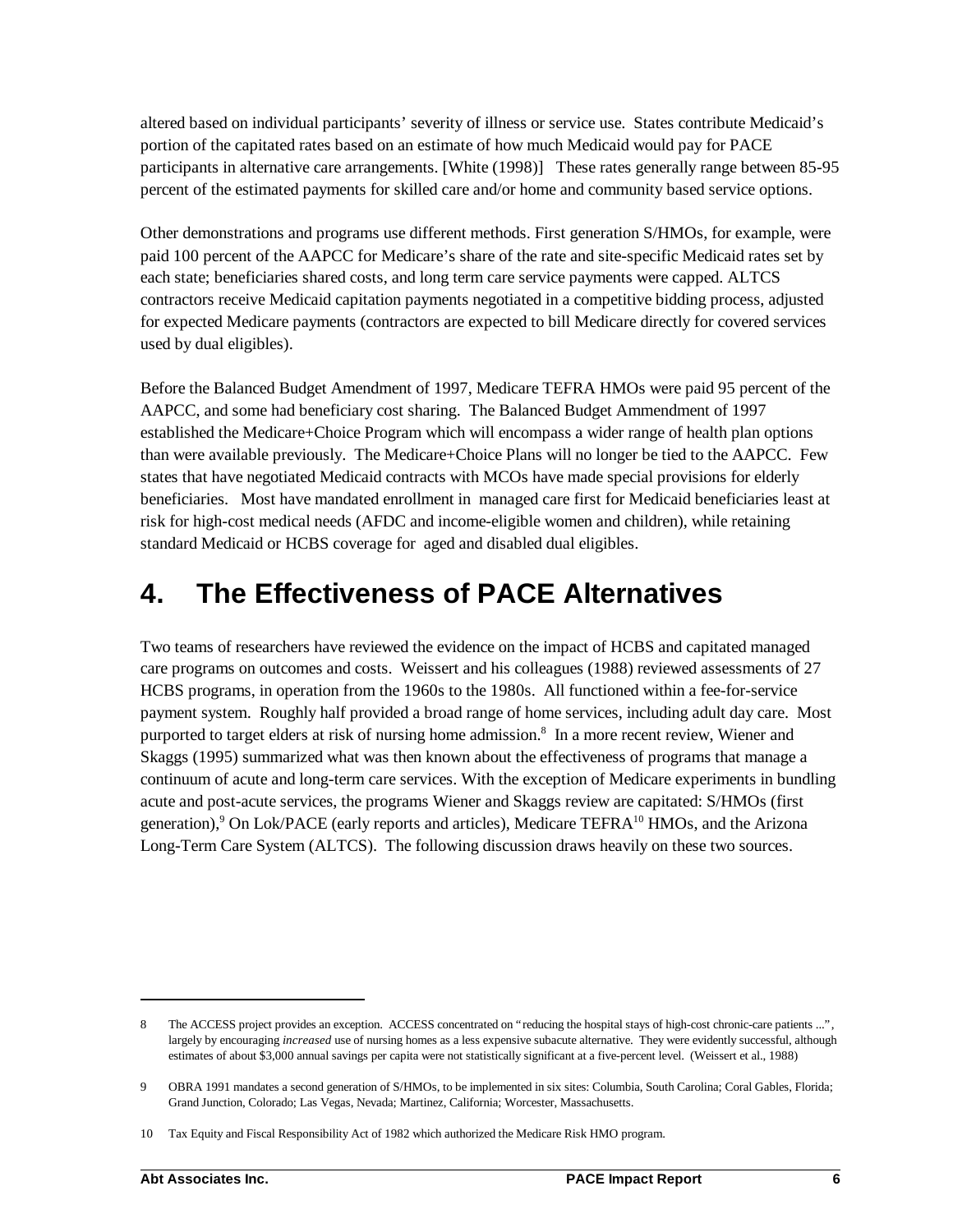Evidence on the success of programs in **targeting frail and impaired elders** has been mixed.<sup>11</sup> Weissert and his colleagues use frequency and intensity of nursing home use among control group members to measure targeting effectiveness. Only four of the 27 programs reviewed drew from populations with 30 percent or more nursing home residents; the median percentage was 18 percent. Alternatively, if risk of hospitalization is used to measure targeting, the HCBS programs reviewed by Weissert appear to be more effective. Annual rates of hospital use among control group members exceeded 30 percent in over half of the studies.

Under capitation, programs may have financial incentives to market selectively to less impaired elders. Wiener and Skaggs report on early studies of S/HMO I (Manton et al., 1994; Newcomer et al., 1995) and On Lok (1993) that suggest tendencies toward favorable selection. Nevertheless, the evidence on favorable selection in PACE represents relatively early experience with capitation for most of the sites.

Program effects on **service utilization** (for example, reduction in the prevalence of nursing home use, reductions in annual nursing home days) were large and significant in three of the four "effective" HCBS programs reviewed by Weissert et al. The single exception was ACCESS, in which frail elders were steered into nursing homes in order to reduce hospital utilization.<sup>12</sup> Program impacts on hospitalization were less impressive. Most treatment-control differences were smaller than 5 percentage points, and the four statistically significant estimates provided mixed signals (two showed reductions, two showed increases in hospital use). Effects on hospital days were similarly mixed and inconclusive.

Most capitated programs that serve elders have reduced hospital utilization but have not consistently managed to reduce the use of nursing homes and other long-term care services. Wiener and Skaggs, citing Brown et al. 1993, note that TEFRA HMOs have been able to reduce the intensity of acute utilization (numbers of hospital days, physician visits) without reducing the frequency of service (indeed, HMO elders are more likely to have at least one physician visit than their fee-for-service counterparts). Elderly HMO and fee-for-service beneficiaries were equally likely to use home health services, but the former received about half the number of visits of the latter. HMO enrollees seemed more likely to enter a skilled nursing facility, but nursing facility days did not differ between HMO and fee-for-service beneficiaries.

First generation S/HMOs achieved similar results in reducing hospital utilization by shortening stays relative to fee-for-service alternatives. Comparisons to TEFRA HMOs do not show a clear S/HMO effect. S/HMOs also appear to have reduced overall long-term care service use (both home health and nursing home), although experience differed widely among the sites. Early PACE experience seems to have been similar, though evidence for effects is largely anecdotal, and the sites varied dramatically in average lengths of inpatient stays (from 12.9 days in the Bronx, New York site to 2.9 days in Columbia,

<sup>11</sup> Use of term "targeting" implies that programs fail or succeed depending on actions they undertake (marketing, outreach) to attract impaired elders. Success in this regard, however, is also a function of self-selection, based on enrollment decisions of patients and their families which may be favorable or unfavorable with respect to health risks. Since program enrollment is voluntary, less impaired elders (or elders with more committed informal caregivers) may be disproportionately attracted to HCBS program).

<sup>12</sup> Weissert and his colleagues note the importance of state nursing home policies in shaping the effectiveness of HCBS diversion and conversion strategies. (Weissert et al., page 330) If there are bed shortages, perhaps due to aggressive state CON programs, nursing home admissions may be limited to the most impaired and frail elderly candidates. In this environment, HCBS may be unsuccessful in finding severely impaired individuals. This view depends on the somewhat questionable assumption that nursing homes admit the most difficult cases just when beds are in short supply.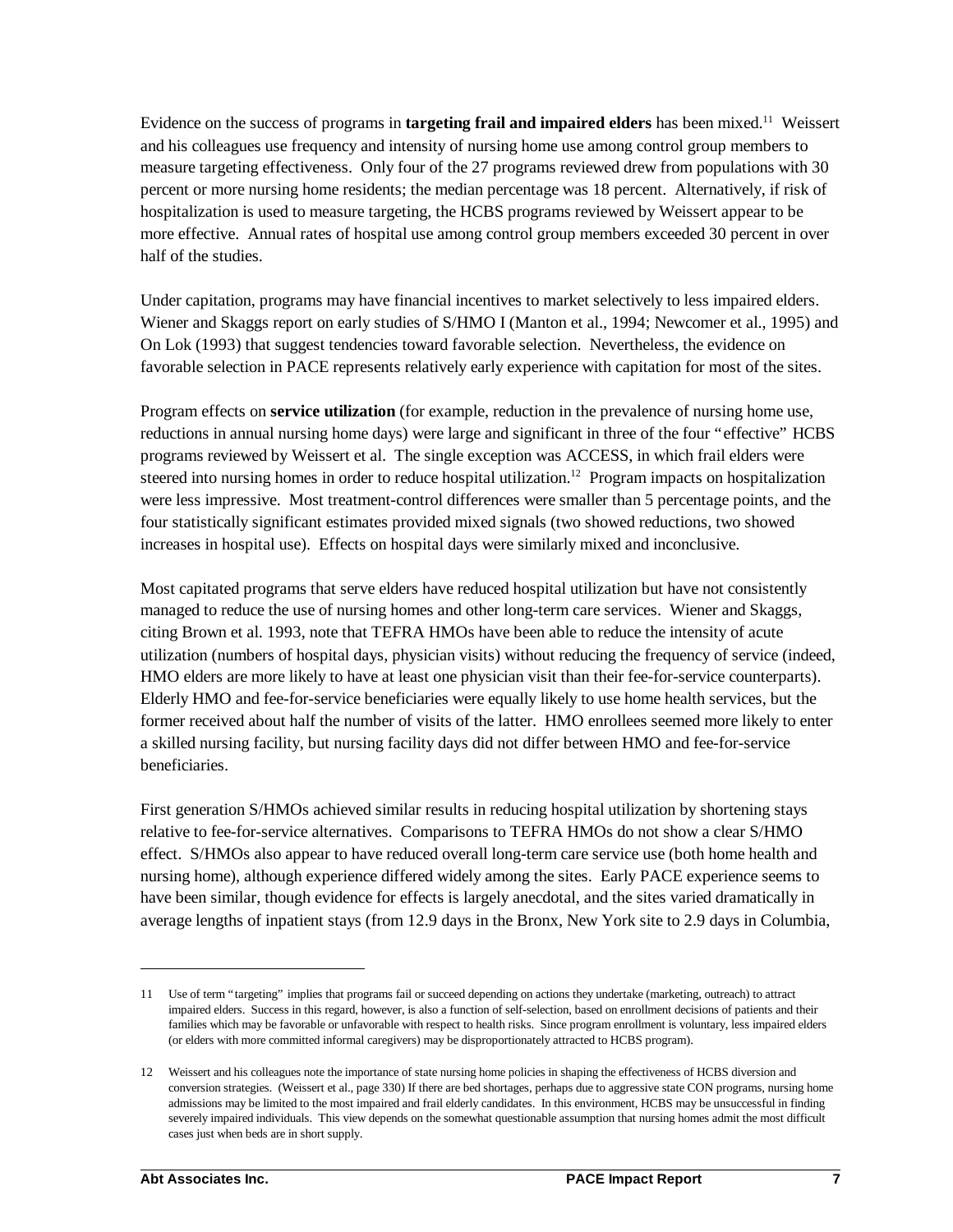South Carolina, according to Wiener and Skaggs, p. 31). The rate of institutionalization among PACE enrollees averaged 5 percent (of member days) in 1993, with wide inter-site variation (from 1.8 to 9.9 percent). ALTCS acute and long-term care utilization data have not been separately analyzed.

In general, neither HCBS nor capitated managed care for the elderly have demonstrably achieved **cost savings**. Weissert et al. found that only four of the 19 HCBS programs subjected to cost analysis saved above \$1,000 annually (in 1988 dollars). Twelve were evidently more expensive than fee-for-service alternatives, with a median loss of about \$2,400. In a recent study of TEFRA HMOs, Brown and his colleagues reported that Medicare spent more on its HMO enrollees than it would have if the enrollees had been receiving fee-for-service care, due to favorable selection. With the exception of White (1998), no controlled analyses of cost savings have been conducted in first generation S/HMOs, On Lok/PACE or ALTCS.

Overall, HCBS programs have had few positive effects on participant **health status and well-being**, at least in the aggregate. Weissert et al. found no consistent evidence for improvements in **physical function** due to community care. Interestingly, however, they did detect a pattern of positive effects for HCBS elderly enrollees who were relatively young, minimally disabled, and socially supported. They suggest that truly impaired enrollees may do less well in community settings.<sup>13</sup> HCBS programs seemed to produce more **satisfaction** than alternatives. Few studies of **survival** have produced statistically significant results, although those that were statistically significant tended to reflect favorably on HCBS. Estimated effects of HCBS on **mental function** were generally not significant. Again, as with survival, the statistically significant estimates (2 of 25) were positive.

Wiener and Skaggs report fragmentary and inconclusive evidence for effects of capitated programs on elders' health and well-being. A study recently completed on TEFRA HMOs by Brown and his colleagues focused on tracer conditions (joint pain, chest pain, urinary incontinence) and showed no significant difference in outcomes between HMO and fee-for-service beneficiaries. Other studies have supported this finding for other chronic conditions.

Wiener and Skaggs also noted that elderly enrollees in capitated programs seem generally satisfied with the quality of services received, though some evidence reveals concerns with specific aspects of care and differences in attitudes linked to levels of impairment. Brown et al. (1993) and Newcomer, Weinstock and Harrington (1989) reported that 90 percent or more HMO and S/HMO enrollees respectively were satisfied with their care. However, when queried about specific dimensions of care, HMO enrollees were less likely than non-enrollees to rate their care as excellent. Some studies suggest that more impaired HMO enrollees are relatively less satisfied than less impaired enrollees. Early analysis of enrollee satisfaction in the S/HMO program, however, found that ratings expressed by impaired enrollees were, according to Wiener and Skaggs "comparable to unimpaired enrollees and ... usually the same or higher than the ratings of persons in the fee-for-service comparison groups".

This body of research suggests that, thus far, HCBS and capitated managed care programs have seldom saved money on the care of impaired and frail elders. Despite evidence that some interventions reduce nursing home or hospital utilization, few have avoided more than offsetting cost increases due to added

<sup>13</sup> Weissert et al note, however, that "[these] subgroup findings are tentative ... due to small sample sizes and some conflicting results".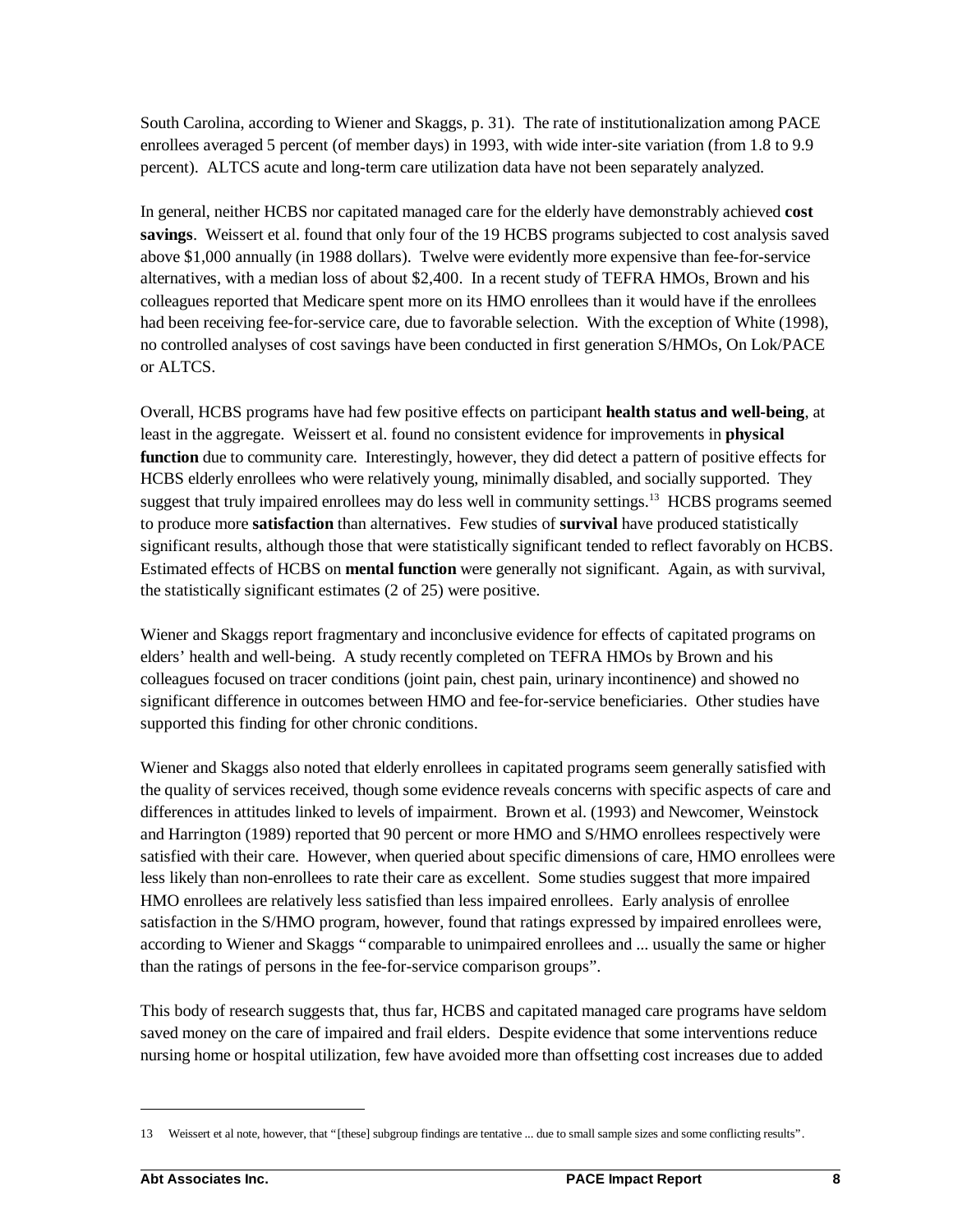layers of care management and enriched packages of home and community care services. Evidence for positive effects on health status and well-being are generally inconclusive. Although program participants tend to be satisfied with their care, the same can be said for beneficiaries who receive services in the traditional fee-for-service system.

# **5. Hypothesized Effects of PACE**

Exhibit 1 summarizes the two paths by which PACE is hypothesized to affect participant outcomes. The population targeted by PACE consists largely of poor and minority individuals with limited access to health services, whose treatment plans may suffer from gaps and unintended interactions. Through care planning and integrated service delivery, PACE is expected to lead directly to better health and functional status outcomes than would otherwise have been experienced. As a consequence, improvements in participant satisfaction, and decreases in hospital stays, nursing home stays, and mortality, may be expected as well.

The second causal path is through participants' attendance at the adult day care center. The total amount of supportive care provided is expected to increase, leading to further beneficial effects on participants' health and functional status, and on the less immediate outcomes.<sup>14</sup> In addition, there may be a substitution effect on informal care, in that friends and family may be able to cut down on the support that they provide, to their own benefit.

To some extent, each PACE site has its own unique approach to providing and managing care. Nevertheless, all of the PACE sites share the common goal of maintaining and improving health by offering preventive services and a continuum of care. It is reasonable to suggest, therefore, that PACE has some general impacts on service utilization, health outcomes, and quality of life.<sup>15</sup> The hypothesized impacts of PACE are summarized below.

- PACE sites offer a range of medical, social and other services at the adult day care center. Initially, because of the focus on prevention, PACE enrollees may experience an increase in formal and informal care services utilization if these services are intended to prevent future health problems. Over time, however, it is expected that the PACE will, at least to some extent, act as a substitute for other supportive services such as nurse visits to the home and assistance from family and friends. PACE enrollees therefore are hypothesized to use *fewer* formal and informal support services than comparison group members.
- PACE enrollees are expected to benefit from the integrated package of health services and interdisciplinary team approach. Because many ambulatory, preventive services are provided at the adult day care center, PACE enrollees are hypothesized to have *higher*

<sup>14</sup> It would be interesting to look at the impact of adult day care attendance on outcomes. It is possible that increased frequency of attendance leads to improved outcomes up to a particular threshold of attendance. This issue is beyond the scope of the paper, but it is important to address this topic in future research. An analysis of variance indicated that the set of site dummy indicators explained about 11% of the variation in adult day care attendance.

<sup>15</sup> The possibility of site specific treatment effects is addressed in Appendix D.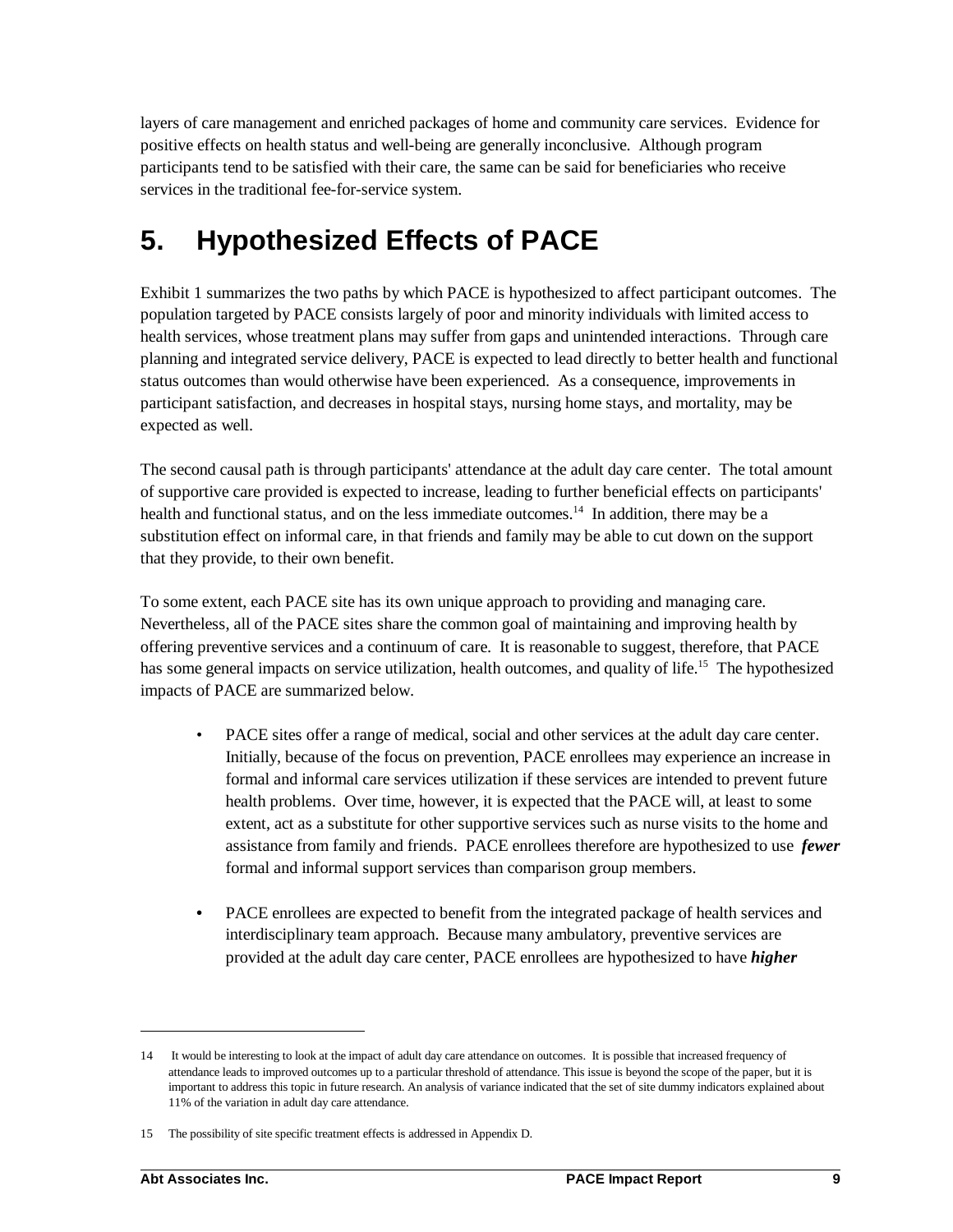

# **Exhibit 1**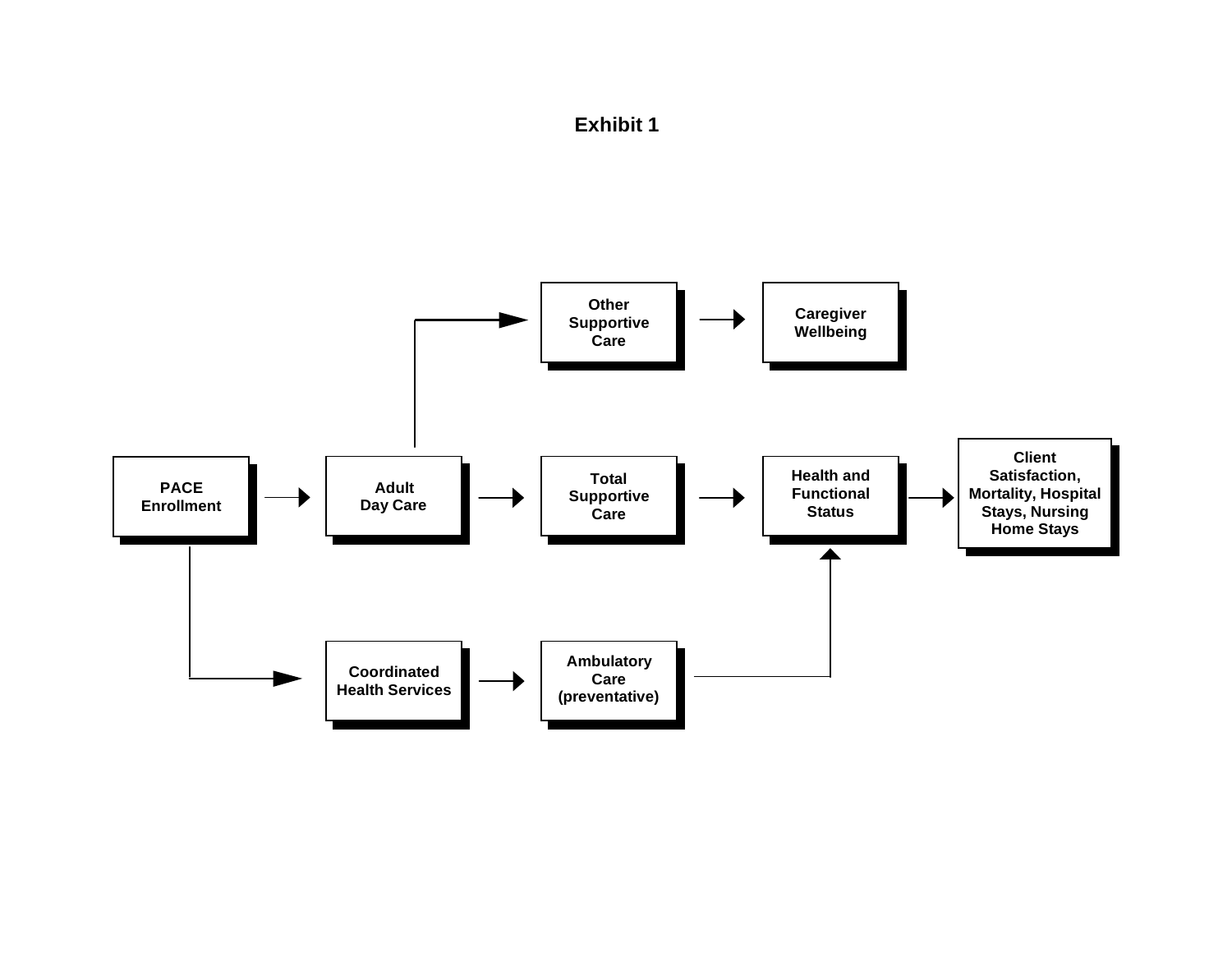rates of ambulatory service utilization than comparison group members. In addition to preventive care, PACE sites also may offer some pre- and/or post-subacute care and intensive rehabilitation. It is likely that the combination of services offered reduces the need for hospitalization and nursing home placement, or shortens lengths of stay in inpatient or institutional-ized settings. PACE enrollees, then, are expected to have *lower* rates of hospital and nursing home admission, and a *lower* number of days spent in a hospital or nursing home compared to PACE decliners.

- It is likely that PACE enrollee quality of life and satisfaction with care arrangements will be *enhanced* by the integration of care, preventive services and social activities at the adult day care center. Furthermore, if PACE enrollees benefit from the range of services offered, including access to assistive devices, they may have *better* functional status than comparison group members.
- It is difficult to predict how long the impacts of PACE, if they exist, will persist. If the sites can implement long-lasting changes in the way care is provided, the magnitude of the PACE effects may be fairly stable over time. On the other hand, PACE may be effective in changing short-term outcomes, but ineffective in maintaining these improvements over a long period of time.
- Furthermore, if PACE enrollees have access to more preventive health services, and if they enjoy better health status and better quality of life, the program may be associated with a decrease in mortality. Nevertheless, because the study population consists of frail elders, it is unlikely that PACE will be able to effect a large decrease in mortality. Instead, if an impact is measurable, it is probably small in magnitude.

# **6. Analysis Samples**

The samples used in this analysis are drawn from applicants to the PACE program. PACE applicants are referred to the program by providers, referral agencies, social service agencies, caregivers, and family and friends, the latter of whom, along with word of mouth, have become very important sources of referrals. [Zimmerman et. al. (1996)] After the PACE site receives a referral, staff contact the potential participant and conduct an in-home assessment to verify eligibility and interest. The applicant is then asked to participate in the survey process, and, if consent if obtained, the baseline interview is conducted in the home; about two-thirds of sample members consented. This process of referral, home visit, and a request for consent was similar across the sites.

This impacts evaluation uses a treatment/comparison group study design. The *treatment group* consists of individuals in 11 sites who: (1) expressed an interest in PACE; (2) had a home visit between January, 1995 and February, 1997; (3) decided to enroll in PACE; and (4) were accepted into the PACE program prior to collection of follow-up data.<sup>16</sup> The *comparison group* consists of individuals who likewise

<sup>16</sup> In the analysis of all four follow-up interviews, the participant must have enrolled in PACE before the interview occurred in order to be included in the treatment group. An individual who enrolled between follow-up interviews would be deemed a comparison group member for the initial follow-up period and a treatment group member for the next follow-up period. For the analysis of mortality, all individuals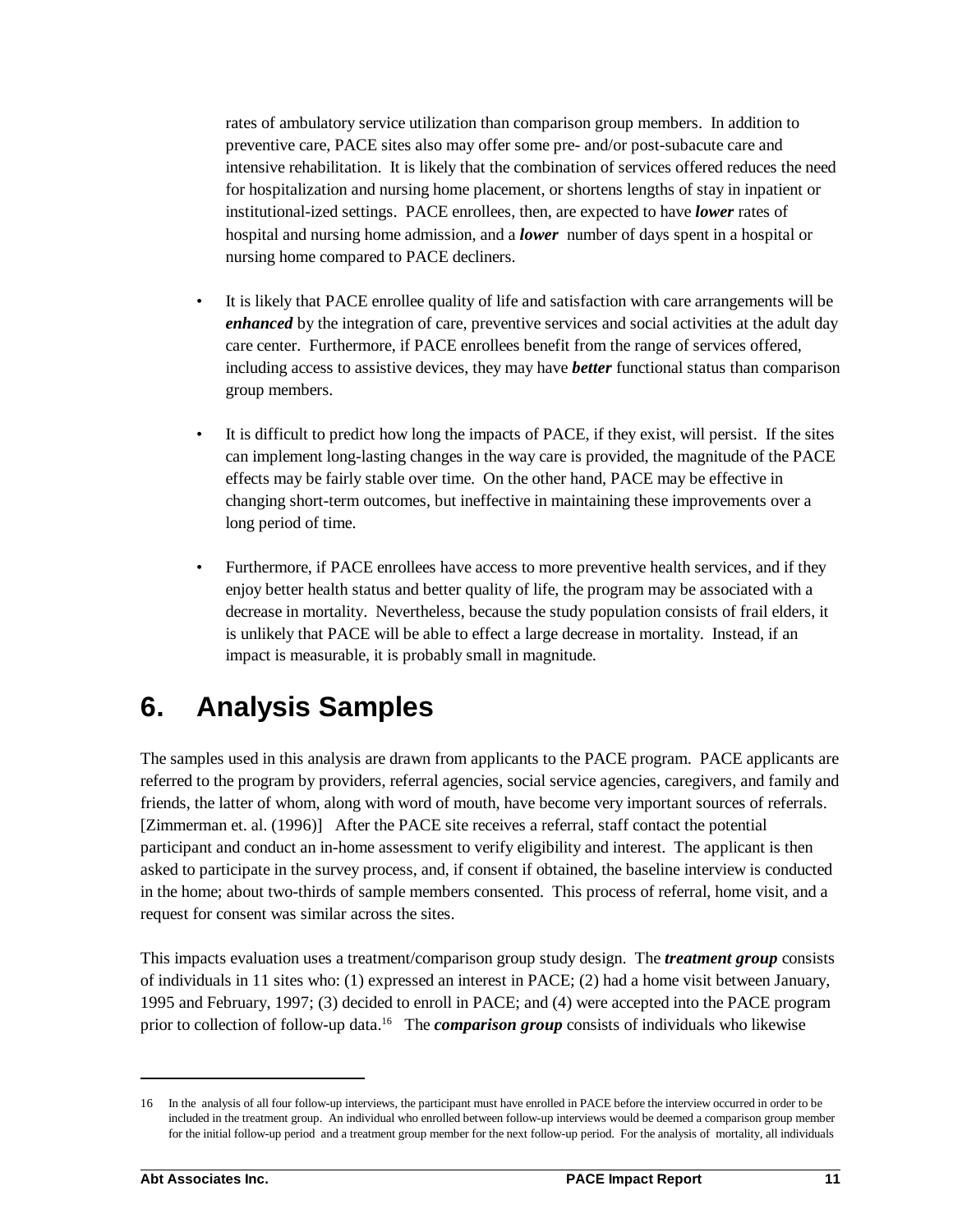expressed an interest in PACE and had a home visit between January 1995 and February, 1997. Unlike treatment group members, however, comparison group members ultimately decided not enroll in PACE, at least up to the time of collection of follow-up data.<sup>17</sup> Throughout the paper, treatment group members are also called PACE enrollees, and comparison group members also are referred to as PACE decliners.

The samples used in this analysis exclude the following: (1) participants who refused to participate in the baseline survey or who had missing survey consent information  $(N = 1135)$ ; (2) participants with missing information on the home visit date ( $N = 392$ ); (3) participants with missing information on the enrollment decision ( $N = 109$ <sup>18</sup>; and (4) participants with missing information on the outcome of interest (N varies by outcome). A small number of participants had concluded prior enrollment spells in PACE within 12 months of the current enrollment decision. These participants were assigned to the PACE enrollee and comparison groups normally, ignoring the prior enrollment spell.<sup>19</sup> Similarly, participants whose enrollment decisions apparently preceded the home visit date were assigned to the enrollee and comparison groups normally.<sup>20</sup>

The treatment group also includes participants who enrolled in PACE and then later disenrolled; in a few cases, participants who did so went on to enroll in PACE for a second time. Consequently, enrollees spent varying amounts of time in PACE, ranging from less than a month to more than two years. Although the length of time spent in PACE may be an important determinant of the outcomes of interest, it also may be correlated with unobserved factors that affect the outcomes of interest. Data limitations preclude the possibility of using statistical methods to remedy this problem.<sup>21</sup> For this reason, the analysis does not consider the length of time spent in PACE; instead, the analysis simply compares those who enrolled in PACE to those who did not enroll.

This study uses five analysis samples: (1) survey outcomes measured 6 months after the baseline survey  $(N = 1098)$ ; (2) survey outcomes measured 12 months after the baseline survey  $(N = 783)$ ; (3) survey outcomes measured 18 months after the baseline survey  $(N = 529)$ ; (4) survey outcomes measured 24 months after the baseline survey ( $N = 296$ ); and (5) mortality during time period between the home visit date and June 30, 1997 ( $N = 1255$ ). Each analysis sample includes baseline survey data which was used to create covariates in the regression analysis described in the next section.

who enrolled in PACE prior to June 30, 1997 were deemed treatment group members.

<sup>17</sup> Participants who decided at the time of home visit that they definitely would not enroll in PACE (or are deemed not eligible by PACE staff) are excluded from the comparison group.

<sup>18</sup> These participants were not surveyed.

<sup>19</sup> The small number of participants with prior enrollment spells precluded the use of a prior enrollment dummy variable in the regression analysis. For example, in the 6 month analysis sample, only 6 individuals had a prior enrollment spell in the 12 months before the current enrollment decision.

<sup>20</sup> In these cases, the enrollment decision date usually preceded the home visit date by a short period of time, suggesting that one of the dates reported was inaccurate.

<sup>21</sup> The length of time spent in PACE may be correlated with an unobserved attribute (i.e. attitude) that also affects the outcomes of interest. If appropriate identifying variables were available (i.e. exogenous variables that affect the length of time spent in PACE but that do not affect the outcomes of interest), instrumental variables methods could be used to address this problem.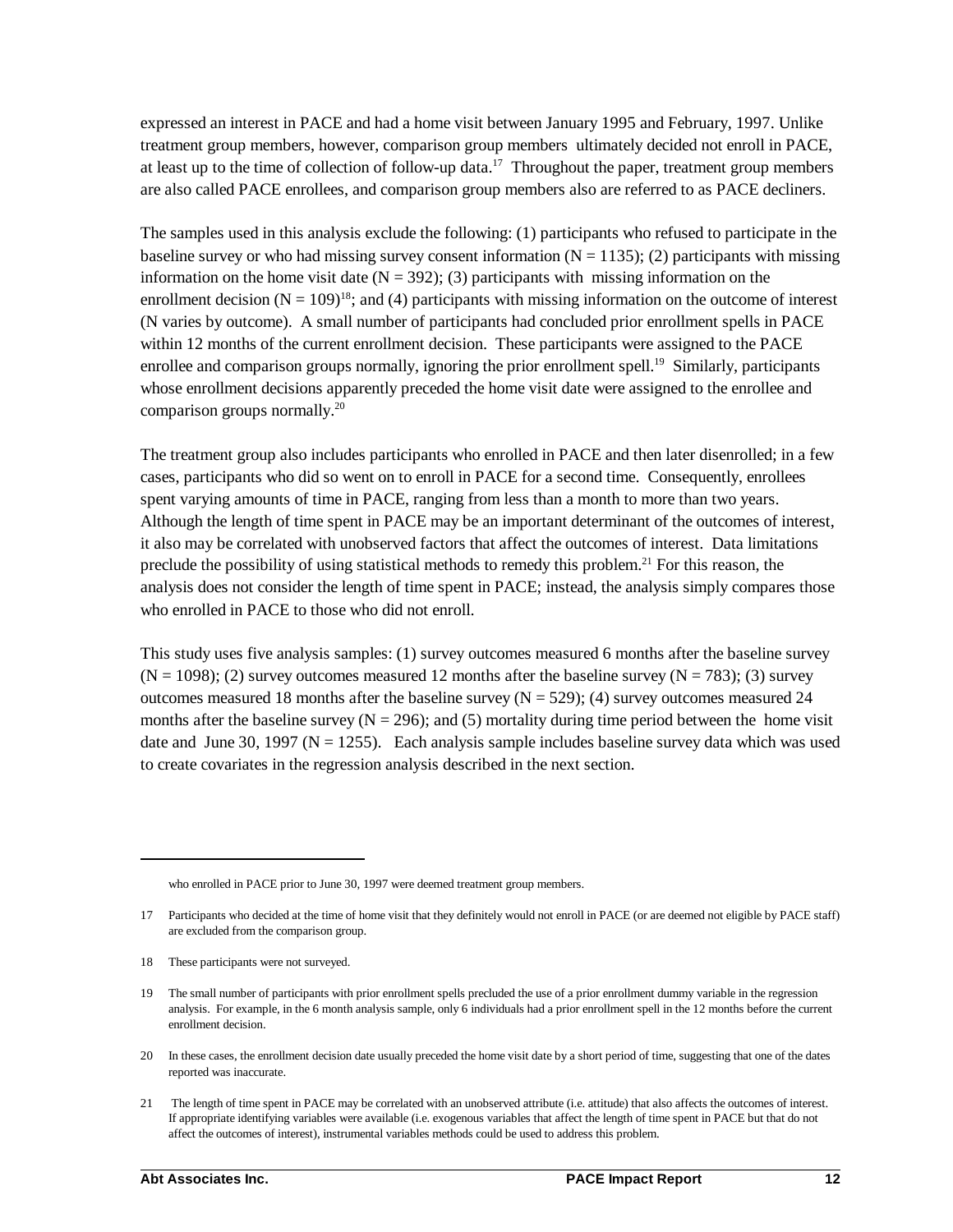To utilize all information relevant to the analysis and to maximize the sample size, this analysis includes survey information provided by proxies. Proxies responded to survey questions for living participants who were impaired, and close-out surveys with proxies were conducted for deceased participants whose deaths occurred between surveys. The use of proxy information was essential in this study because a large portion (29-42%) of PACE participants could not be directly interviewed, mainly because many participants were impaired. In general, a proxy was sought for a living participant in the following cases: (1) the participant responded incorrectly to five or more items on the Short Portable Mental Status Questionnaire; (2) the participant showed signs of dementia; or (3) the participant was unavailable for an extended period of time (e.g. long hospital stay). The surveyor to some extent could also make decisions about proxy interviews based on his/her own judgement. Because the close-out survey did not include questions about the participant's health status, quality of life, or satisfaction with care, for analyses of these outcomes, deceased people with close-out survey information were assigned the lowest possible value for these measures.<sup>22</sup>

Outcome measures were constructed to capture various dimensions of participant well-being including the following: (1) receipt of supportive services; (2) medical utilization; (3) mortality; (4) functional status; and (5) satisfaction and quality of life. The definitions of these measures are presented in subsequent sections of this report. Cases for which survey outcomes data were available always had baseline data, because follow-up surveys were only conducted with those sample members for whom a baseline interview had been completed.

Mortality data, however, was collected not from the surveys but rather from the HCFA Medicare enrollment files which include date of death. Like the other samples used in this report, the sample used in the mortality analysis excluded participants for whom baseline survey data were not available so as to be able to take account of initial differences between the treatment and comparison groups in factors that might affect survival.<sup>24</sup>

The PACE enrollee and comparison groups are drawn from the same population, in the sense that there is no characteristic (other than the enrollment decision itself) that is found only in one group or the other. Nonetheless, the groups differ in the *distributions* of a number of key characteristics for which data were collected in the baseline interview. For example, while each group contains some individuals whose selfor proxy-reported health status at the time of the home visit was excellent, very good, good, fair, or poor, those who enrolled were somewhat more likely to report fair or poor health than those who did not enroll (Exhibit 2). Failure to take such initial differences into account could lead to biased assessments of the impacts of the PACE intervention.

A comparative analysis of the baseline characteristics of PACE enrollees and comparison group members is the subject of another evaluation report (see Irvin, Massey, and Dorsey, (1998)). For purposes of interpreting the current analyses, however, group means of some key characteristics are displayed in Exhibit 2. Among the striking differences between the two groups, we note that PACE enrollees, relative to comparison group members, were significantly *less* likely to be a high school graduate, a home owner, living with a spouse or sibling (and no one younger), and in good to excellent health. They were

<sup>22</sup> See Burstein et. al. (1987) for another application of this method.

<sup>24</sup> Of those participants with EDB information available, 47 percent also had baseline survey information available.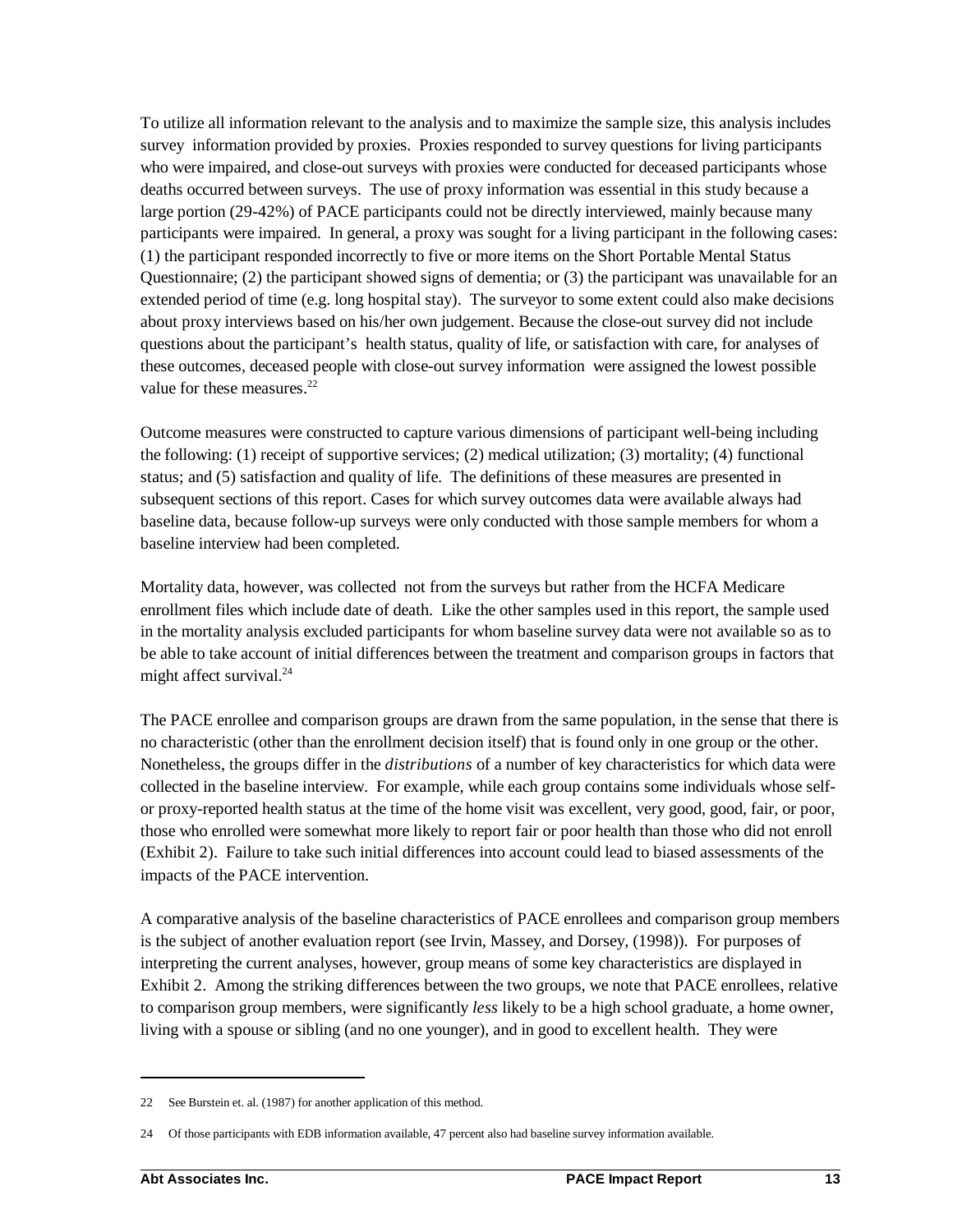significantly *more* likely to be female, widowed, in receipt of formal (paid) supportive care, and attending a senior day center. It should be emphasized that these group means pertain to the six-month outcomes analysis sample analyzed in this report (i.e. those participants for whom first follow-up as well as baseline data are available). The analysis in Irvin *et al.* (1998) is based on a larger sample of applicants (i.e. all applicants with baseline survey data available).

|                                                               | <b>PACE</b> enrollees | <b>Comparison group</b> |
|---------------------------------------------------------------|-----------------------|-------------------------|
| <b>Demographics</b>                                           |                       |                         |
| Female**                                                      | 72.4%                 | 64.9%                   |
| <b>Black</b>                                                  | 35.2%                 | 31.9%                   |
| Hispanic                                                      | 21.7%                 | 20.8%                   |
| Aged 85 or over                                               | 23.7%                 | 22.9%                   |
| Widowed**                                                     | 59.4%                 | 51.6%                   |
| Less than 12 years of education**                             | 72.4%                 | 65.5%                   |
| Home owner***                                                 | 23.2%                 | 31.6%                   |
| Live alone*                                                   | 29.0%                 | 34.3%                   |
| Live with spouse or sibling only**                            | 13.7%                 | 20.6%                   |
| Medicaid enrollee                                             | 79.6%                 | 77.9%                   |
| <b>Current Supportive Care Arrangements</b>                   |                       |                         |
| Any home visits from a nurse, past six months                 | 58.2%                 | 41.8%                   |
| Mean number of home visits from a nurse, past six<br>months** | 8.1                   | 12.1                    |
| Any formal care**                                             | 48.9%                 | 41.9%                   |
| Five or more formal care visits per week                      | 28.6%                 | 26.4%                   |
| Any informal care                                             | 88.7%                 | 86.7%                   |
| Attend a senior day center***                                 | 18.3%                 | 6.5%                    |
| <b>Medical care utilization</b>                               |                       |                         |
| Have a usual source of medical care                           | 78.9%                 | 79.6%                   |
| Any ambulatory care visits, past six months                   | 85.9%                 | 87.0%                   |
| Mean number of ambulatory care visits, past six months*       | 4.1                   | 4.9                     |

### **Exhibit 2: Baseline Characteristics of PACE Enrollees and Comparison Group Members in First Follow-Up Analysis Sample**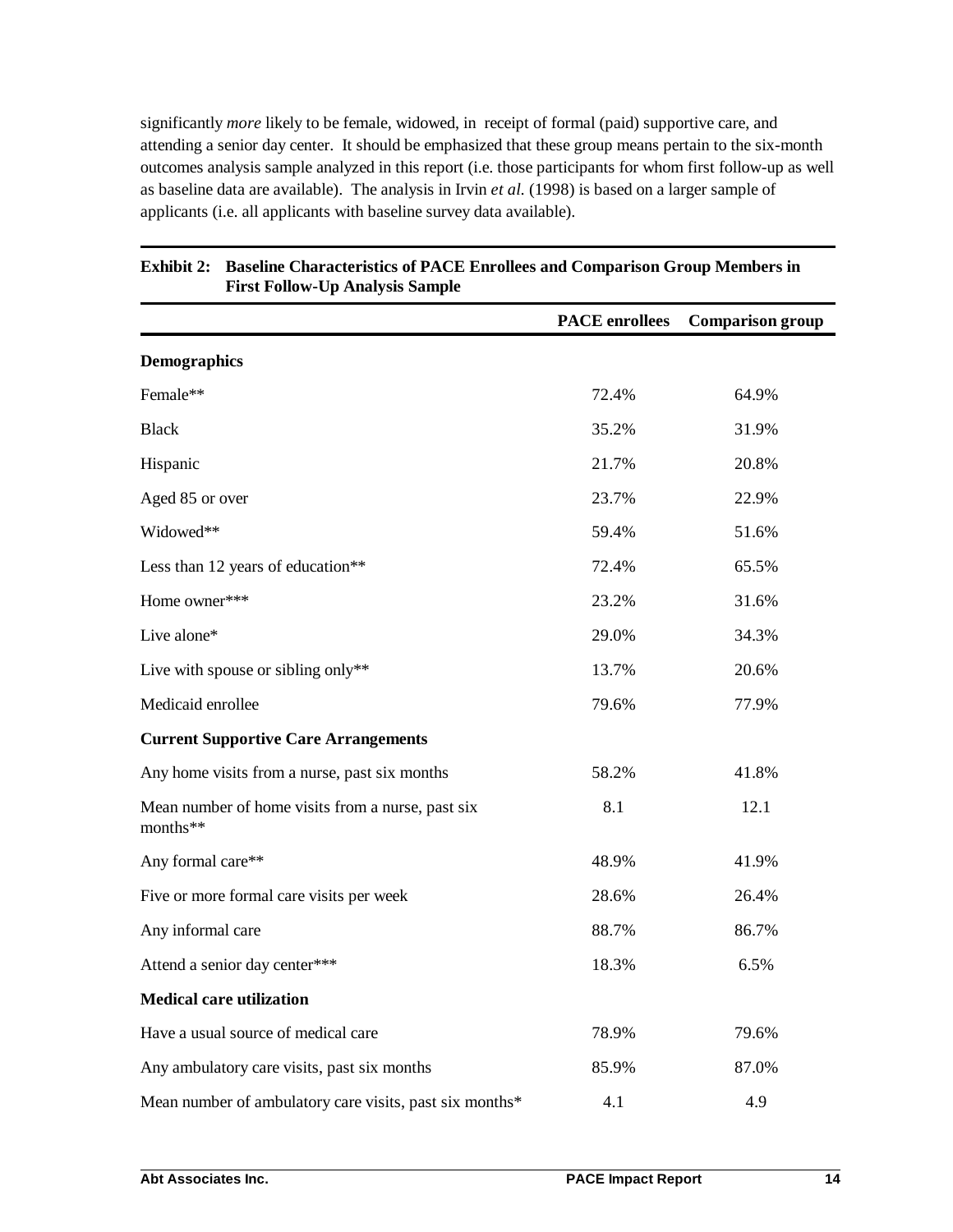|                                                          | <b>PACE</b> enrollees | <b>Comparison group</b> |
|----------------------------------------------------------|-----------------------|-------------------------|
| Any hospital stays, past six months                      | 44.7%                 | 48.0%                   |
| Mean number of hospital days, past six months***         | 6.9                   | 10.1                    |
| Any nursing home stays, past six months                  | 15.4%                 | 14.9%                   |
| Mean number of nursing home days, past six months        | 9.0                   | 8.8                     |
| <b>Health, Functional Abilities, and Quality of Life</b> |                       |                         |
| In good, very good, or excellent health*                 | 39.5%                 | 45.1%                   |
| Mean number of ADL limitations $(0-7)^*$                 | 2.85                  | 2.58                    |
| Mean number of IADL limitations (0-7)                    | 5.95                  | 5.48                    |
| Cognitively impaired**                                   | 27.8%                 | 31.2%                   |
| Satisfied with life**                                    | 61.6%                 | 54.9%                   |
| Satisfied with health care arrangements                  | 55.8%                 | 52.0%                   |

*Source:* Abt Associates Inc. Survey of PACE Applicants. Includes only those with data from both the baseline and first follow-up surveys.

| ***    | Difference is statistically significant at the 1% level  |
|--------|----------------------------------------------------------|
| $**$   | Difference is statistically significant at the 5% level  |
| $\ast$ | Difference is statistically significant at the 10% level |

On the following page, Exhibit 3 displays the number of PACE enrollees and the number of comparison group members in each analysis sample. In the 24 month sample, the number of comparison group respondents is quite small. For this reason, the results of the 24 month analysis should be interpreted cautiously throughout the report.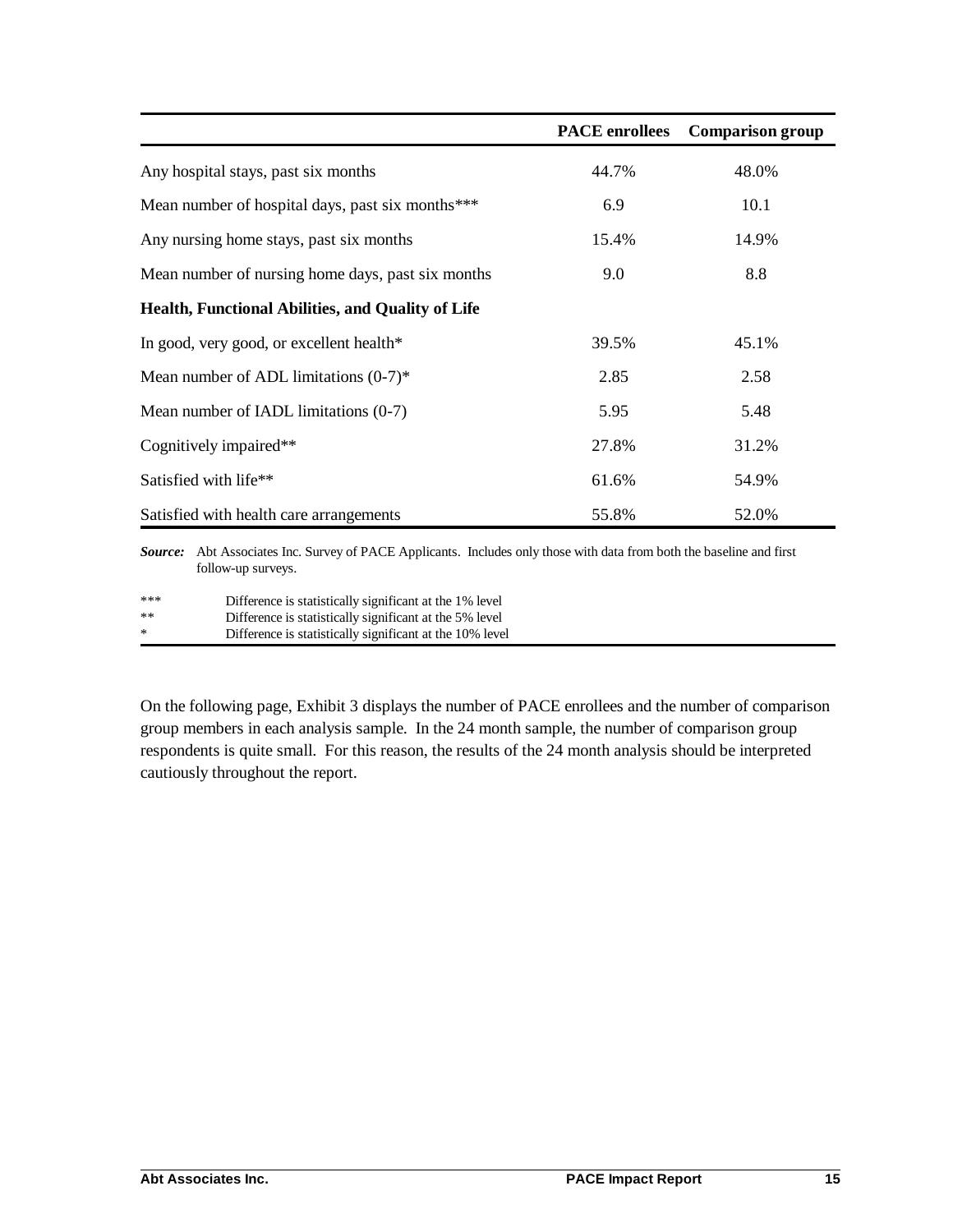| <b>Sample</b>                  | <b>Sample</b><br><b>Size</b> | <b>PACE</b><br><b>Enrollees</b><br>Group | Comparison<br>Group | <b>Proxy</b><br>and<br>Close-<br>Out<br><b>Surveys</b> | <b>Sample includes:</b>                                                                                                                                                                                                                                                                                |
|--------------------------------|------------------------------|------------------------------------------|---------------------|--------------------------------------------------------|--------------------------------------------------------------------------------------------------------------------------------------------------------------------------------------------------------------------------------------------------------------------------------------------------------|
| six month follow-<br>up sample | 1098                         | 790<br>72%                               | 308<br>28%          | 464<br>42%                                             | living participants and proxies for<br>living participants with baseline and<br>first follow-up survey information;<br>participants who died within six<br>months of home visit, who have<br>baseline survey information, and who<br>have proxy information from first<br>follow-up survey             |
| 12 month follow-<br>up sample  | -783                         | 556<br>71%                               | 227<br>29%          | 306<br>(39%)                                           | living participants and proxies for<br>living participants with baseline and<br>second follow-up survey<br>information; participants who died<br>between six and 12 months of home<br>visit, who have baseline survey<br>information and who have proxy<br>information from second follow-up<br>survey |
| 18 month follow-<br>up sample  | 529                          | 378<br>72%                               | 151<br>29%          | 194<br>(37%)                                           | living participants and proxies for<br>living participants with baseline and<br>third follow-up survey information;<br>participants who died between 12 and<br>18 months of home visit, who have<br>baseline survey information, and who<br>have proxy information from<br>third follow-up survey      |
| 24 month follow-<br>up sample  | -296                         | 210<br>71%                               | 86<br>29%           | 86<br>(29%)                                            | living participants and proxies for<br>living participants with baseline and<br>fourth follow-up survey information;<br>participants who died between 18 and<br>24 months of home visit, who have<br>baseline survey information, and who<br>have proxy information from fourth<br>follow-up survey    |
| mortality analysis             | 1255                         | 881<br>71%                               | 374<br>29%          |                                                        | participants with baseline survey<br>information, date of death taken from<br>Medicare Enrollment Database                                                                                                                                                                                             |

## **Exhibit 3: PACE Impact Analysis Samples**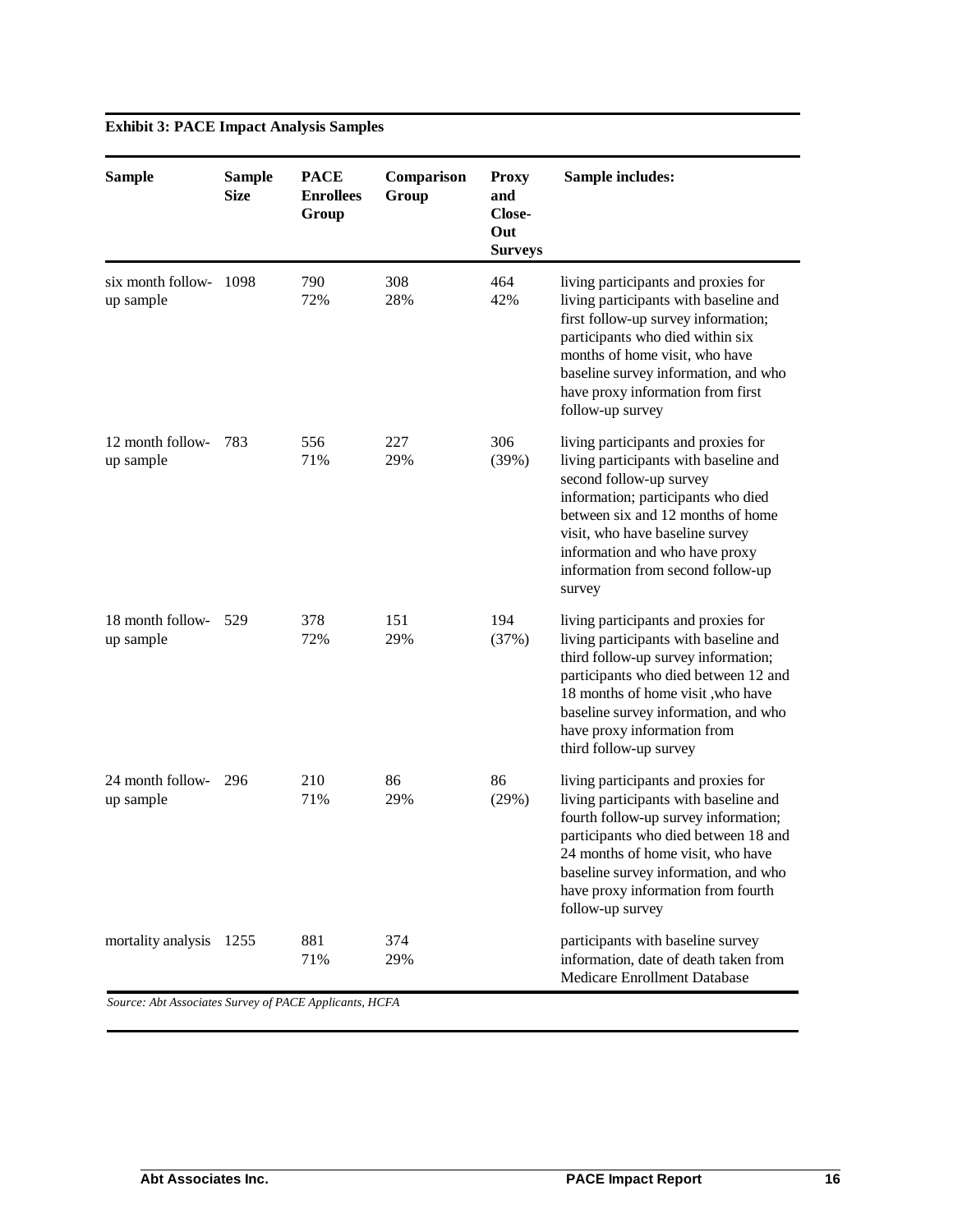# **7. Methodology: Estimation of PACE Impacts**

The PACE study design, from an analytical perspective, is not as rigorous as a randomized, controlled trial, in which frail, elders would have been randomly assigned to PACE and to a control group. A randomized controlled trial was considered for the study, but, eventually, HCFA, the evaluator, and the sites made a joint decision not to pursue this approach. Randomization was rejected for a variety of reasons, including concerns about potentially denying needed health services, identifying appropriate comparison groups for each PACE catchment area, and enrollment rates that were lower than originally projected. Ultimately, it was decided that a suitable comparison group would be individuals who, like all applicants, showed an interest in PACE and went through initial application procedures but then decided not to enroll.

The main disadvantage of this approach is that it is possible that members of the PACE comparison group decided not to enroll for reasons that are related to the outcomes of interest in this study. For example, comparison group members may have elected not to enroll in PACE because of poor health, or because of a lack of interest in the activities offered at the adult day care center at baseline. In this case, a simple comparison of follow-up outcomes between treatment and comparison groups would be misleading. To account for this possibility, this analysis used multivariate regressions that controlled for a range of baseline characteristics, including a baseline measure of the dependent variable. The inclusion of these baseline characteristics in all of the models essentially controls for observable factors that may influence both the decision to enroll in PACE and the outcomes that are potentially affected by PACE. This method cannot, however, control for unobserved factors that affect PACE enrollment and outcomes.

An alternative approach would have been to use the instrumental variables method. This method involves replacing the potentially endogenous variable (which, in this case, is PACE enrollment) with a proxy that is highly correlated with PACE enrollment yet is not correlated with the unobservable factors that affect the outcomes of interest. The instrumental variables method requires that at least one variable be found that is a predictor of PACE enrollment, is *not* a predictor of the outcomes of interest, and is *not* correlated with unobservable factors that affect the outcomes of interest.

Although potentially suitable instruments were considered (such as home ownership and previous attachment to providers), it was decided that reasonable identifying instruments were not available for this study, mainly because it was difficult to find predictors of PACE enrollment which were not also potentially predictors of outcomes. For example, home ownership is likely to be correlated with unobserved socioeconomic factors that affect health outcomes. Implementing the instrumental variables method with weak instruments (i.e. instruments that are poor predictors of PACE enrollment, or instruments that are correlated with factors that affect the outcomes) can lead to biased and inconsistent estimates, as well as invalid specification tests. For this reason, this analysis does not take an instrumental variables approach to addressing the possible endogeneity of PACE enrollment.

The general approach for estimating the impact of PACE on each outcome was to estimate a regression equation of the form:

$$
y_i' b_0 \mathcal{A} b_1 \times PACE_i \mathcal{A} \underset{i=1}{\overset{10}{\sum}} b_{2j} \times SITE_{ij} \mathcal{A} b_3 \times y_{0i} \mathcal{A} b_4 \times X_i \mathcal{A} u_i
$$
 (1)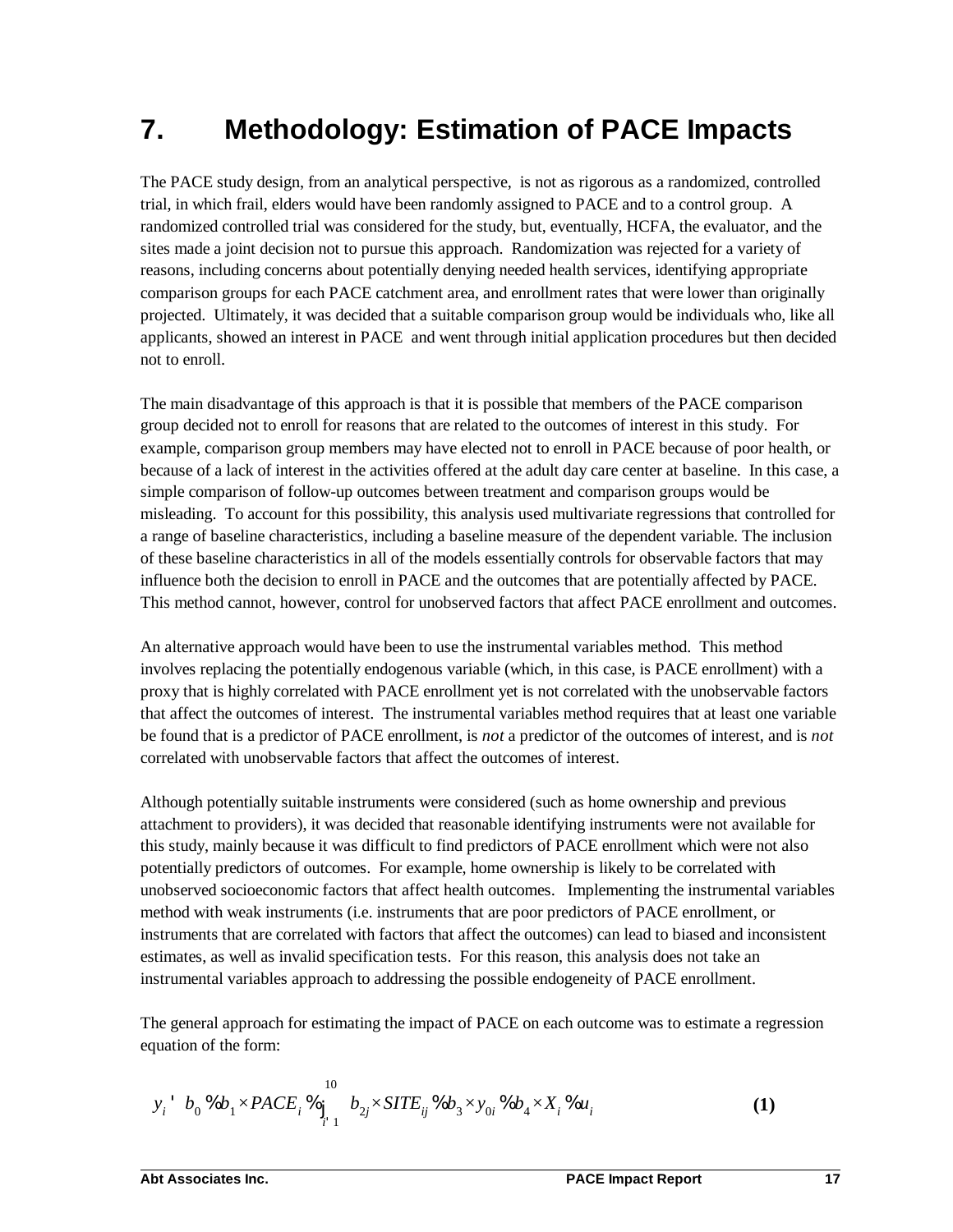| where $y_i =$ | value of the outcome measure for participant $\vec{i}$ ;                                      |
|---------------|-----------------------------------------------------------------------------------------------|
| $PACE_i =$    | 1 if participant <i>i</i> was enrolled in PACE between the time of the initial home visit and |
|               | when the outcome was measured, 0 else;                                                        |
| $SITE_{ii} =$ | 1 if participant $i$ is from Site $j$ , 0 else (the On Lok site is excluded);                 |
| $y_{0i} =$    | baseline value of the outcome measure for participant $\boldsymbol{i}$ ;                      |
| $X_i =$       | a vector of baseline characteristics for participant $\boldsymbol{i}$ ; and                   |
| $u_i =$       | the regression residual.                                                                      |
|               |                                                                                               |

The **b**'s are parameters to be estimated;  **is the estimated impact of PACE.** 

Although it would have been desirable to estimate a richer model which could distinguish among the impacts of PACE in the various sites, the size of the analysis samples precluded this approach. In three sites, there were fewer than 10 comparison group members with baseline information and a six-month follow-up interview (see Appendix D).

Alternative functional forms of equation (1) were used for outcomes that were discrete variables and for the analysis of mortality. Logistic regression was used for dichotomous outcomes. Logistic coefficients were translated to impacts at the sample mean by multiplying by  $\&(1-\&)$ , where  $\&$  is the fraction of the sample that are PACE participants. Mortality was analyzed using a multivariate survival model that takes account of the right censoring of the data.

A set of covariates was chosen with the intent to describe the baseline situation of the sample as completely and compactly as possible. In addition to the PACE indicator and the site indicators, the following baseline measures of participant characteristics were included as right-hand side variables in all models:

- C Demographics at the time of sample entry
	- female
	- African-American
	- Hispanic
	- age 85 or over
	- widowed
	- less than 12 years of education
	- homeowner
	- enrolled in Medicaid
	- living alone
	- living with a spouse or sibling only
- C Care arrangements at the time of sample entry
	- number of home visits from a nurse (RN or LPN), past six months
	- any formal care
	- five or more formal care visits per week
	- any informal care
	- attend a senior day center
- C Utilization in six months prior to home visit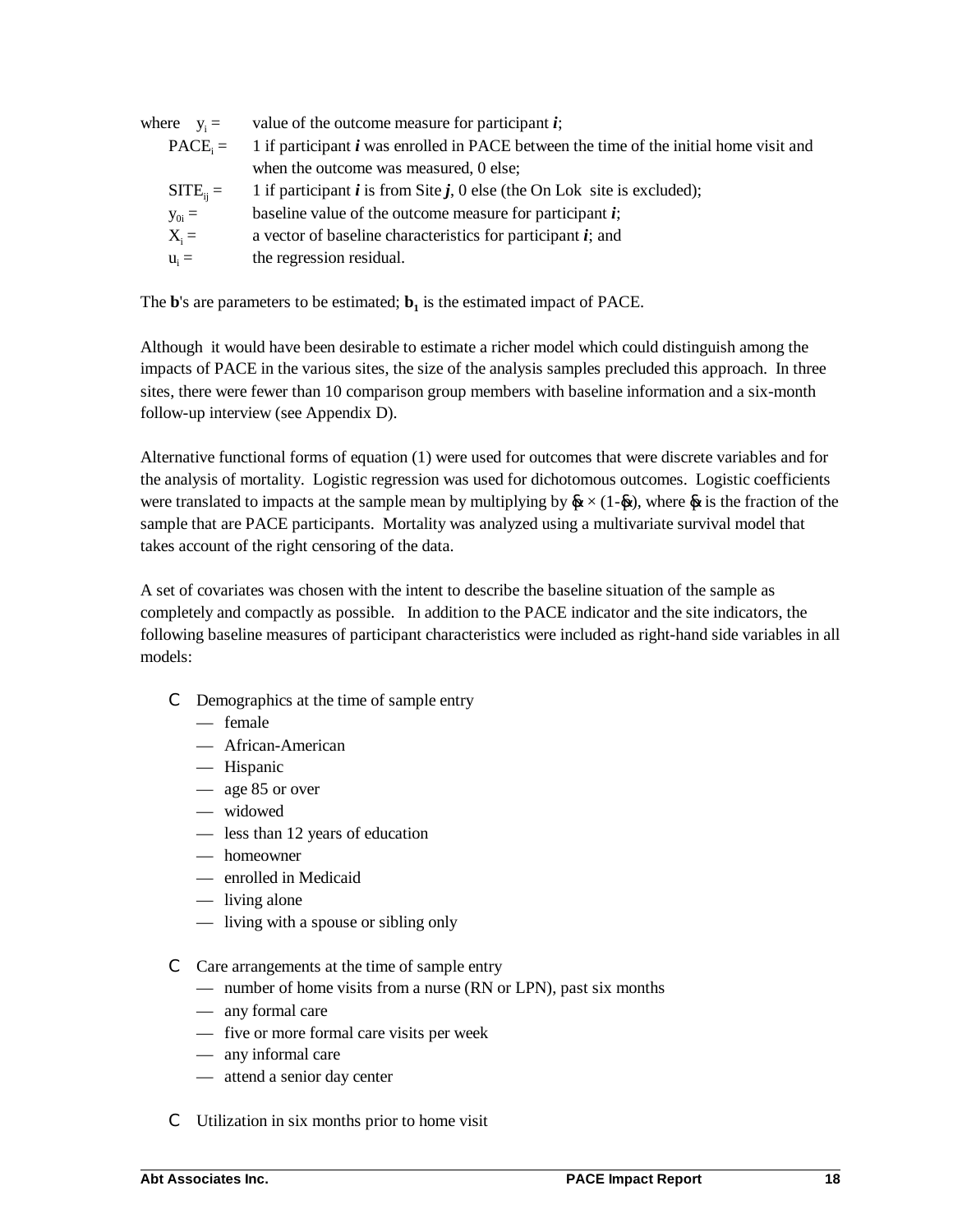- number of ambulatory visits
- number of hospital days
- number of nursing home days
- Medicare reimbursements six months prior to the home visit (measured as distribution quartiles)
- any participation in a risk-based group health plan six months prior to the home visit $^{24}$
- C Health and functional abilities at the time of sample entry
	- current self-reported health status (1-5)
	- number of ADL limitations
	- number of IADL limitations

One outcome which was included in the analysis was treated differently. This outcome was *caregiver satisfaction*, which was measured only in those cases in which the caregiver rather than the participant was interviewed. This outcome was of interest because of the potential of the PACE program to relieve the burden on participants' families and friends. The multivariate model for caregiver satisfaction in the follow-up period included the caregiver's level of satisfaction at baseline and the handful of characteristics that were known for the caregiver: sex and relationship to the participant— not the baseline characteristics of the participant.

# **8. Interpretation of Estimates: Selection, Attrition and Response Rates**

In the exhibits that follow, only the PACE impacts are shown. Because of the systematic selection of participants into PACE, the other coefficients in the model should not be interpreted as effects of those variables on the outcome. For example, PACE enrollees were less likely than comparison group members to report being in good to excellent health at baseline. The coefficient on the baseline measurement of good to excellent health is therefore the sum of two effects:

- C the *direct* effect of baseline good to excellent health on good/very good/excellent health six months later; and
- C the *indirect* effect of baseline good to excellent health on good/very good/excellent health through increased PACE participation.

Because our estimated regression models are "reduced form"— that is, they do not attempt to distinguish between direct and indirect effects— the coefficients, other than those on PACE participation itself, cannot be interpreted in a causal fashion, even in principle.

<sup>24</sup> Alternatively, those who participated in a risk-based health plan six months prior to the home visit (about 7% of each sample) could have been excluded from the analysis samples. The 6 and 12 month models were re-estimated excluding those with risk based health plan experience six months prior to the home visit. The results were similar to the results with these participants included in the sample.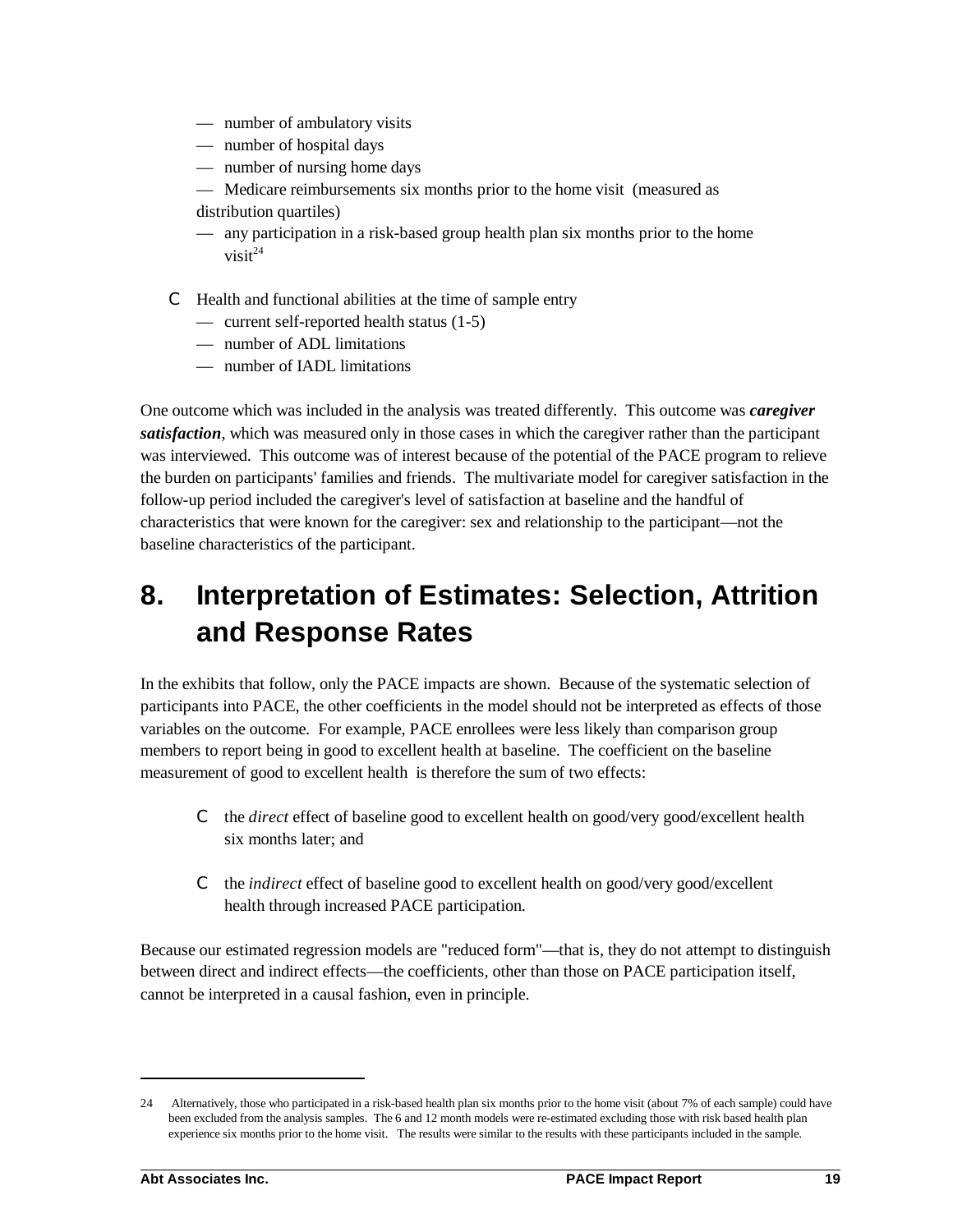The regression-adjusted PACE and comparison group means and proportions that are presented throughout the paper represent the values of these outcomes holding constant the baseline characteristics. Thus, the treatment and comparison group adjusted means for each outcome, when weighted by the fractions of the sample that are in the two groups, average out to the total sample mean. The difference between the two group means is equal to the estimated PACE impact.

Throughout this report the PACE regression coefficient is referred to as the "estimated impact of PACE". Lacking a true experimental design, one cannot be certain that this coefficient is the effect of PACE *per se*, rather than a reflection of unmeasured differences between PACE participants and decliners— a "selection effect". It may be, for example, that PACE enrollees are disproportionately those individuals who would have had good outcomes even in the absence of the PACE program. As discussed earlier, the models' covariates include a broad array of baseline measures of functional status, prior utilization, and self-reported well-being. The analysis therefore seems to be at least somewhat protected against substantial differences between the treatment and comparison group in characteristics that could affect outcomes.

One of the goals of this paper is to assess the persistence of the estimated PACE impact over time. Each model was estimated using outcomes data from follow-up surveys that were administered 6, 12, 18 and 24 months after the baseline survey. Although sample sizes were small at the time of the 24 month survey, this method allows one to assess the magnitude of the PACE impact at different points in time. In the following sections, trends over time in the regression adjusted PACE impact are presented both graphically and in tables.

This method, however, is limited to some extent by mortality and other attrition issues. If a PACE enrollee or a comparison group member died before a follow-up survey, an attempt was made to administer a close-out survey to a proxy. In cases where a close-out survey was available, deceased PACE enrollees and comparison group members were included in the analysis sample for the next follow-up interview. Subsequent survey samples, however, would not include the deceased individual's outcomes. For example, if a participant died between the 6 and 12 month follow-up interviews, s/he would be included in the 12 month outcome sample but not in the 18 or 24 month samples. In some cases, when close-out interviews were not possible, no survey information was available after the death of a participant. Furthermore, some PACE enrollees and comparison group members who did not die were still lost to follow-up for a variety of other reasons. (See Appendix A for a breakdown of reasons for attrition.)

It is possible that this attrition, whether it is due to mortality or to other reasons, is non-random. For example, if PACE reduces the likelihood of death for the frailest elders, the PACE sample eventually may include a higher proportion of very frail elders relative to the comparison group, where very frail elders were more likely to die. It is possible that this change in the composition of the sample could affect outcomes, causing a spurious decline in the magnitude of the PACE impact over time. Nevertheless, a sensitivity analysis, presented in Appendix C, suggests that the estimated PACE impacts are robust to varying methods of accounting for mortality in the analysis.

It is important to note that although this analysis is based on survey responses from all PACE sites, the survey response rate varied widely by site. Exhibit 4 below displays the response rates by site for the entire sample of PACE applicants.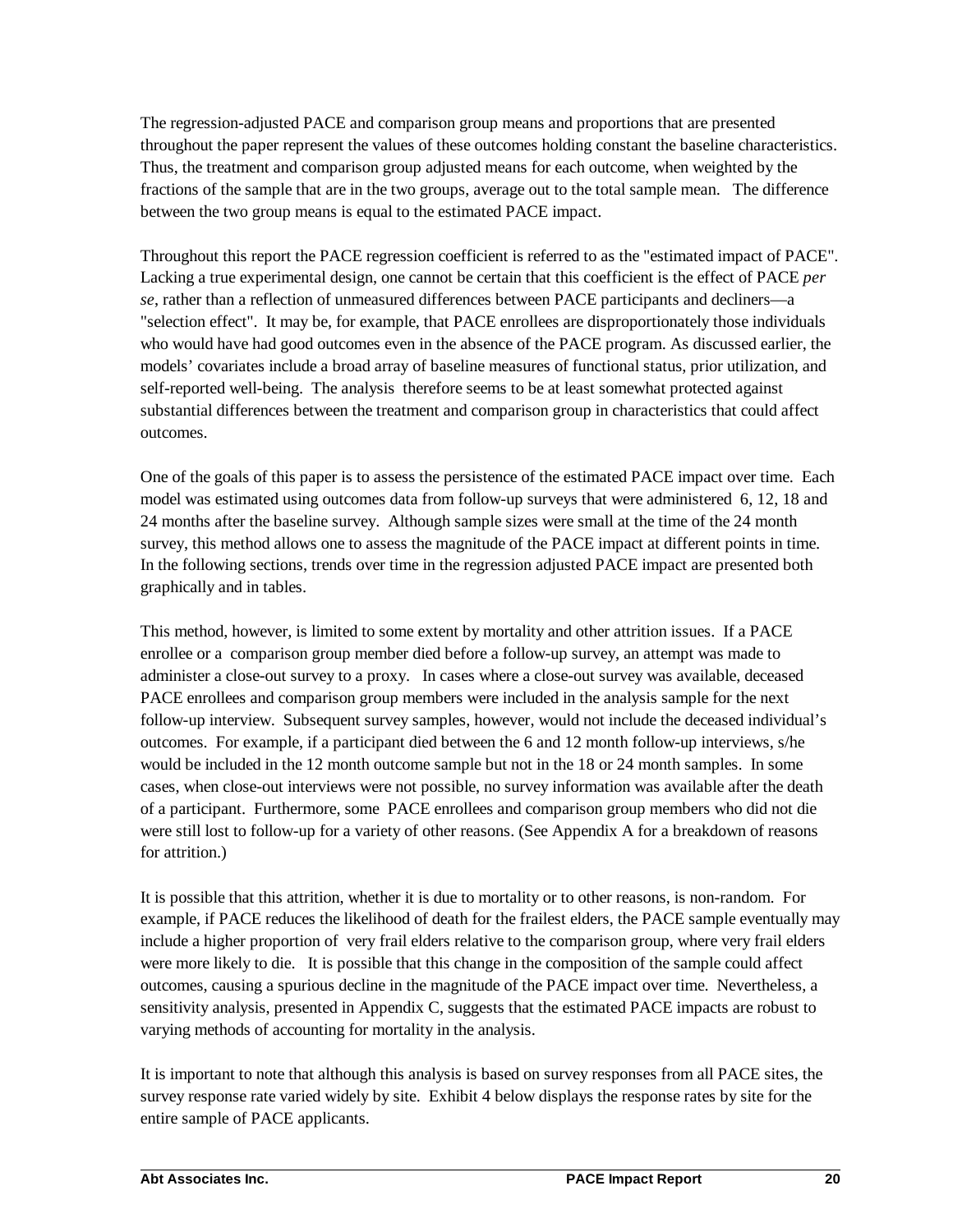### **Exhibit 4**

**Survey Response Rates by Site**

|              |                                 |                                                   |                      |                    | <b>Enrollment Rate</b>     |
|--------------|---------------------------------|---------------------------------------------------|----------------------|--------------------|----------------------------|
|              | # of Applicants<br>(% of Total) | # of Survey<br><b>Respondents</b><br>(% of Total) | <b>Response Rate</b> | <b>Respondents</b> | Non-<br><b>Respondents</b> |
| Site 1       | 300<br>$(10.0\%)$               | 42<br>$(3.1\%)$                                   | 14.0%                | 78.6%              | 74.8%                      |
| Site 2       | 194<br>$(6.4\%)$                | 94<br>$(7.0\%)$                                   | 48.5%                | 73.4%              | 57.0%                      |
| Site 3       | 367<br>$(12.2\%)$               | 57<br>$(4.3\%)$                                   | 15.5%                | 71.9%              | 64.2%                      |
| Site 4       | 383<br>(12.7%)                  | 349<br>$(26.1\%)$                                 | 91.1%                | 73.1%              | 41.2%                      |
| Site 5       | 303<br>$(10.0\%)$               | 196<br>(14.7%)                                    | 64.7%                | 56.6%              | 47.7%                      |
| Site 6       | 272<br>$(9.0\%)$                | 104<br>$(7.8\%)$                                  | 38.2%                | 53.8%              | 45.8%                      |
| Site 7       | 150<br>$(5.0\%)$                | 75<br>$(5.6\%)$                                   | 50.0%                | 74.7%              | 84.0%                      |
| Site 8       | 394<br>$(13.1\%)$               | 39<br>$(2.9\%)$                                   | 10.0%                | 69.2%              | 64.2%                      |
| Site 9       | 236<br>$(7.8\%)$                | 80<br>$(6.0\%)$                                   | 33.9%                | 66.3%              | 46.8%                      |
| Site 10      | 286<br>$(9.5\%)$                | 241<br>$(18.0\%)$                                 | 84.3%                | 66.8%              | 48.9%                      |
| Site 11      | 124<br>$(4.1\%)$                | 59<br>$(4.4\%)$                                   | 47.6%                | 79.7%              | 64.6%                      |
| <b>Total</b> | 3,009<br>$(100.0\%)$            | 1,336<br>$(100.0\%)$                              | 44.4%                | 68.0%              | 60.9%                      |

PACE applicants who refused to respond to the survey could not be included in the impacts analysis because the analysis is based on survey responses.

The varying response rate by site affects the interpretation of the results. It is important to note that the results described in this paper are based on survey responders only, and the survey responders mainly come from Columbia, El Paso, and Milwaukee. It is not necessarily true, therefore, that the impacts estimated here reflect the impacts experienced by the entire group of PACE enrollees, which includes survey responders and non-responders. The 6 and 12 month analyses described in the following sections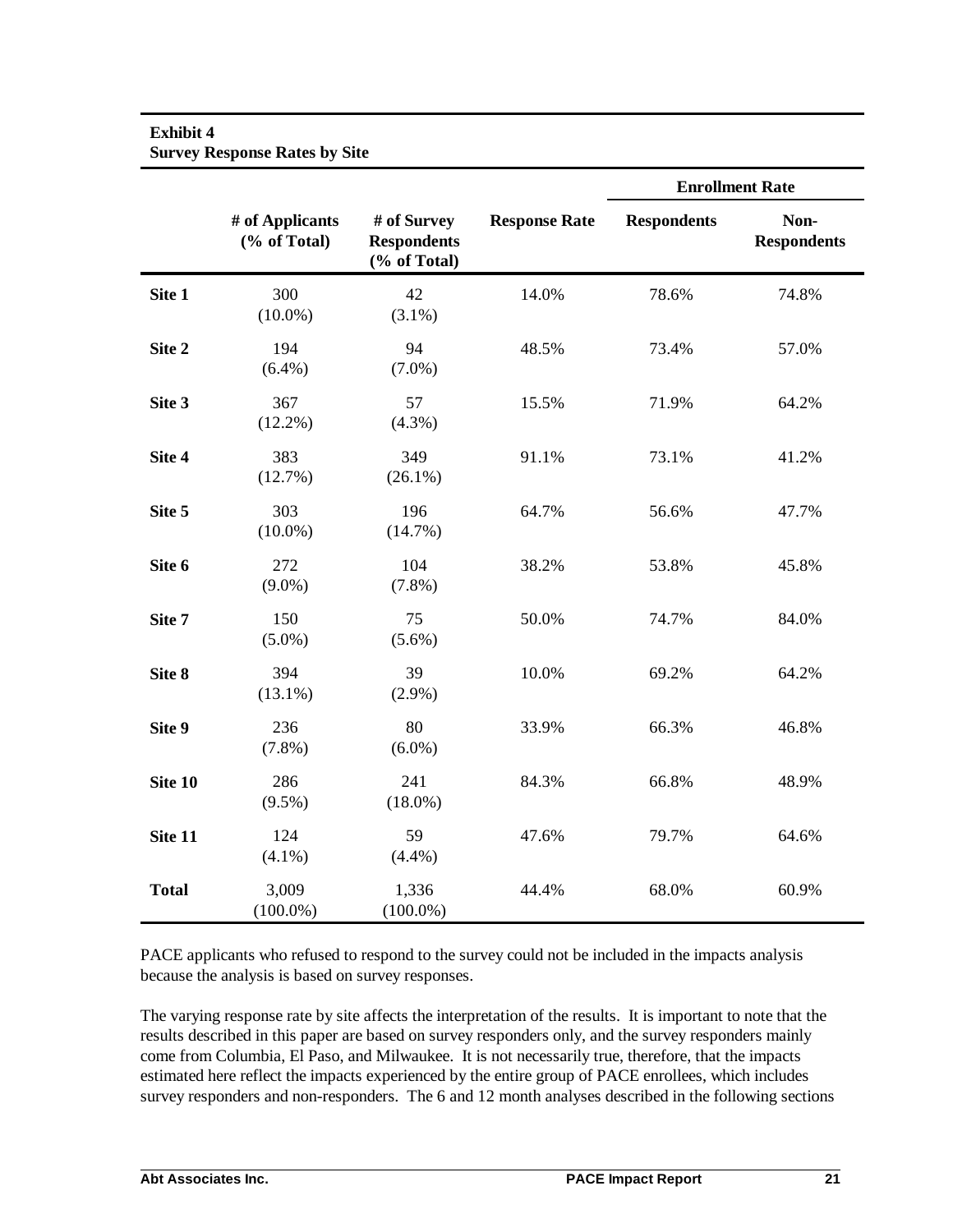was repeated, limiting the sample to survey responses from these three sites. The results from this analysis, presented in Appendix E, were very similar to those obtained using the entire sample.

# **9. Service Utilization**

# **Supportive Services**

The population that is targeted by PACE receives a variety of supportive services to assist them with their ADL and IADL dependencies. Most receive informal (unpaid) care from friends and relatives; many receive formal (paid) care in their homes as well. In addition, registered or licensed practical nurses may visit the home to administer medications or to provide other services. Comparison group members as well as PACE enrollees may attend an adult day center.

The outcome measures in this domain that were analyzed included:

- C any attendance of an adult day center;<br>C frequency of attendance of an adult day
- frequency of attendance of an adult day center (times per week);
- C any home visits from a nurse (RN or LPN);
- C number of visits from a nurse in the last six months;
- C receipt of any informal care;<br>C receipt of any formal care; and
- receipt of any formal care; and
- C receipt of formal care at least five times per week.

No attempt was made to measure the intensity of informal care because it is often provided around the clock by household members as it is needed.

While some comparison group members attended *adult day centers* regularly, PACE participants were far more likely to do so in every time period, even after controlling for their previous attendance at senior centers (Exhibit 5). PACE enrollees had a .710 to .863 probability of attending adult day care compared to a .000 to .136 probability for comparison group members. Similarly, the mean frequency of attendance, including individuals who did not attend, was increased by a statistically significant 2.1 to 2.4 days per week. This result confirms that this component of the PACE intervention was successfully implemented, and that attendance at the PACE day center was not merely substituting for community services.

Furthermore, PACE enrollees' frequent adult day care attendance persisted for up to two years after the baseline survey.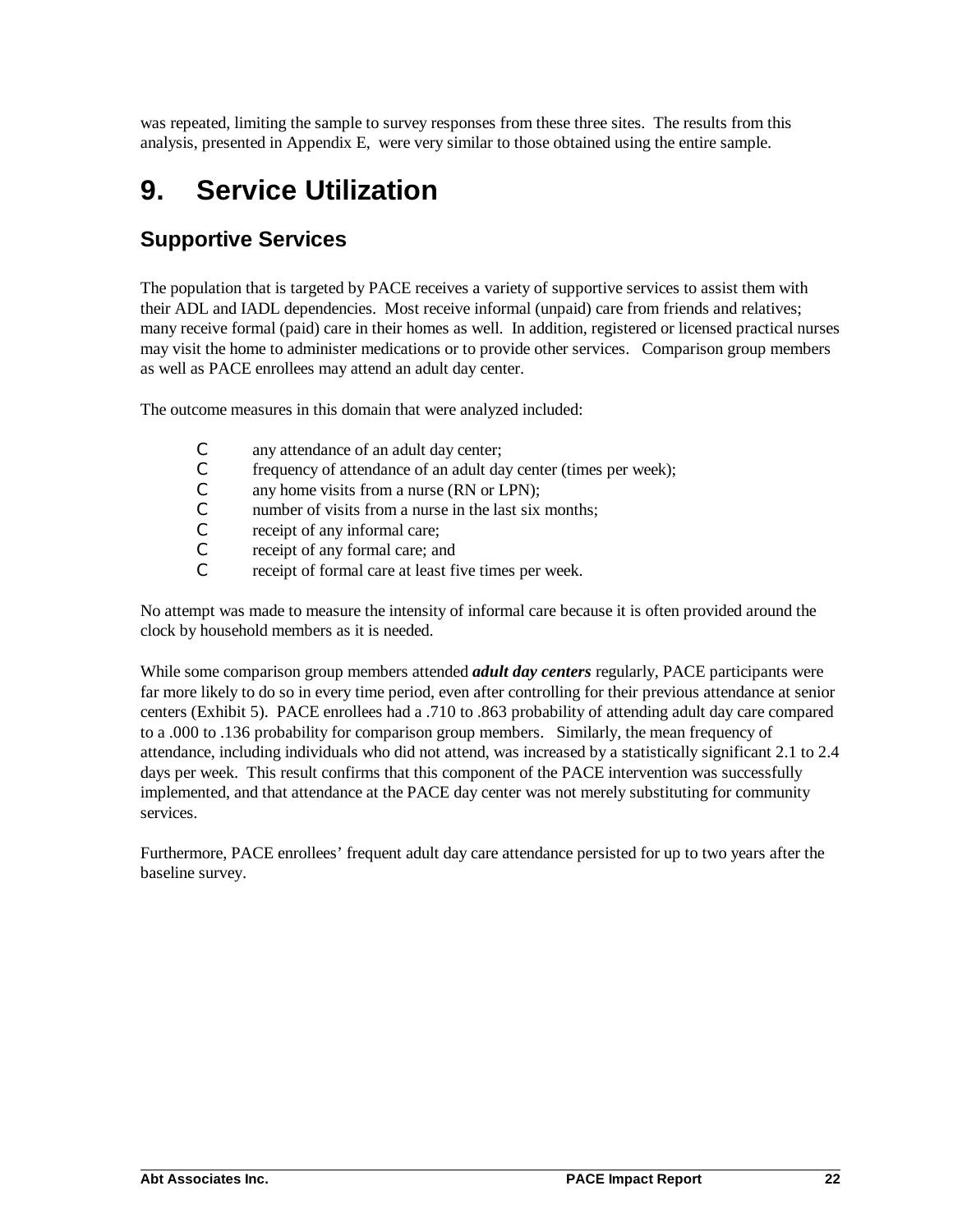| Outcome                                                             | Months 1-6 (first follow-up) |              |                        |           |                     | Months 7-12 (second follow-up) |                        |              |
|---------------------------------------------------------------------|------------------------------|--------------|------------------------|-----------|---------------------|--------------------------------|------------------------|--------------|
|                                                                     | <b>PACE</b><br>mean          | Comp<br>mean | Impact<br>(Std Error)  | % Impact  | <b>PACE</b><br>mean | Comp<br>mean                   | Impact<br>(Std error)  | % Impact     |
| 1. Day health center                                                |                              |              |                        |           |                     |                                |                        |              |
| Any day health center <sup>b</sup>                                  | 0.928                        | 0.065        | $0.863***$<br>(0.049)  | 1329.48%  | 0.864               | 0.136                          | $.728***$<br>(0.053)   | 536.02%      |
| Day health center days per week <sup>a</sup>                        | 2.929                        | 0.526        | $2.403***$<br>(0.104)  | 457.18%   | 2.805               | 0.579                          | $2.226***$<br>(0.139)  | 384.45%      |
| 2. Nurse visits to home                                             |                              |              |                        |           |                     |                                |                        |              |
| Any nurse visits to home <sup>b</sup>                               | 0.235                        | 0.358        | $-0.123***$<br>(0.037) | $-34.23%$ | 0.223               | 0.380                          | $-0.157***$<br>(0.045) | $-41.44%$    |
| Number of nurse visits to home in<br>past six months <sup>a</sup>   | 3.576                        | 7.479        | $-3.903***$<br>(1.454) | $-52.19%$ | 3.118               | 7.722                          | $-4.604**$<br>(1.973)  | $-59.62\%$ . |
| 3. Informal support services                                        |                              |              |                        |           |                     |                                |                        |              |
| Any informal support (i.e., from<br>family of friends) <sup>b</sup> | 0.848                        | 0.899        | $-0.051$<br>(0.053)    | $-5.69%$  | 0.877               | 0.826                          | 0.051<br>(0.065)       | 6.16%        |
| 4. Formal support services                                          |                              |              |                        |           |                     |                                |                        |              |
| Any formal support <sup>b</sup>                                     | 0.503                        | 0.505        | $-0.002$<br>(0.033)    | $-.350%$  | 0.560               | 0.612                          | $-0.052$<br>(0.039)    | $-8.50%$     |
| More than 5 formal care visits per<br>week <sup>b</sup>             | 0.295                        | 0.308        | $-0.013$<br>(0.036)    | $-4.20%$  | 0.323               | 0.306                          | 0.017<br>(0.044)       | 5.54%        |

### **Exhibit 5: PACE Impact Analyses - Supportive Services**

*Source:* Abt Associates Inc. Survey of PACE Applicants

Notes: <sup>a</sup> Model based on ordinary least squares regression

<sup>b</sup> Model based on logistic regression

\*\*\* Statistically significant at the 1% level<br>\*\* Statistically significant at the 5% level

Statistically significant at the 5% level

\* Statistically significant at the 10% level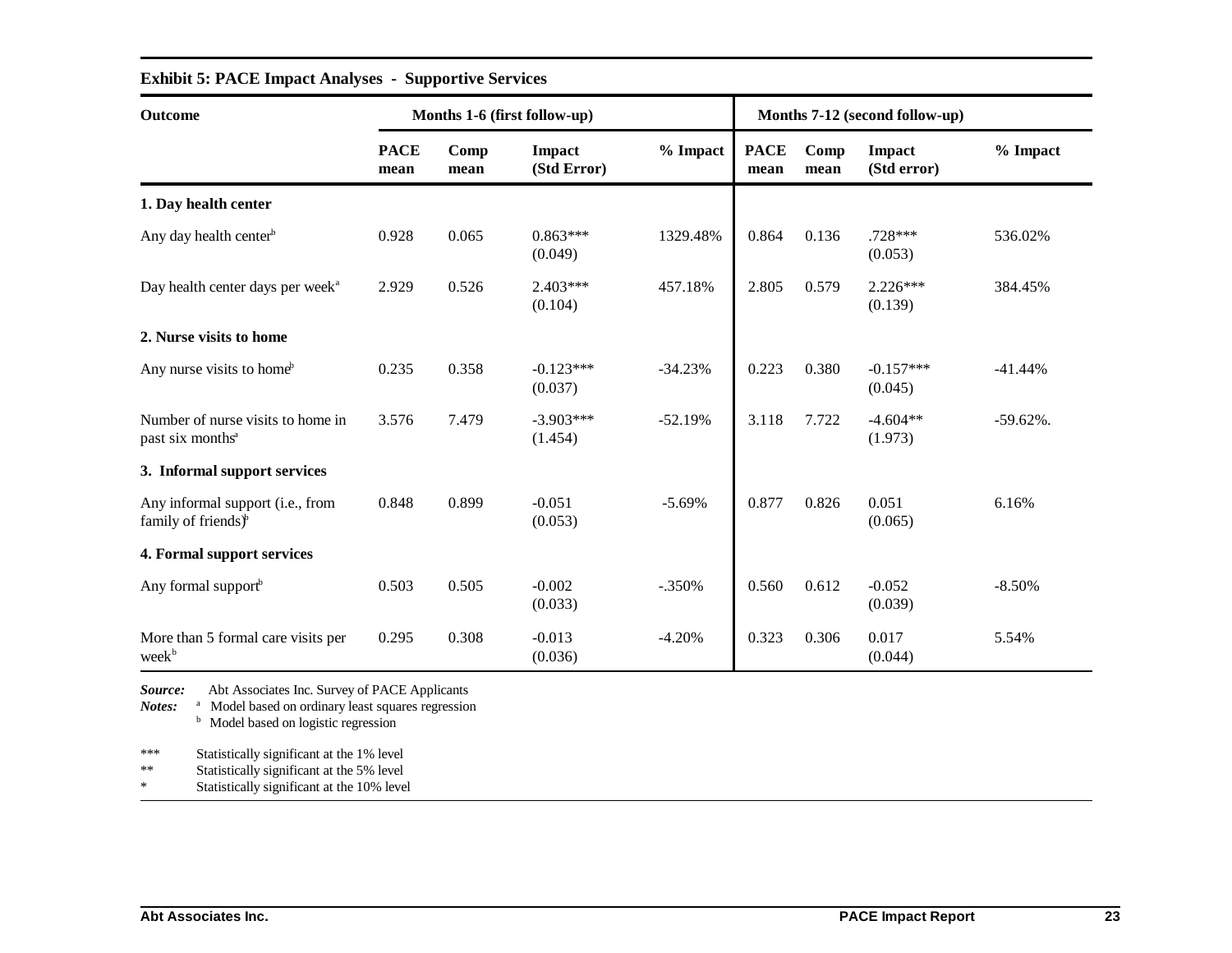| <b>Outcome</b>                                                      | Months 13-18 (third follow-up) |              |                        |           |                     | Months 19-24 (fourth follow-up) |                              |              |  |
|---------------------------------------------------------------------|--------------------------------|--------------|------------------------|-----------|---------------------|---------------------------------|------------------------------|--------------|--|
|                                                                     | <b>PACE</b><br>mean            | Comp<br>mean | Impact<br>(Std Error)  | % Impact  | <b>PACE</b><br>mean | Comp<br>mean                    | <b>Impact</b><br>(Std error) | $%$ Impact   |  |
| 1. Day health center                                                |                                |              |                        |           |                     |                                 |                              |              |  |
| Any day health center <sup>b</sup>                                  | 0.818                          | 0.108        | $0.710***$<br>(0.069)  | 659.43%   | 0.908               | 0.00                            | $.962***$<br>(0.131)         | N/A          |  |
| Day health center days per week <sup>a</sup>                        | 2.503                          | 0.414        | 2.089***<br>(0.171)    | 504.42%   | 2.492               | 0.273                           | 2.219***<br>(0.242)          | 813.42%      |  |
| 2. Nurse visits to home                                             |                                |              |                        |           |                     |                                 |                              |              |  |
| Any nurse visits to home <sup>b</sup>                               | 0.241                          | 0.392        | $-0.151***$<br>(0.058) | $-38.49%$ | 0.239               | 0.293                           | $-0.054**$<br>(0.098)        | $-18.56%$    |  |
| Number of nurse visits to home in<br>past six months <sup>a</sup>   | 3.852                          | 10.571       | $-6.719**$<br>(2.726)  | $-63.56%$ | 2.839               | 5.308                           | $-2.470$<br>(3.094)          | $-46.53\%$ . |  |
| 3. Informal support services                                        |                                |              |                        |           |                     |                                 |                              |              |  |
| Any informal support (i.e., from<br>family of friends) <sup>b</sup> | 0.844                          | 0.896        | $-0.052$<br>(0.085)    | $-5.79\%$ | 0.829               | 0.896                           | $-0.067$<br>(0.180)          | $-7.50\%$    |  |
| 4. Formal support services                                          |                                |              |                        |           |                     |                                 |                              |              |  |
| Any formal support <sup>b</sup>                                     | 0.594                          | 0.657        | $-.0633$<br>(0.050)    | $-9.64%$  | 0.656               | 0.723                           | $-.0664$<br>(0.076)          | $-9.19%$     |  |
| More than 5 formal care visits per<br>week <sup>b</sup>             | 0.300                          | 0.284        | 0.016<br>(0.060)       | 5.57%     | 0.337               | 0.368                           | $-.0306$<br>(0.085)          | $-8.33%$     |  |

### **Exhibit 5: PACE Impact Analyses - Supportive Services cont'd**

*Source:* Abt Associates Inc. Survey of PACE Applicants

\*\*\* Statistically significant at the 1% level

Statistically significant at the 5% level

\* Statistically significant at the 10% level

Notes: <sup>a</sup> Model based on ordinary least squares regression

<sup>b</sup> Model based on logistic regression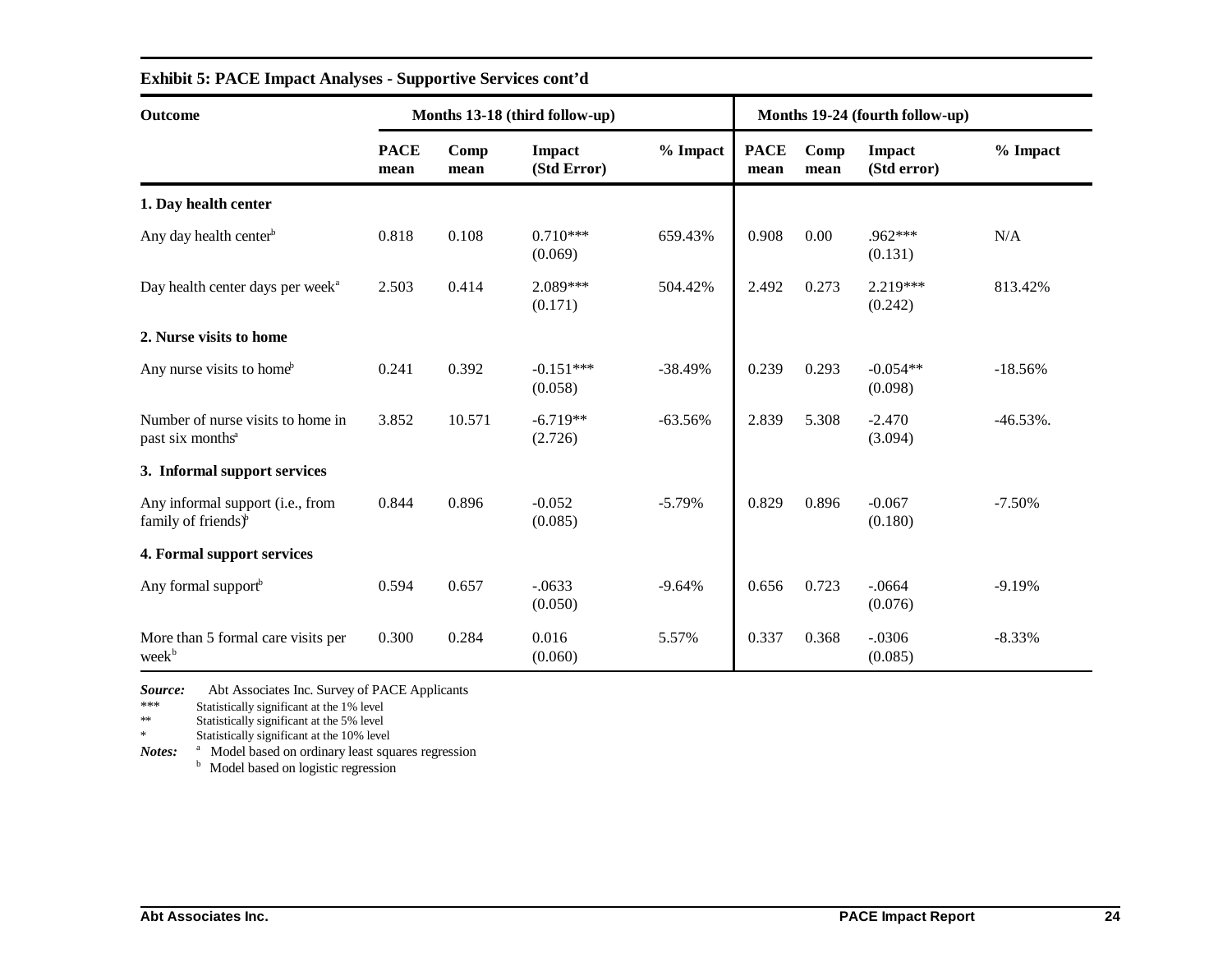Attendance at PACE day centers may have reduced the need for *nurses* to visit participants in their homes. PACE participants were 19 to 41 percentage points less likely than comparison group members to receive any home visits by a nurse. This difference was statistically significant at the one percent level in every time period. PACE enrollees received 4 to 7 fewer nurse visits in the home relative to comparison group members; this impact was statistically significant for the first three time periods. As displayed below in Exhibit 5, the difference between the treatment and comparison groups in the number of home visits by a nurse decreased initially and then increased slightly over time.

It was hypothesized earlier that PACE may have a negative effect on the amount of informal care provided by family and friends. In three of the four time periods assessed, the proportion of participants receiving any *informal care* was lower in the PACE enrollee group relative to the comparison group. None of these differences were statistically significant, suggesting that participation in PACE did not have an important impact on informal care utilization.

These data provide no compelling evidence that PACE adult day center care served as a partial substitute for formal homemaker/home health aide care that the participant received in the home. In the first follow-up survey, the likelihood and intensity of *formal support services* utilization were very similar in the PACE enrollee and comparison groups. In later surveys, the probability of receiving formal was higher in the comparison group than in the PACE enrollee group, but the difference between groups in the probability of receiving formal care was never statistically significant. Furthermore, the intensity of formal care utilization never differed significantly between the PACE enrollee and comparison groups. Instead, the reduction in nurses' home visits that persisted for at least 18 months after the baseline survey suggests that the center care focused on participants' medical needs.

# **Medical Services**

To measure the impact of PACE on participants' utilization of hospital, nursing home, and ambulatory care services, the following outcome measures were analyzed:

- any inpatient hospital admission
- number of inpatient hospital days
- any nursing home admission
- number of nights spent in a nursing home
- any ambulatory care (i.e. visits with doctor, therapist, or other medical professional)
- number of ambulatory care visits

# **Hospital Utilization**

Enrollment in PACE was associated with a large decrease in the rate of hospital admissions and the number of inpatient hospital days (Exhibit 8), particularly in the first twelve months following the baseline survey. At the time of the first follow-up survey, PACE enrollees were 50 percent less likely than comparison group members to have had one or more hospital admissions. This difference had fallen to 40 percent by the time of the second follow-up survey. Both differences in admission rates were statistically significant at the one percent level.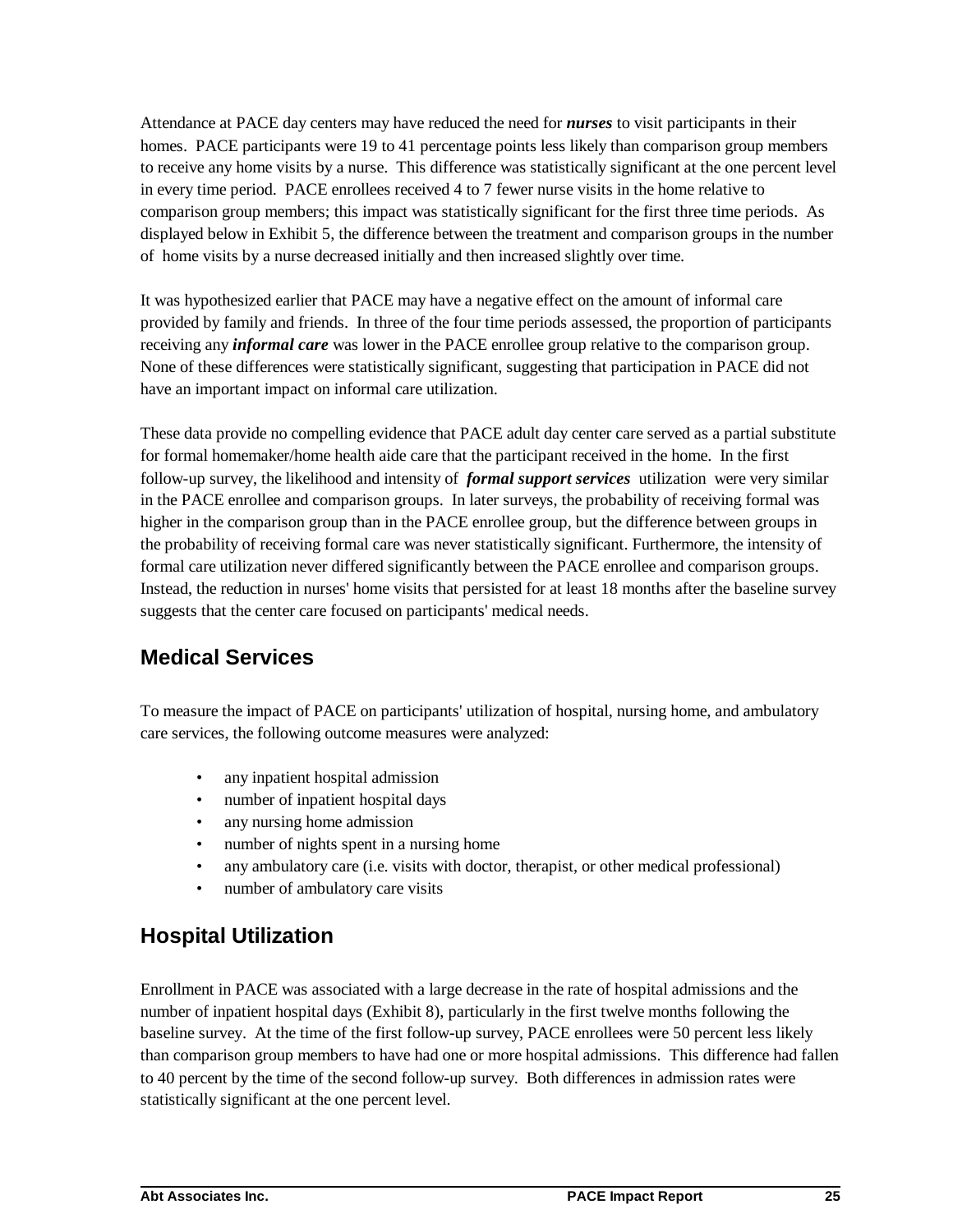The mean number of hospital days also differed significantly between the treatment and comparison groups during the first six months after the baseline survey; PACE enrollees spent an average of 1.9 nights in a hospital, compared to 6.1 nights for PACE decliners. By the second follow-up survey, this impact had diminished somewhat because of a decrease in the comparison group's hospital utilization. At month 12, PACE enrollees spent almost 3 fewer nights in the hospital than comparison group members. Again, these large impacts were statistically significant at the one percent level.

In later time periods, those enrolled in PACE continued to have lower hospital admission rates and shorter inpatient hospital stays relative to comparison group members. Nonetheless, compared to the first 12 months of survey results, the differences between the two groups in inpatient hospital stays became less striking 18 and 24 months after the baseline survey. For the 13-18 month period following the baseline survey, PACE enrollees were only 11 percent less likely than comparison group members to have had any inpatient hospital stays; during this period, the difference in the average number of hospital days between the two groups had declined to about 1 day. These differences were still statistically significant at the five percent level.

By the fourth follow-up survey, however, the magnitude and statistical significance of the PACE impact on the probability of hospitalization had declined further. The impact of PACE on the number of hospital days, however, was largest in percentage terms at the time of the 24 month follow-up survey. Nevertheless, the small sample size available for the fourth follow-up survey limits the relevance of these results. As displayed in Exhibit 6, there is suggestive evidence that the initial strong impact of PACE enrollment on inpatient hospital stays tended to decline after enrollees had spent about a year in the program.



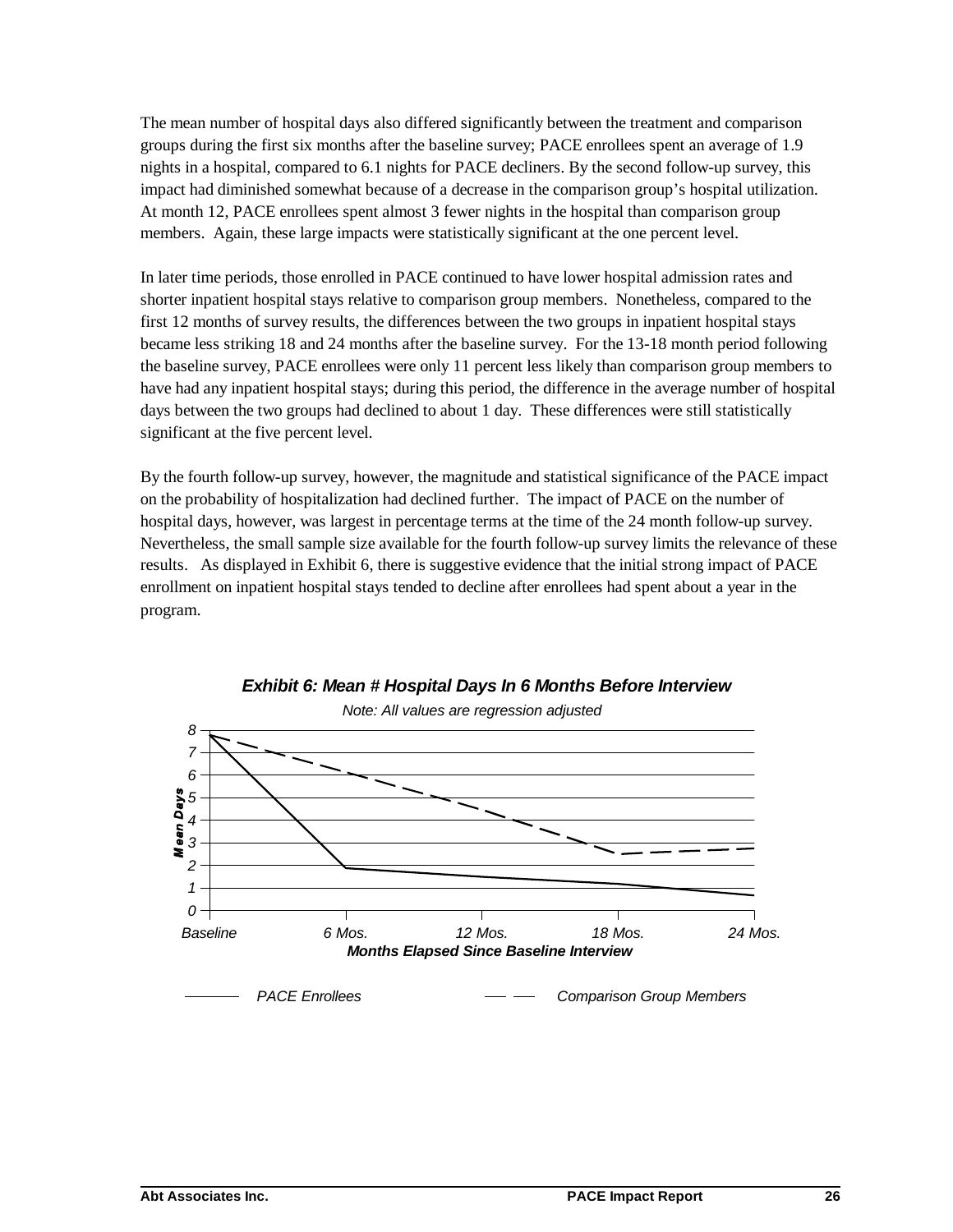The consistent and large impact of PACE on hospital admissions and hospital days in the first 12 months of enrollment suggests that sites have been successful in reducing utilization of acute care services. These results are consistent with other studies that have compared hospital utilization between PACE enrollees and the Medicare population as a whole. Wiener and Skaggs (1995) report evidence that the PACE sites have been able to control utilization of acute care services. These findings also are consistent with White (1998), who found that Medicare costs for PACE enrollees were substantially lower than they would have been had the enrollees remained in the fee-for-service system. The reduction in hospital days may be the result of the success of the medical and social services provided at PACE sites in improving the health and functional status of PACE enrollees, the incentives for cost containment given by the capitated payment system, and/or PACE's focus on monitoring and early intervention.

It is not clear, however, why the differences in hospitalization rates between the two groups became less important over time. It appears that while PACE enrollees' hospital utilization declined slowly over the four follow-up surveys, hospital utilization in the comparison group decreased more dramatically, at least as long as 18 months following baseline survey. Exhibit 6 suggests that PACE effected a large initial decrease in hospital utilization, and then maintained this reduction over the life of the study. In the comparison group, where this large initial reduction did not occur, there was more room for reductions and regressions later on in the survey process.<sup>25</sup>

# **Nursing Home Utilization**

PACE targets a frail, nursing home eligible population. One of the main goals of the program is to provide enrollees with the support they need to avoid nursing home placement. [White (1998)] The data suggests that the PACE sites were successful in reaching this goal.

PACE enrollees were much less likely than comparison group members to have a nursing home admission, and also had far fewer nursing home days (Exhibit 8). In months 1-6, 30 percent of comparison group members had one or more admission to a nursing home, compared to about 10 percent for those in PACE. On average, PACE enrollees spent only 6.5 nights in a nursing home during the first six months, while comparison group members spent 22.7 nights in a nursing home during the first six months.

These differences persisted over the following 6 months; at the time of the second follow-up survey, PACE enrollees were about 52 percent less likely than comparison group members to have any nursing home stays. Twelve months after the baseline survey, PACE enrollees spent an average of 15 days in a nursing home while the comparison group spent an average of 38 days in a nursing home. All of these striking differences between the PACE enrollee and comparison groups in nursing home utilization were statistically significant at the one percent level.

In the 18 and 24 month surveys, however, the magnitude of the differences between PACE enrollees and comparison group members declined. During months 13-18, PACE was associated with a large, statistically significant impact on the number of nursing home days. Nonetheless, there was no longer a statistically significant difference between the two groups in the probability of any nursing home admission. At the time of the final, 24 month follow-up survey, the difference between PACE enrollees

<sup>25</sup> The possible role of non-random attrition is addressed in Appendix B.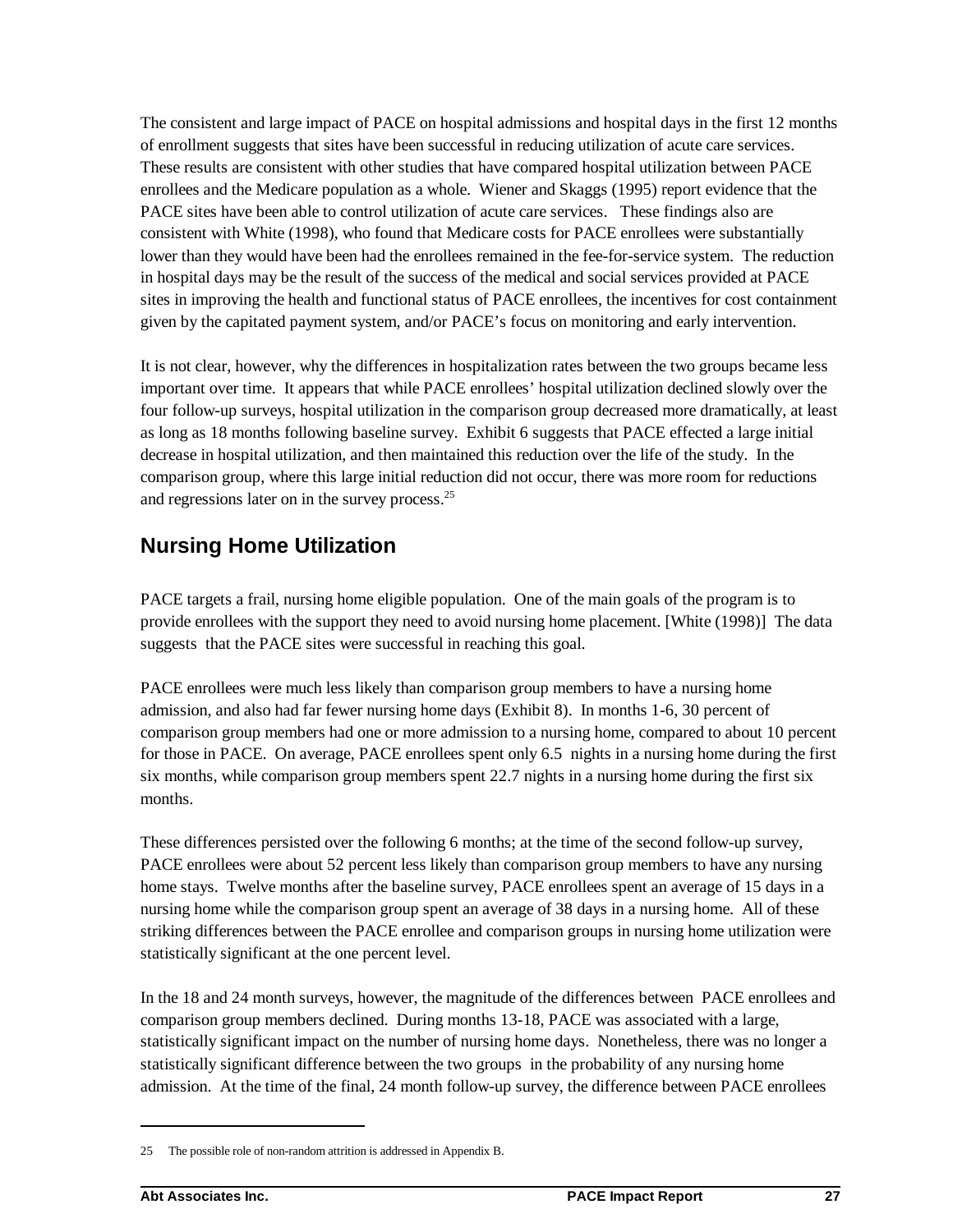and comparison group members in nursing home admissions and nursing home days was not statistically significant. Exhibit 7 below displays the trend in the number of nursing home days for PACE enrollees and comparison group members.



These results suggest that the medical and social services provided to enrollees have allowed many of them to remain in the community and avoid nursing home placement. This effect was quite large in magnitude, especially during the first year after enrollment. Preventing nursing home placement was a primary objective of PACE, and it appears that the sites have been quite successful in reaching this goal.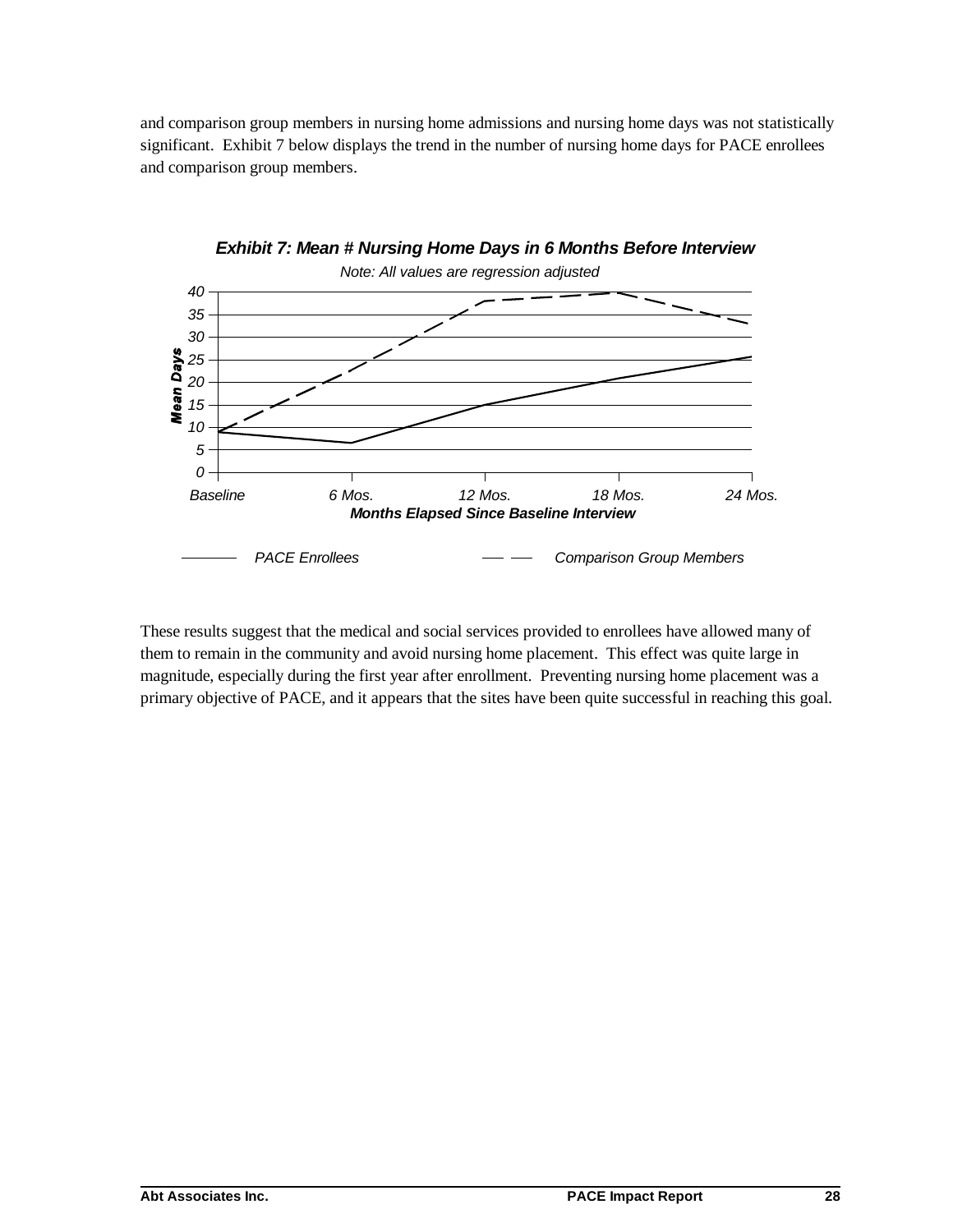| <b>Outcome</b>                                      | Months 1-6 (first follow-up) |              |                          |           |                     | Months 7-12 (second follow-up) |                         |            |  |
|-----------------------------------------------------|------------------------------|--------------|--------------------------|-----------|---------------------|--------------------------------|-------------------------|------------|--|
|                                                     | <b>PACE</b><br>mean          | Comp<br>mean | Impact<br>(Std<br>Error) | % Impact  | <b>PACE</b><br>mean | Comp<br>mean                   | Impact<br>(Std error)   | % Impact   |  |
| 1. Hospitalization: Inpatient stays                 |                              |              |                          |           |                     |                                |                         |            |  |
| Any inpatient hospitalization                       | 0.202                        | 0.406        | $-0.204***$<br>(0.034)   | $-50.18%$ | 0.207               | 0.343                          | $-0.136***$<br>(0.042)  | $-39.60\%$ |  |
| Number of inpatient hospital<br>nights <sup>a</sup> | 1.890                        | 6.142        | $-4.252***$<br>(0.902)   | $-69.23%$ | 1.513               | 4.485                          | $-2.972***$<br>(0.676)  | $-66.27%$  |  |
| 2. Nursing home stays                               |                              |              |                          |           |                     |                                |                         |            |  |
| Any nursing home admission <sup>b</sup>             | 0.098                        | 0.303        | $-0.205***$<br>(0.042)   | $-67.59%$ | 0.160               | 0.335                          | $-0.176***$<br>(0.045)  | $-52.38%$  |  |
| Number of nursing home nights <sup>a</sup>          | 6.527                        | 22.662       | $-16.135**$<br>(2.489)   | $-71.20%$ | 15.034              | 38.036                         | $-23.002***$<br>(4.600) | $-60.48%$  |  |
| 3. Ambulatory care                                  |                              |              |                          |           |                     |                                |                         |            |  |
| Any ambulatory care <sup>b</sup>                    | 0.927                        | 0.740        | $0.187***$<br>(0.045)    | 25.24%    | 0.904               | 0.834                          | 0.070<br>(0.061)        | 8.41%      |  |
| Number of ambulatory visits <sup>a</sup>            | 10.775                       | 3.464        | 7.311***<br>(1.252)      | 125.16%   | 9.801               | 5.392                          | 4.409***<br>(1.410)     | 81.76%     |  |

### **Exhibit 8: PACE Impact Analyses: Utilization of Hospital, Nursing Home, and Ambulatory Care**

*Source:* Abt Associates Inc. Survey of PACE applicants

*Notes:* <sup>a</sup> Model based on ordinary least squares regression

<sup>b</sup> Model based on logistic regression

\*\*\* Statistically significant at the 1% level

Statistically significant at the 5% level

\* Statistically significant at the 10% level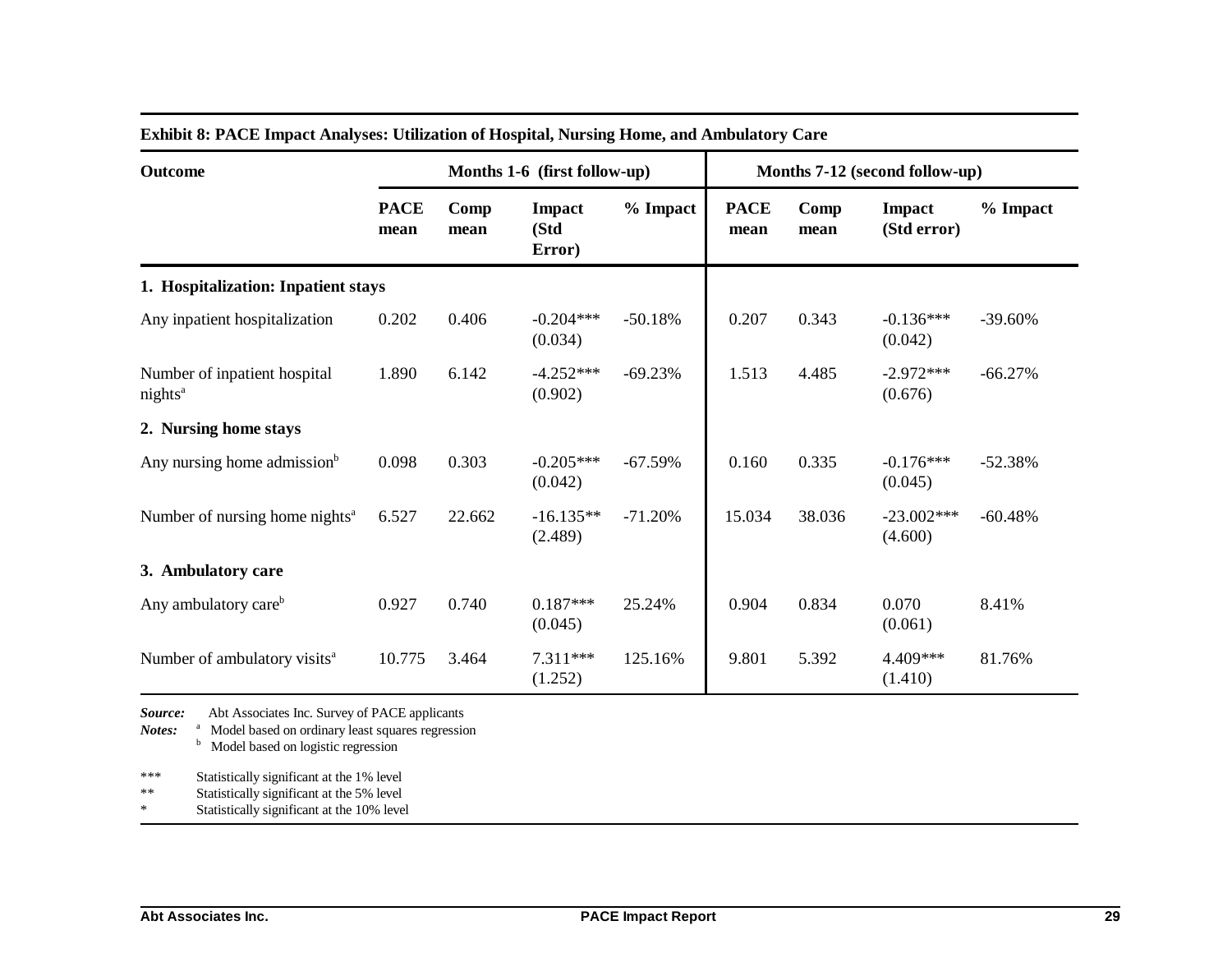| Outcome                                          | Months 13-18 (first follow-up) |              |                        |           | Months 19-24 (second follow-up) |              |                       |           |
|--------------------------------------------------|--------------------------------|--------------|------------------------|-----------|---------------------------------|--------------|-----------------------|-----------|
|                                                  | <b>PACE</b><br>mean            | Comp<br>mean | Impact<br>(Std Error)  | % Impact  | <b>PACE</b><br>mean             | Comp<br>mean | Impact<br>(Std error) | % Impact  |
| 1. Hospitalization: Inpatient stays              |                                |              |                        |           |                                 |              |                       |           |
| Any inpatient hospitalization <sup>b</sup>       | 0.180                          | 0.203        | $-0.023***$<br>(0.060) | $-11.27%$ | 0.143                           | 0.150        | $-0.007$<br>(0.102)   | $-4.49%$  |
| Number of inpatient hospital nights <sup>a</sup> | 1.189                          | 2.513        | $-1.324**$<br>(0.575)  | $-52.68%$ | 0.679                           | 2.770        | $-2.090*$<br>(1.156)  | $-75.46%$ |
| 2. Nursing home stays                            |                                |              |                        |           |                                 |              |                       |           |
| Any nursing home admission <sup>b</sup>          | 0.210                          | 0.274        | $-0.064$<br>(0.572)    | $-23.42%$ | 0.239                           | 0.145        | 0.094<br>(0.091)      | 65.20%    |
| Number of nursing home nights <sup>a</sup>       | 20.839                         | 39.808       | $-18.97***$<br>(6.435) | $-47.65%$ | 25.713                          | 32.926       | $-7.212$<br>(10.306)  | $-21.91%$ |
| 3. Ambulatory care                               |                                |              |                        |           |                                 |              |                       |           |
| Any ambulatory care <sup>b</sup>                 | 0.914                          | 0.860        | 0.054<br>(0.094)       | 6.27%     | N/A                             | N/A          | N/A                   | N/A       |
| Number of ambulatory visits <sup>a</sup>         | 10.587                         | 5.263        | 5.324***<br>(1.998)    | 101.17%   | 10.436                          | 4.879        | $5.557**$<br>(2.201)  | 113.91%   |

### **Exhibit 8: PACE Impact Analyses: Utilization of Hospital, Nursing Home, and Ambulatory Care**

*Source:* Abt Associates Inc. Survey of PACE applicants

*Notes:* <sup>a</sup> Model based on ordinary least squares regression

<sup>b</sup> Model based on logistic regression

\*\*\* Statistically significant at the 1% level

\*\* Statistically significant at the 5% level

\* Statistically significant at the 10% level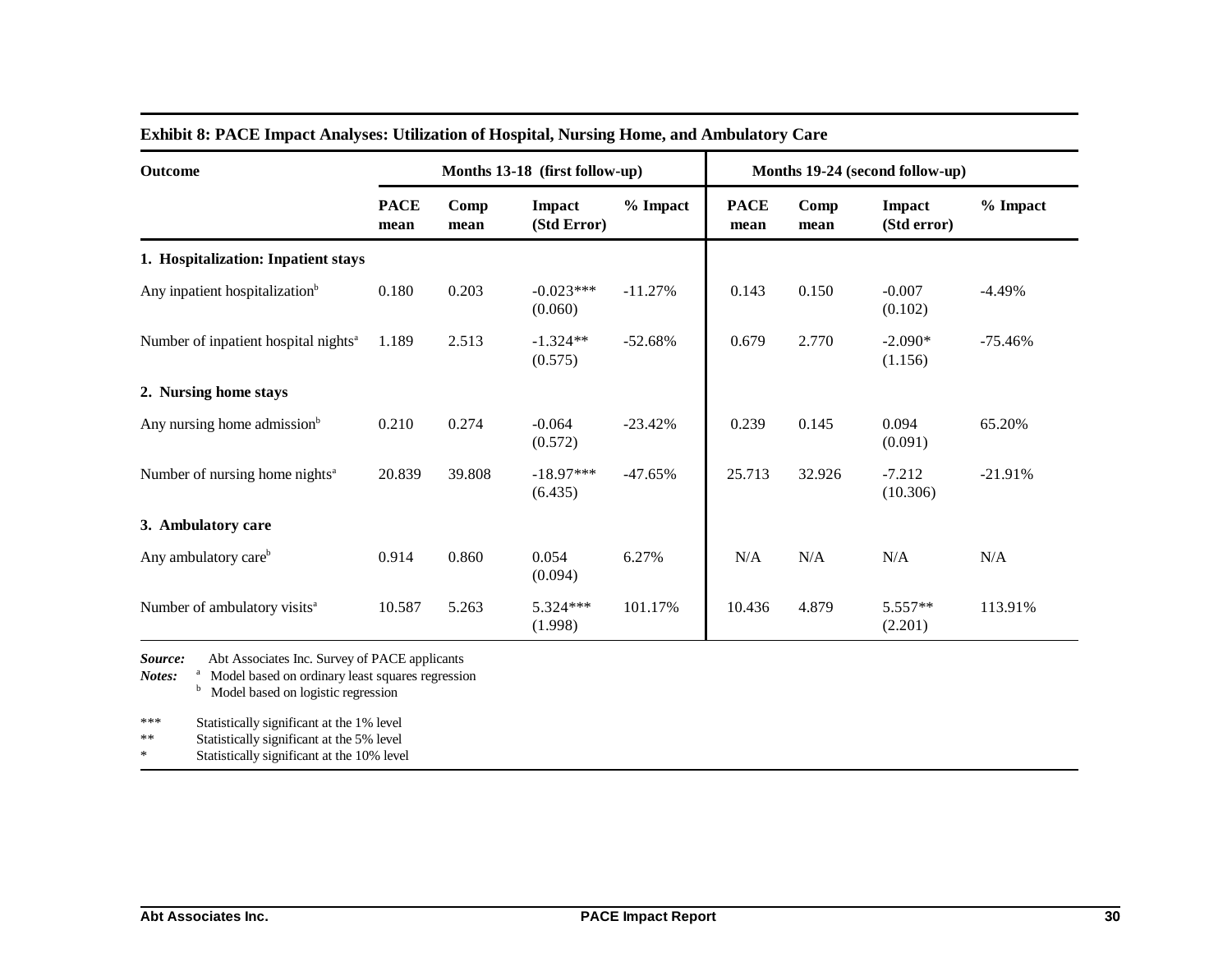#### **Utilization of Ambulatory Services**

The PACE sites strive to maintain and improve health by offering a range of preventative, acute and long-term care services. Most of these services are provided in an adult day health center by a interdisciplinary team of physicians, nurse practitioners, social workers and other professionals. Ambulatory encounters are an important component of PACE's integrated package of health care services.

It is not surprising, then, that PACE enrollees made more intensive use of ambulatory services than comparison group members. During the first six months, 93 percent of those in PACE reported one or more encounters with a physician, therapist or other medical professional, compared to 74 percent of PACE decliners. This difference was statistically significant at the one percent level. In the following time periods, PACE enrollees continued to have a higher probability of one or more ambulatory visits than comparison group members, but the difference was not statistically significant.

Those in PACE also reported having significantly more ambulatory encounters with health professionals than comparison group members. PACE enrollees had an average of about 10-11 ambulatory visits for all four follow-up surveys . This was about twice the number of ambulatory visits reported by comparison group members during every time period. These differences between PACE enrollee and comparison group members were statistically significant at least at the five percent level in every period.



difference between PACE enrollees and comparison group members in the number of ambulatory encounters can be attributed at least in part to PACE's approach to providing care. Ambulatory encounters are used to maintain and improve health, and to avoid more costly forms of care. But PACE also disproportionately attracts applicants who are minorities, poorly educated, and indigent — PACE enrollees' persistently high level of ambulatory visits also may result from their previous lack of access to medical care.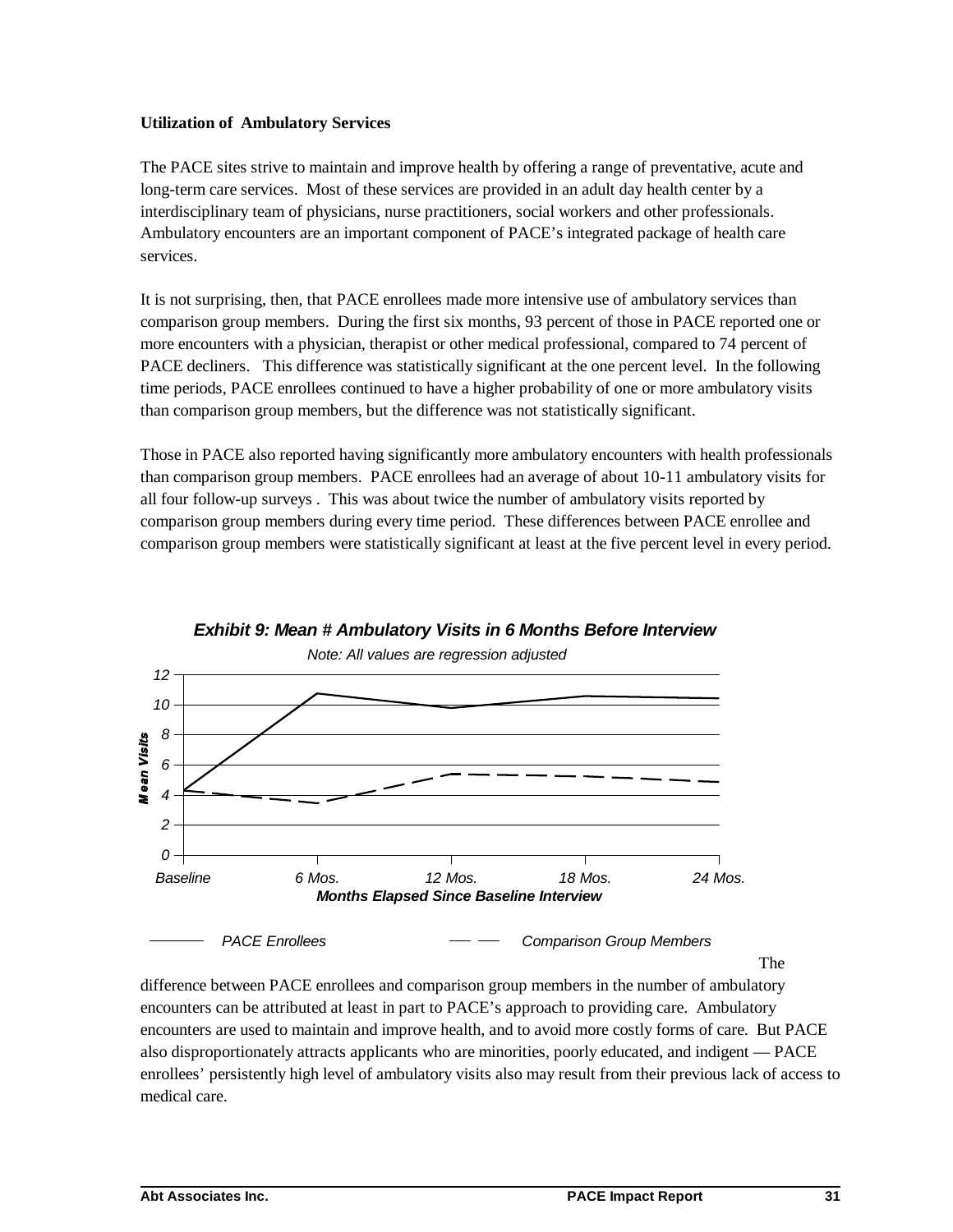# **10. Participant's Health Status, Quality of Life, Satisfaction, and Functional Status**

PACE is intended to stabilize or improve the health status, physical functioning, and overall quality of participants' lives. By placing a strong emphasis on providing preventative services, providers attempt to reduce participants' functional decline. Through coordination of health services, PACE might lead to improved health status, a corresponding improvement in participants' quality of life, and perhaps greater satisfaction with overall care arrangements.

Previous results showed that PACE participants received significantly more ambulatory services than comparison group members. Given the large negative impact of PACE on utilization of hospital and nursing home services, however, PACE could be associated with decreases in health and functional status, if participants are not receiving necessary acute or long-term care services. Under capitation, sites have a financial incentive to avoid utilization of expensive forms of care. Limiting access to needed services could have adverse implications for participants' health status, also reducing their quality of life. Alternatively, PACE sites could develop flexible, creative health care plans that emphasize prevention and rehabilitation.

The baseline and four follow-up interviews of PACE applicants collected detailed information on applicants' perceived health status, quality of life, physical and cognitive limitations, and satisfaction with care arrangements. For interviews completed with a proxy respondent, information on the proxy's satisfaction was also gathered. To measure the impact of PACE on perceived health status and quality of life, the following outcome measures were analyzed:

- Whether the applicant indicated that (s)he was in good or excellent health
- Whether the applicant expected his/her health to be good or excellent one year from now
- Whether the applicant reported that his/her life was satisfying
- Whether the applicant reported having choice in how (s) he spends his/her time
- Whether the applicant reported having confidence in his/her ability to deal with problems
- Whether the applicant attended social, religious, or recreational programs at least once a week

As in the analyses discussed so far, all models included the value of the dependent value reported at baseline among the covariates.

For interviews completed with a caregiver rather than the applicant, we also analyzed whether the caregiver reported his/her own life as being satisfying. Proxy respondents for both the baseline and follow-up surveys were available for 464 of the 1098 interviews completed as part of the first follow-up, 306 of the 783 second follow-up interviews, 194 of the 529 third follow-up interviews, and 86 of the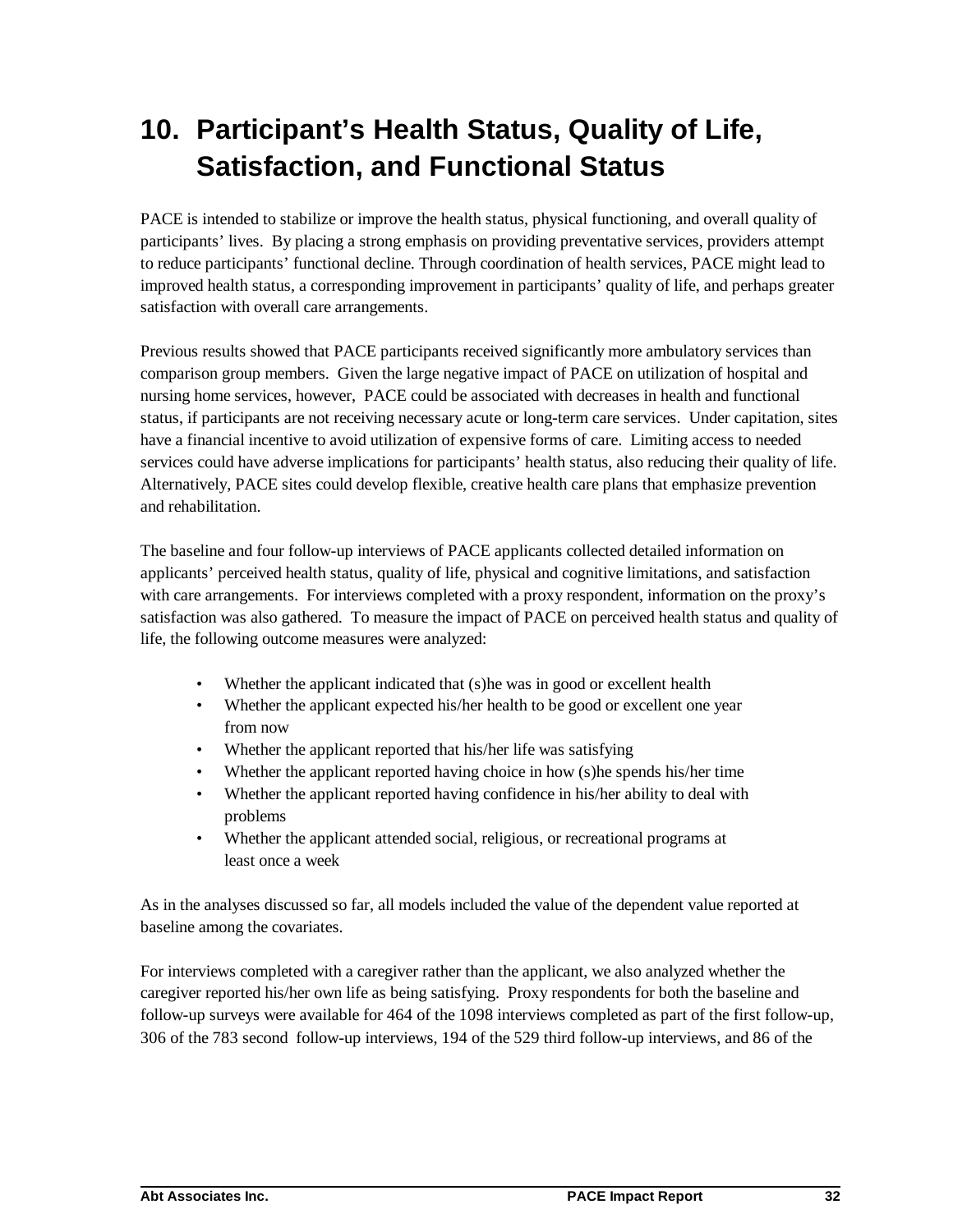296 fourth follow-up interviews<sup>26</sup>. We used these proxy responses to analyze the impact of PACE on caregiver satisfaction.

At the time of each scheduled follow-up interview, six to eight percent of participants were deceased. Data for these individuals were based on a close-out interview conducted with a knowledgeable proxy. The close-out interview did not include questions about health status, quality of life, or satisfaction with care. For our analyses of these outcomes, we have assigned decedents the lowest possible value for these measures.This method maximizes the available sample for the analysis.

**Health status.** At the time of first follow-up period, PACE was associated with a significantly higher probability of being in good or excellent health, adjusting for the influence of health status at baseline (Exhibit 13). At month 6, 43 percent of PACE participants reported that their health was good or excellent, compared to 37 percent of comparison group members. PACE participants also had higher expectations about their future health status compared to PACE decliners. Fifty-two percent expected to be in good or excellent health one year from the survey date, compared to 44 percent of PACE decliners. Both of these impacts were statistically significant at the five percent level.

Over the next three follow-up interviews, PACE enrollees continued to report better current health and more optimistic predictions about future health relative to comparison group members. The differences between PACE enrollees and PACE decliners, however, generally became statistically insignificant after the first follow-up survey. At month 12, 43 percent of those in PACE reported that their health was good or excellent, compared to 40 percent of decliners. By month 18, 43 percent PACE enrollees still reported that their health was good or excellent, but this figure in the comparison group had dropped to 34 percent. After the first follow-up period, the differences between PACE enrollees and decliners in expected future health were never statistically significant.

These results suggest that the coordinated approach to addressing the health needs of PACE participants, and the emphasis on preventative and rehabilitative care that are central to the PACE philosophy have resulted in an at least a short-term improvement in health status for PACE participants relative to comparison group members.

Interestingly, as displayed below in Exhibit 10, the percentage of PACE enrollees reporting good or excellent health was very stable over time. The percentage of comparison group members reporting good or excellent health, however, increased slightly at the time of the second follow-up survey and then decreased over the next two follow-up surveys.

<sup>26</sup> In the analysis of all of the outcomes, proxies responded to questions about participant outcomes when the participant was unable to respond for him/herself. Proxy responses may be subject to greater systematic measurement error compared to participants' own responses. The 6 and 12 month models in this report were re-estimated with a proxy responder dummy variable included as a covariate. The estimated coefficient on the proxy responder covariate usually was not statistically significant, and it was inconsistent in sign across the models. The estimated PACE impact in these models was very similar to the estimated PACE impact in models that did not include the proxy responder dummy variable. These findings suggest that having a proxy respond instead of the participant did not have a systematic relationship with the outcomes of interest.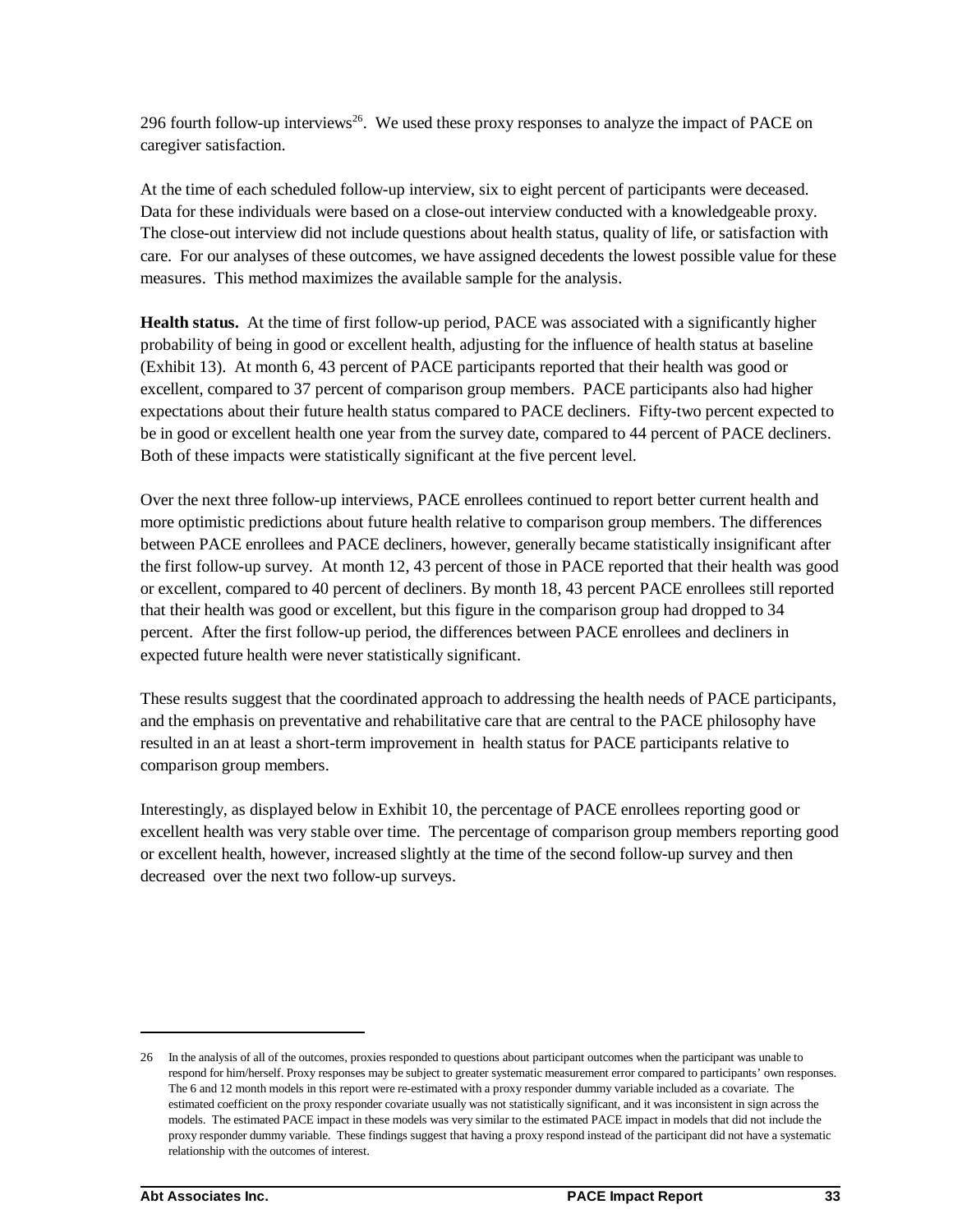#### *Exhibit 10: % Reporting Good to Excellent Health in 6 Months Before Interview*



**Quality of life.** PACE enrollees seemed to enjoy a higher quality of life than comparison group members, as assessed by the quality of life measures available in the survey. At month 6, 72 percent of PACE participants reported that their lives were at least "pretty satisfying," compared to 55 percent of decliners. The impact of PACE on satisfaction with life persisted into the second follow-up period; at month 12, 71 percent of PACE enrollees were satisfied with life compared to 60 percent of PACE decliners. The differences in the 6 and 12 month follow-up surveys both were statistically significant at the one percent level. At the time of the 18 and 24 month surveys, PACE enrollees still had higher levels of satisfaction with life compared to PACE decliners, but the differences between the two groups were no longer statistically significant.

At month 6, those in PACE also were significantly more likely than comparison group members to report having at least some choice in how they spend their time and at least some confidence in their ability to deal with life's problems. In later follow-up surveys, however, there were no longer significant differences between PACE enrollees and comparison group members in these two aspects of quality of life.

As expected, given PACE's emphasis on activities at the day health center, PACE enrollees were much more likely than decliners to regularly participate in social, religious, or recreational programs. This impact persisted for at least two years after the baseline survey. At the time of the first survey, 64 percent of PACE participants reported attending social events at least once a week, compared to less than 35 percent of comparison group members. By the final survey, which was conducted 24 months after the baseline survey, PACE enrollees were still 75 percent more likely than decliners to attend social activities at least once a week. The regression-adjusted means (displayed in Exhibit 11 and reported in Exhibit 13) are based on a model that included baseline attendance at social programs as an independent variable. The large impact of PACE on social program participation therefore does not simply reflect the fact that those who enroll in PACE are more likely to have an interest in participating in social activities (based on their willingness to attend the day health center regularly) compared to decliners.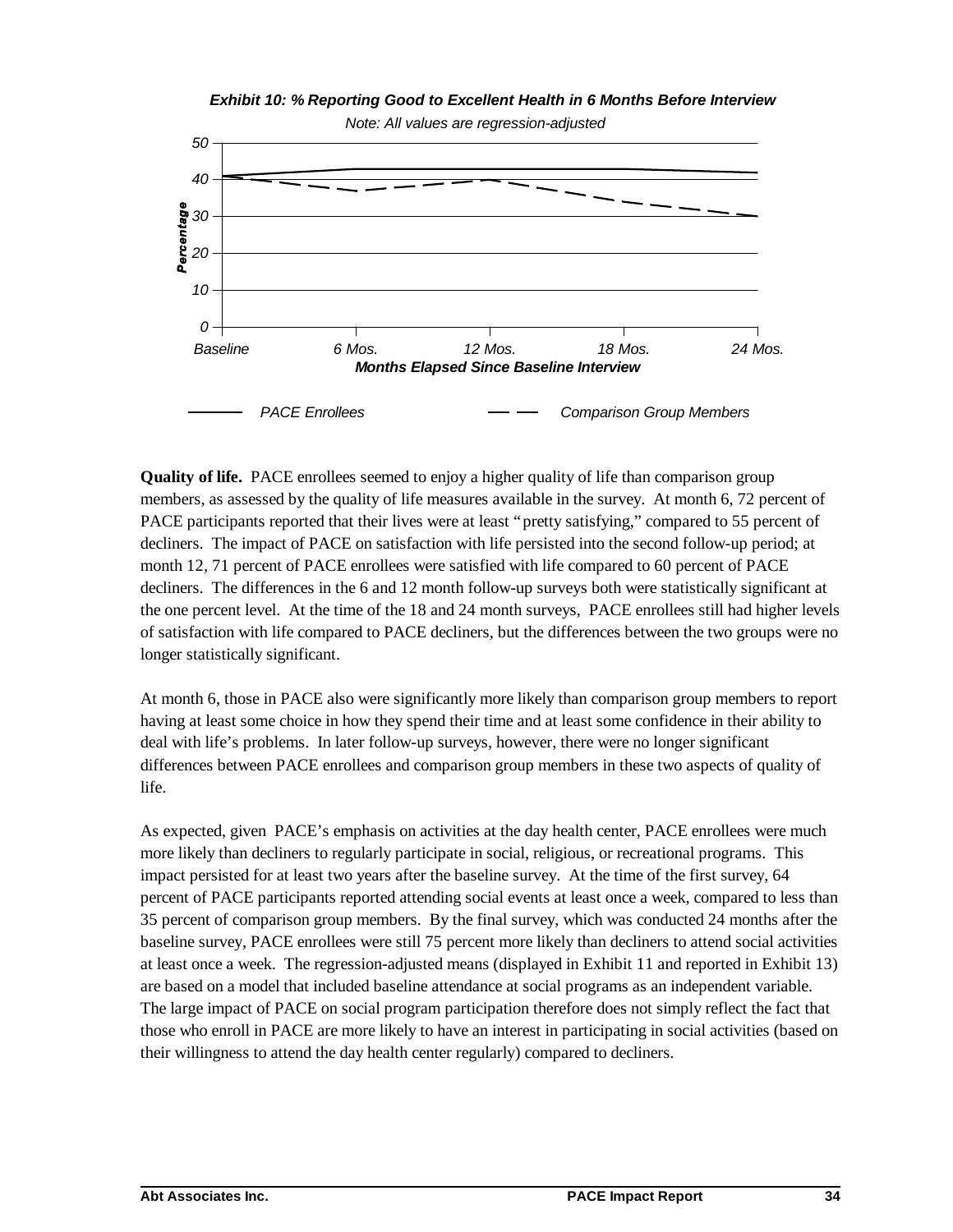*Exhibit 11: % Reporting Weekly Socialization in 6 Months Before Interview*



**Caregiver quality of life.** Through its integration of services and use of an adult day health center, PACE may increase the quality of life for participants' caregivers. The caregiver satisfaction model was limited to participants with complete information for at least two proxy surveys (a baseline survey and one follow-up survey). Consequently, compared to the other models presented in this report, much smaller sample sizes were available for this model  $(N=91$  at month 6,  $N=67$  at month 12). Insufficient sample size precluded an analysis of caregiver satisfaction at the time of the third and fourth follow-up surveys.

At month 6 and at month 12, there were no statistically significant differences between the treatment and comparison groups in the percentage of caregivers of PACE participants who reported that their lives were at least "pretty satisfying". These findings indicate that PACE did not have measurable impact on participants' caregivers' satisfaction with life; small sample sizes, however, may have affected these results.

**Satisfaction with care arrangements.** At the time of the first follow-up survey, PACE enrollees were 24 percent more likely than PACE decliners to report being "very satisfied" with their overall care arrangements. Adjusting for satisfaction at baseline, at month 6, 64 percent of PACE participants were very satisfied, compared to 52 percent of decliners (see Exhibit 12). This difference was statistically significant at the one percent level. Very few (about 6 percent in the first follow-up survey) in either group reported being dissatisfied with overall arrangements made to care for them.

Similarly, in month 12, PACE enrollees continued to be significantly more likely than PACE decliners to report being completely satisfied with arrangements made to care for them. In the next two follow-up surveys, there was no statistically significant difference between the PACE and comparison groups in this outcome.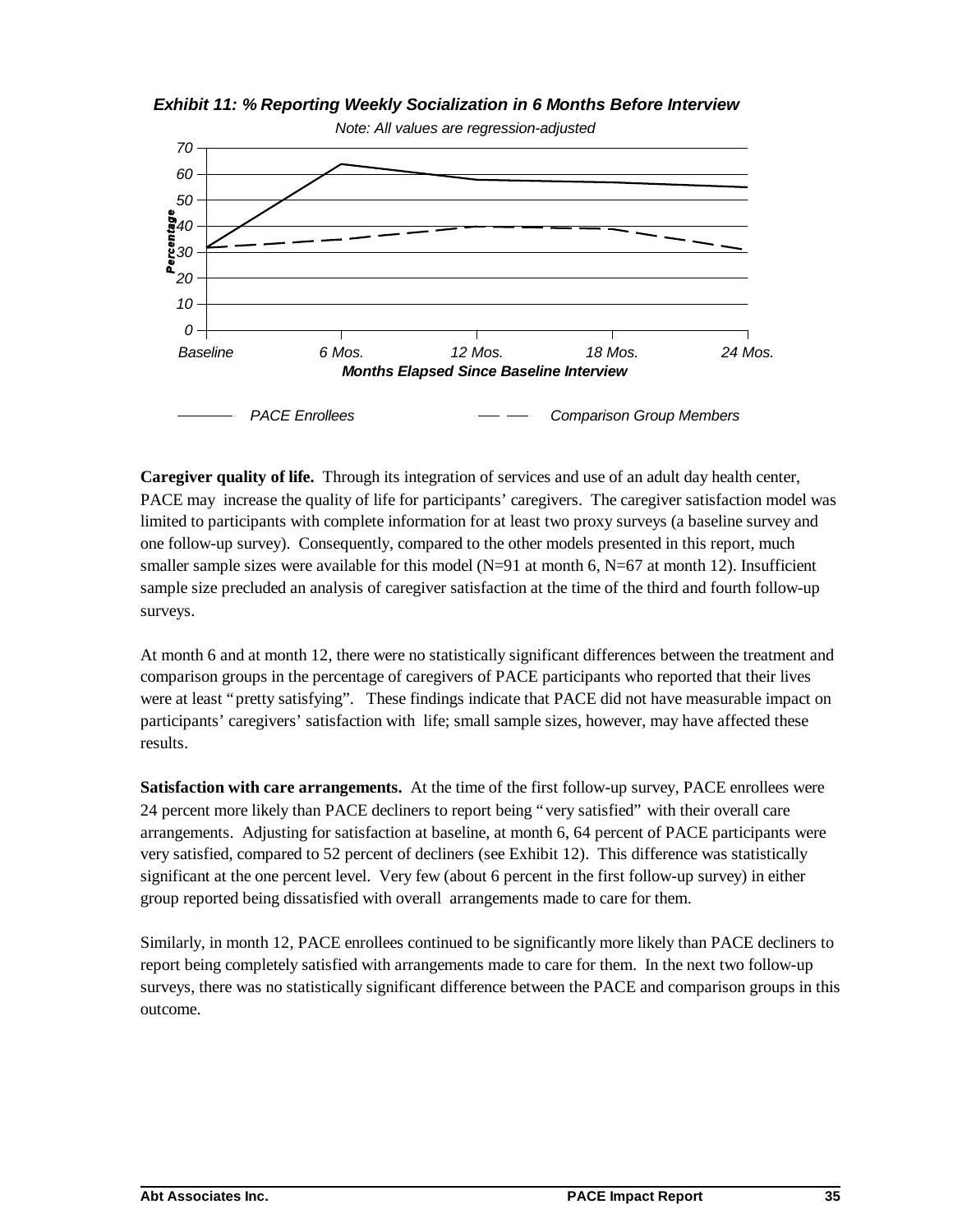*Exhibit 12: % Satisfied with Care Arrangements in 6 Months Before Interview*



**Functional status.** The baseline and follow-up interviews of PACE applicants included a series of questions about applicants' physical functioning, including activities of daily living (ADL) and instrumental activities of daily living (IADL) limitations. The following outcome measures were used to measure the impacts of PACE on participants' functional status:

- Whether the applicant had a behavioral problem
- Whether the applicant had a visual or hearing disability
- Whether the applicant uses an assistive device (i.e., wheelchair, walker, back or leg brace, trapeze, or lift)
- Whether the applicant was cognitively impaired
- The number of ADL limitations reported by the applicant
- The number of IADL limitations reported by the applicant
- Whether the applicant has bowel or bladder incontinence

ADL limitations represent activities for which the individual usually requires direct help from another person. IADL limitations reflect areas where the individual would not be able to perform the activity without help, even if necessary. In this analysis, no distinction is made between general and marked dependency.27

<sup>27</sup> Irvin et. al. (1998), in an analysis of PACE enrollment, distinguish between general dependency and marked dependency.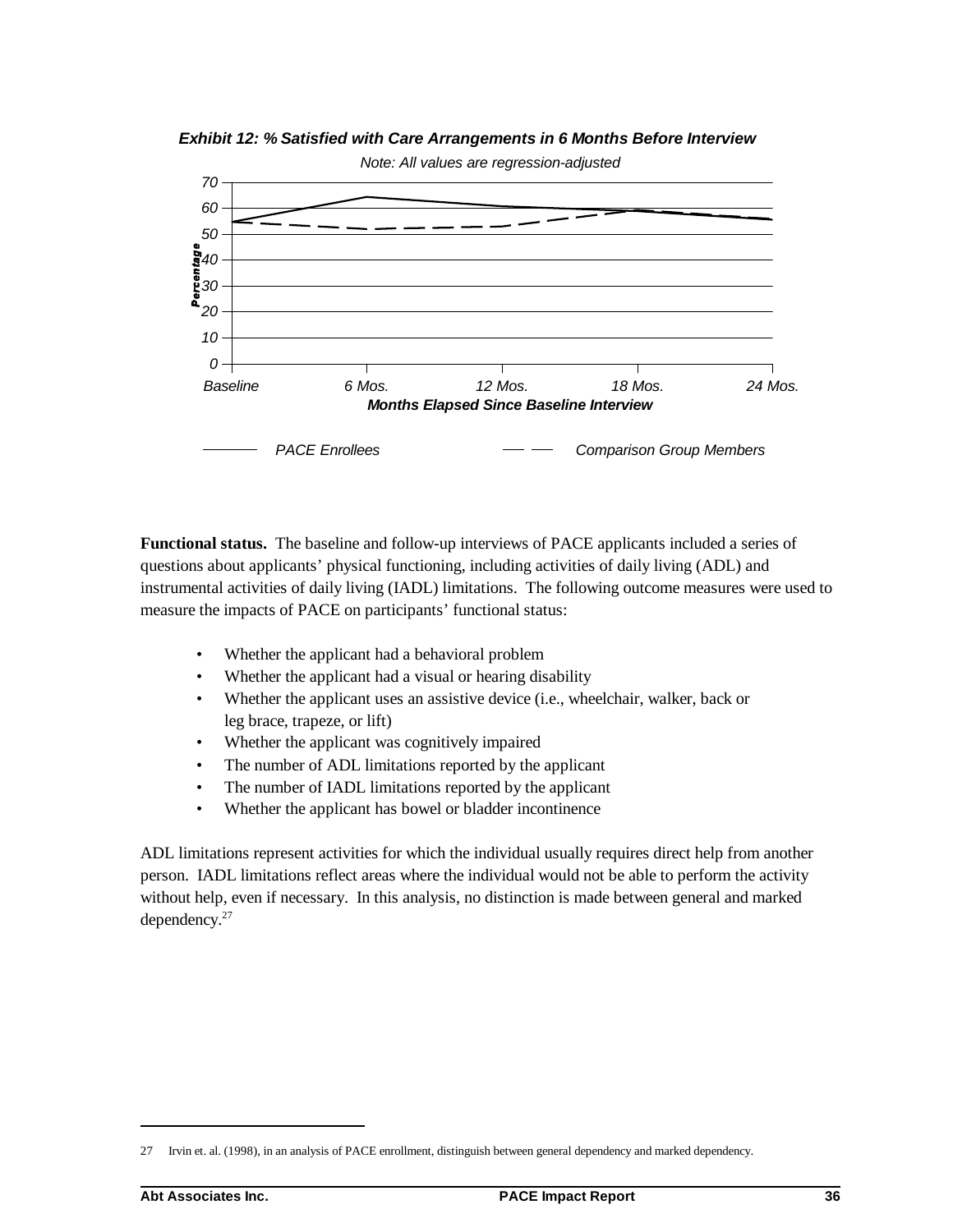| <b>Outcome</b>                                                           | Months 13-18 (third follow-up) |              |                       |          |                     | Months 19-24 (fourth follow-up) |                       |          |  |
|--------------------------------------------------------------------------|--------------------------------|--------------|-----------------------|----------|---------------------|---------------------------------|-----------------------|----------|--|
|                                                                          | <b>PACE</b><br>mean            | Comp<br>mean | Impact<br>(Std Error) | % Impact | <b>PACE</b><br>mean | Comp<br>mean                    | Impact<br>(Std error) | % Impact |  |
| 1. Health Status                                                         |                                |              |                       |          |                     |                                 |                       |          |  |
| Good or excellent health                                                 | 0.432                          | 0.339        | $0.093*$<br>(0.055)   | 27.26%   | 0.423               | 0.298                           | 0.125<br>(0.090)      | 41.88%   |  |
| Expect good or excellent health one<br>year from now                     | 0.471                          | 0.398        | 0.073<br>(0.054)      | 18.37%   | 0.496               | 0.413                           | 0.083<br>(0.087)      | 20.16%   |  |
| 2. Quality of life                                                       |                                |              |                       |          |                     |                                 |                       |          |  |
| Life pretty/completely satisfying                                        | 0.638                          | 0.614        | 0.024<br>(0.049)      | 3.97%    | 0.664               | 0.554                           | 0.110<br>(0.076)      | 19.87%   |  |
| Some/ Great deal of choice in how<br>spend time                          | 0.595                          | 0.546        | 0.050<br>(0.050)      | 9.08%    | 0.657               | 0.558                           | 0.099<br>(0.074)      | 17.73%   |  |
| Some/ Great deal of confidence of<br>ability to deal with problems       | 0.587                          | 0.513        | 0.075<br>(0.051)      | 14.57%   | 0.574               | 0.595                           | $-0.022$<br>(0.074)   | $-3.65%$ |  |
| Attends social/religious/recreational<br>programs at least once per week | 0.574                          | 0.394        | $0.180***$<br>(0.050) | 45.77%   | 0.545               | 0.311                           | $0.234***$<br>(0.077) | 75.46%   |  |
| Caregiver finds life pretty/completely<br>satisfying                     | N/A                            | N/A          | N/A                   | N/A      | N/A                 | N/A                             | N/A                   | N/A      |  |
| 3. Satisfaction with Care                                                |                                |              |                       |          |                     |                                 |                       |          |  |
| Very satisfied with overall care<br>arrangements                         | 0.589                          | 0.593        | $-.004$<br>(0.048)    | $-.680%$ | 0.555               | 0.558                           | $-0.003$<br>(0.073)   | $-.500%$ |  |

### **Exhibit 13: PACE Impact Analyses: Health Status, Quality of Life, and Satisfaction with Care**

*Source:* Abt Associates Inc. Survey of PACE applicants *Source:* All models based on logistic regression **Acces**: All models based on logistic regression **Acces**: All models based on logistic regression **Access Static** Statistically significant at the 1% level \*\*Statistically significant at the 5% level \* Statistically significant at the 10% level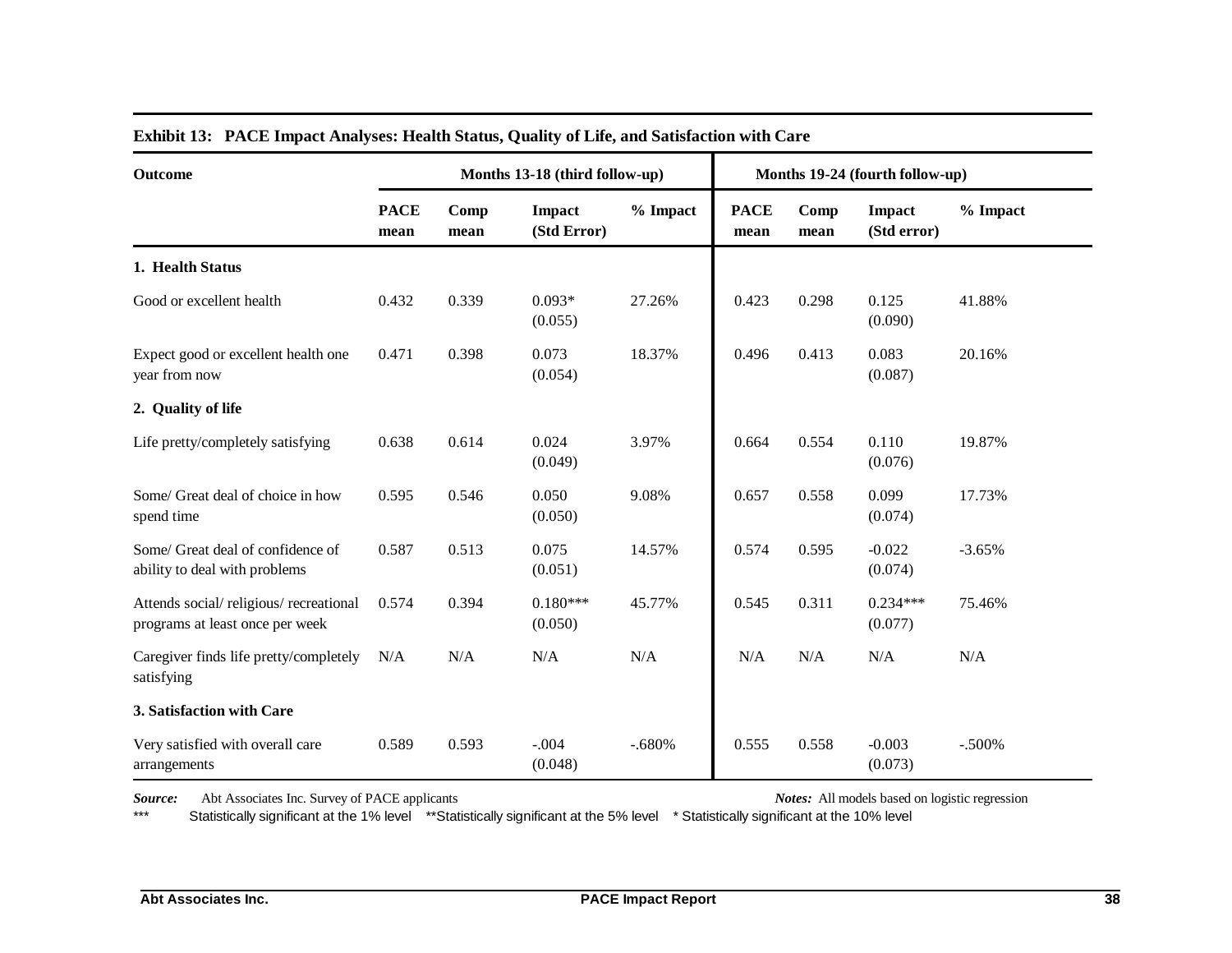For interviews completed with a proxy respondent, behavioral problem status was based on a series of questions about whether the applicant sometimes wandered, was verbally disruptive, was physically aggressive, had regressive behavior, or had hallucinations. Applicants reported as sometimes doing one or more of these types of behavior defined as having behavioral problems. These questions were not asked for interviews completed directly with the applicant. Behavioral status for non-proxy interviews was determined based on a series of interviewer observations. If the interviewer reported any behavior that seemed inappropriate or showed hostility towards the interviewer, then the applicant was assumed to have behavioral problems. About one-third of the sample was identified as having behavioral problems based on this methodology.

Cognitive impairment was determined based on the Pfeiffer Short Portable Mental Status Questionnaire (MSQ) administered before beginning the interview. The interviewer scored responses to the ten questions included in the MSQ to determine whether the applicant was capable of continuing with the interviewer or whether a proxy respondent should be sought. Applicants who missed at least half of the MSQ questions, or who were not administered the test because they were aphasic were assumed to be cognitively impaired, as were those reported by their proxy as having Alzheimer's Disease.Overall, about 30 percent of the first follow-up survey sample was cognitively impaired.

Information on functional status was not included in the close-out interview attempted for applicants that died prior to a scheduled follow-up interview. For our analyses of functional status outcomes, we assigned decedents the minimum physical functioning score. In the previous impact analysis, estimated PACE impacts were not sensitive to whether or not information on decedents was included in the analyses. [Burstein et. al. (1996)]

At the time of the first follow-up survey, there were many statistically significant differences between the PACE enrollees and PACE decliners in measures of functional status. Compared to PACE decliners, PACE enrollees were 7 percent less likely to have a visual or hearing disability, were 19 percent less likely to have frequent bowel or bladder incontinence, and had about .3 fewer limitations in the Activities of Daily Living (Exhibit 14). These effects, however, generally did not persist after the six month survey. At the time of the next three surveys, there were no longer statistically significant differences between treatment and comparison groups in visual/hearing disability and incontinence. PACE enrollees had 15 percent fewer ADL limitations than PACE decliners at the time of the fourth follow-up survey; this difference was statistically significant at the .10 level. Otherwise, the treatment/comparison difference in ADL limitations was not statistically significant after the first follow-up survey.

PACE enrollees were more likely than comparison group members to use an assistive device (e.g. hearing aid, walker) (Exhibit 15). This difference was statistically significant 6 and 12 months after the baseline survey. As discussed previously in the context of ambulatory care visits, PACE applicants tended to be from quite disadvantaged backgrounds. It is likely that prior to their enrollment in PACE, these elders lacked access to many of the assistive devices they needed. Through PACE's coordination of enrollees' health care needs, improved access to care and perhaps the flexibility of capitation, participants may have received assistive devices that they had needed in the past. Furthermore, increased use of assistive devices could suggest an improvement in health status if severely disabled patients gain greater independence and mobility. Because the other evidence strongly suggests that PACE enrollees experienced at least small improvement in health status, it is unlikely that the increased use of assistive devices indicates a decline in PACE enrollees' health relative to the comparison group.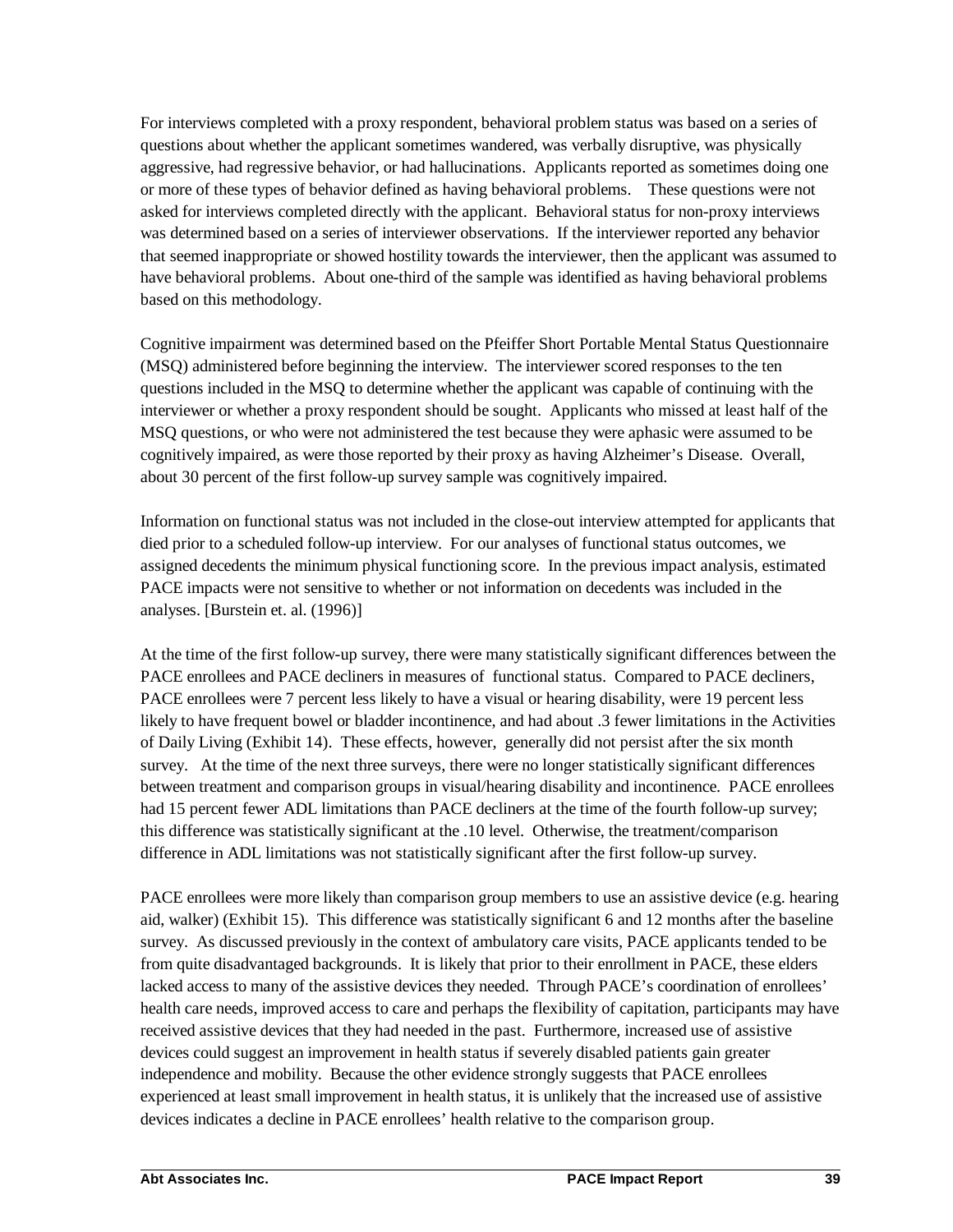| <b>Outcome</b>                                                              | Months 1-6 (first follow-up) |              |                       | Months 7-12 (second follow-up) |                     |              |                       |          |
|-----------------------------------------------------------------------------|------------------------------|--------------|-----------------------|--------------------------------|---------------------|--------------|-----------------------|----------|
|                                                                             | <b>PACE</b><br>mean          | Comp<br>mean | Impact<br>(Std Error) | % Impact                       | <b>PACE</b><br>mean | Comp<br>mean | Impact<br>(Std error) | % Impact |
| Applicant has behavioral problem <sup>b</sup>                               | 0.317                        | 0.286        | 0.0313<br>(0.048)     | 10.96%                         | 0.277               | 0.292        | $-0.015$<br>(0.062)   | $-5.11%$ |
| Applicant has visual or hearing<br>disability <sup>b</sup>                  | 0.346                        | 0.418        | $-0.072**$<br>(0.034) | $-7.22%$                       | 0.375               | 0.385        | $-0.010$<br>(0.044)   | $-2.68%$ |
| Applicant uses assistive device <sup>b</sup>                                | 0.882                        | 0.795        | $0.087*$<br>(0.051)   | 8.72%                          | 0.944               | 0.766        | $0.178***$<br>(0.069) | 23.27%   |
| Applicant is cognitively impaired <sup>b</sup>                              | 0.277                        | 0.350        | $-0.073$<br>(0.053)   | $-20.91%$                      | 0.262               | 0.231        | 0.031<br>(0.078)      | 13.54%   |
| Number of ADL limitations <sup>b</sup>                                      | 2.715                        | 2.995        | $-0.280**$<br>(0.128) | $-9.36%$                       | 2.928               | 3.096        | 0.169<br>(0.167)      | 5.45%    |
| Number of IADL limitations<br>(Don't do activity) <sup><math>a</math></sup> | 5.733                        | 5.675        | 0.058<br>(0.115)      | 1.02%                          | 5.884               | 5.668        | 0.216<br>(0.143)      | 3.81%    |
| Number of IADL limitations<br>(Cannot do activity and don't) <sup>a</sup>   | 4.905                        | 4.953        | $-0.048$<br>(0.143)   | 0.96%                          | 5.064               | 4.964        | 0.100<br>(0.176)      | 2.00%    |
| Bowel or bladder incontinence at least<br>once per week <sup>b</sup>        | 0.398                        | 0.490        | $-0.092**$<br>(0.038) | $-18.77%$                      | 0.458               | 0.482        | $-0.024$<br>(0.044)   | $-4.96%$ |
| Ever had bowel or bladder<br>incontinence <sup>b</sup>                      | 0.496                        | 0.564        | $-0.068$<br>(0.036)   | $-6.78%$                       | 0.549               | 0.529        | 0.020<br>(0.044)      | 3.77%    |

### **Exhibit 14: PACE Impact Analyses: Functional Status**

*Source:* Abt Associates Inc. Survey of PACE applicants

*Notes:* <sup>a</sup> Model based on ordinary least squares regression <sup>b</sup> Model based on logistic regression

\*\*\* Statistically significant at the 1% level<br>\*\* Statistically significant at the 5% level

\*\* Statistically significant at the 5% level<br>\* Statistically significant at the 10% leve

Statistically significant at the 10% level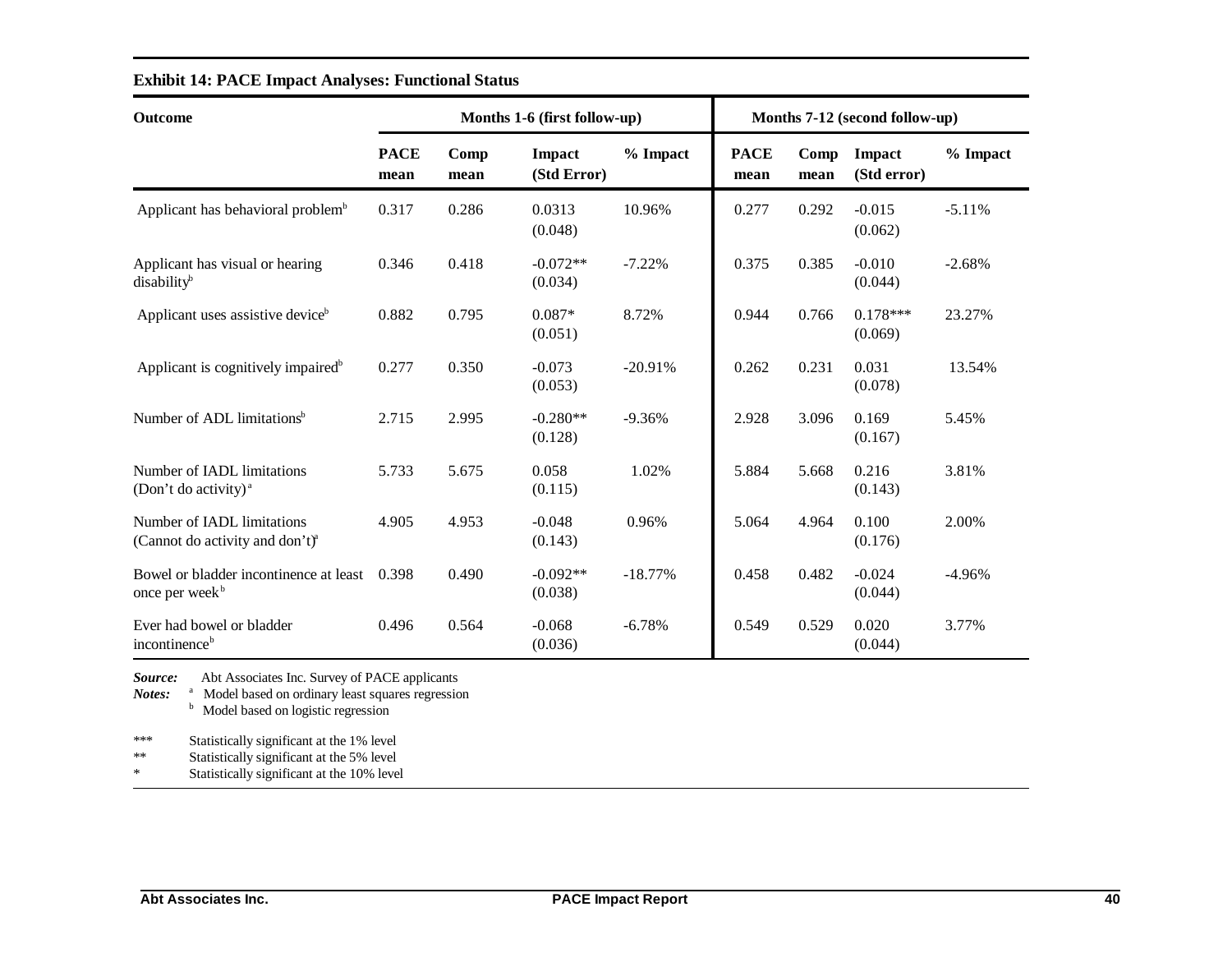| <b>Outcome</b>                                                            |                     | Months 13-18 (third follow-up) |                       | Months 19-24 (fourth follow-up) |                     |              |                       |           |
|---------------------------------------------------------------------------|---------------------|--------------------------------|-----------------------|---------------------------------|---------------------|--------------|-----------------------|-----------|
|                                                                           | <b>PACE</b><br>mean | Comp<br>mean                   | Impact<br>(Std Error) | % Impact                        | <b>PACE</b><br>mean | Comp<br>mean | Impact<br>(Std error) | % Impact  |
| Applicant has behavioral problem <sup>b</sup>                             | 0.253               | 0.299                          | $-0.046$<br>(0.079)   | $-15.51%$                       | 0.205               | 0.127        | 0.078<br>(0.181)      | 61.10%    |
| Applicant has visual or hearing<br>disability <sup>b</sup>                | 0.406               | 0.323                          | 0.084<br>(0.055)      | 25.98%                          | 0.346               | 0.315        | 0.031<br>(0.084)      | 9.84%     |
| Applicant uses assistive device <sup>b</sup>                              | 0.928               | 0.827                          | 0.101<br>(0.093)      | 12.27%                          | 0.950               | 0.765        | 0.185<br>(0.156)      | 24.24%    |
| Applicant is cognitively impaired <sup>b</sup>                            | 0.258               | 0.311                          | $-0.052$<br>(0.091)   | $-16.84%$                       | 0.135               | 0.416        | $-0.281$<br>(0.235)   | $-67.62%$ |
| Number of ADL limitations <sup>b</sup>                                    | 2.966               | 3.149                          | $-0.183$<br>(0.211)   | $-5.81%$                        | 2.888               | 3.413        | $-0.525*$<br>(0.312)  | $-15.38%$ |
| Number of IADL limitations<br>(Don't do activity) <sup>a</sup>            | 5.627               | 5.575                          | 0.052<br>(0.177)      | .935%                           | 5.500               | 5.508        | $-0.077$<br>(0.293)   | .140%     |
| Number of IADL limitations<br>(Could do activity, but don't) <sup>a</sup> | 4.914               | 4.788                          | 0.126<br>(0.228)      | 2.63%                           | 4.950               | 4.602        | 0.348<br>(0.336)      | 7.60%     |
| Bowel or bladder incontinence at least<br>once per week <sup>b</sup>      | 0.437               | 0.482                          | $-0.045$<br>(0.055)   | $-9.32%$                        | 0.466               | 0.463        | 0.004<br>(0.083)      | .810%     |
| Ever had bowel or bladder<br>incontinence <sup>b</sup>                    | 0.531               | 0.505                          | 0.027<br>(0.054)      | 5.25%                           | 0.531               | 0.494        | 0.037<br>(0.077)      | 7.42%     |

#### **Exhibit 14: PACE Impact Analyses: Functional Status**

*Source:* Abt Associates Inc. Survey of PACE applicants \*\*\*<br>\*\*\* Statistically significant at the 1% level

\*\*\* Statistically significant at the 1% level

\*\* Statistically significant at the 5% level

\* Statistically significant at the 10% level

Notes: <sup>a</sup> Model based on ordinary least squares regression <sup>b</sup> Model based on logistic regression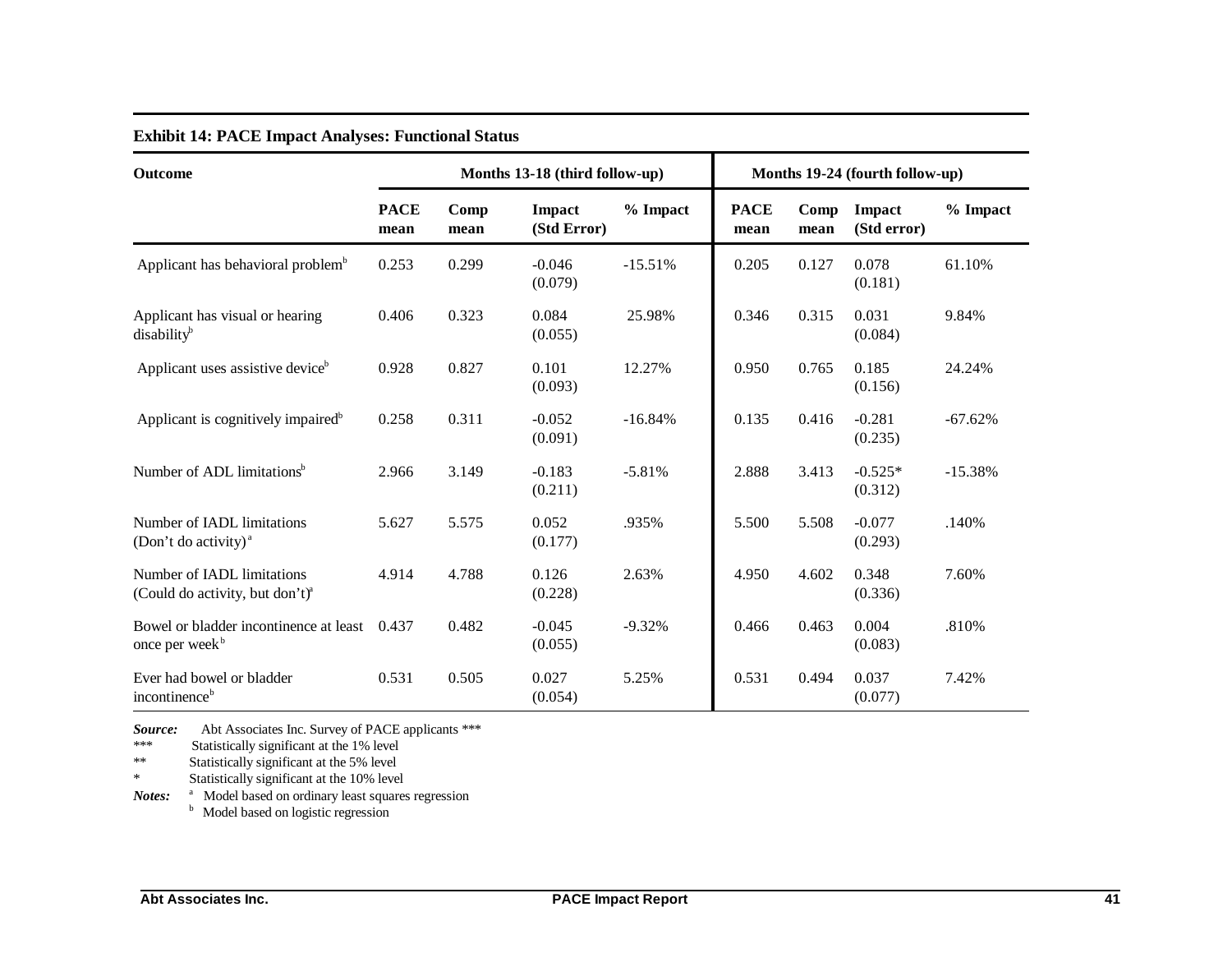

*Exhibit 15: % Using Assistive Device in 6 Months Before Interview*

# **11. Participant Mortality**

To test hypotheses about PACE impacts on mortality, data from Medicare enrollment records was used.<sup>28</sup> The analysis sample included 1255 individuals for whom there was baseline data and whose HIC numbers could be matched with Medicare records.

The observation period for individuals ranged from 11 days to 2.5 years. Over the course of the observation period, 165 out of a total of 881 PACE enrollees died (19%), compared with 95 out of a total of 374 comparison individuals (25%). A multivariate survival analysis of the data yielded a positive, statistically significant impact of PACE on survival (p-value=.03). The model indicated that an individual with mean values of all independent variables would have a median life expectancy of 5.2 years if in PACE, and a median life expectancy of only 3.9 years if in the comparison group— a 33 percent difference. Alternatively, controlling for baseline characteristics, the likelihood of dying within a year of sample entry was 10 percent for PACE participants, but about 13.5 percent for control group members.

PACE appears to have substantial effects on a variety of outcomes that reflect health status and quality of life. Intuitively, it is reasonable to suggest that PACE enrollees live longer than comparison group members because their health needs are addressed more efficiently and because they enjoy an enhanced

 $17$  For both groups, mortality was measured based on time elapsed between the home visit date and the date of death, if any, recorded in the Medicare Enrollment Database (EDB) file While more complete information might possibly have been available from PACE enrollment files, these data would have been available for treatment group members only, and therefore would have been inappropriate to use in an impact analysis. The last date of death recorded was as late as October 1997, but the analysis focussed on death status as of June 30, 1997. This method was used to ensure that the EDB file included nearly all of the deaths that had occurred. It was assumed therefore that all participants for whom no date of death was recorded were alive as of June 30, 1997.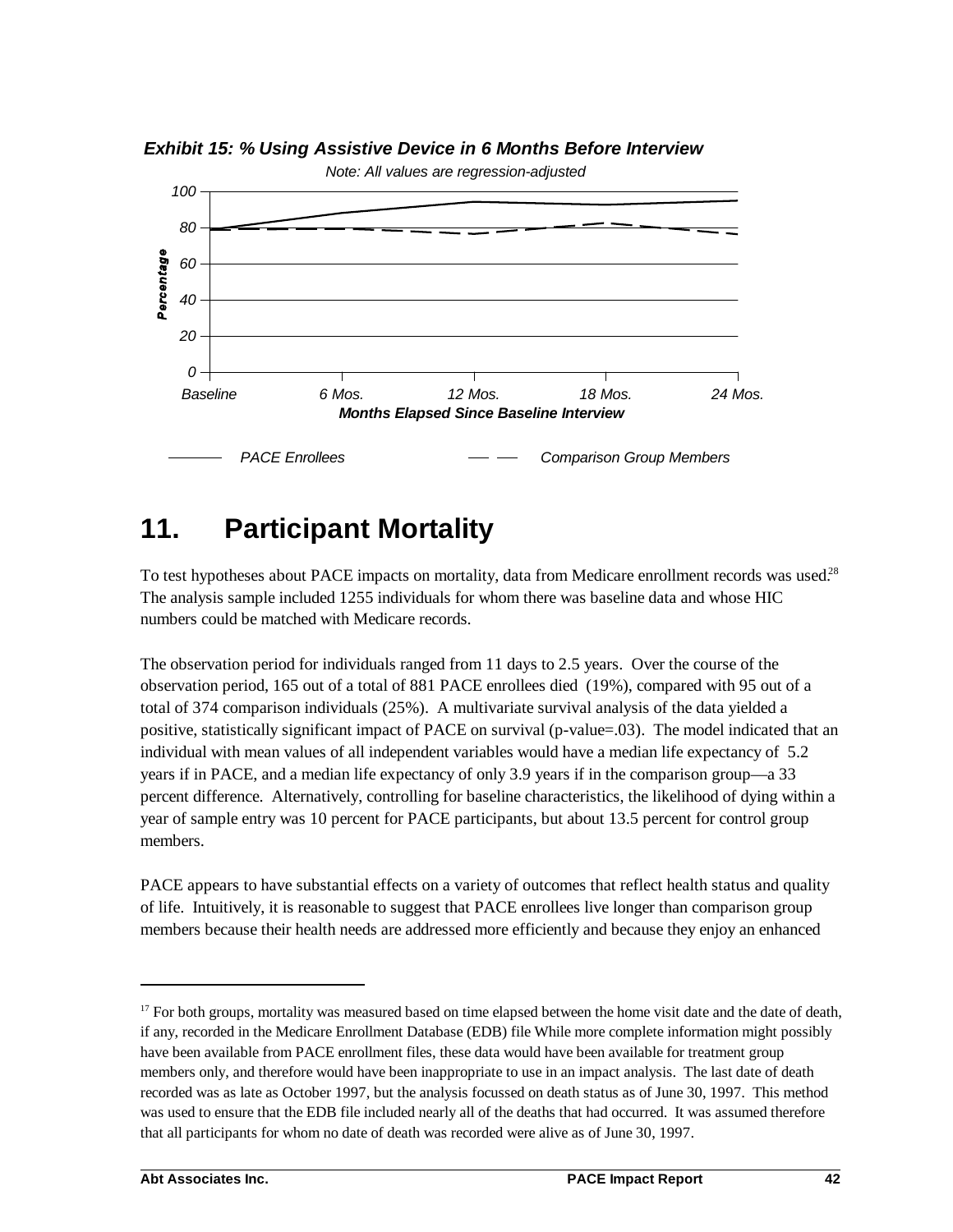quality of life. This finding, however, is not consistent with other literature in this area which has shown that most HCBS programs have no statistically significant effect on mortality. Furthermore, like all of the results in this paper, these findings may have been affected by selection bias (see Appendix B).

# **12. Days in the Community**

The preceding sections have discussed the effects of PACE on formal and informal services utilization, quality of life, health status, satisfaction with care, functional status, and mortality. To summarize some of these impacts, a composite measure called "days in the community" was created. Days in the community is defined as the number of days in each follow-up period where the participant was alive, not in a nursing home and not in the hospital.For each six-month survey period, the maximum number of days in the community was 183.

PACE enrollees spent more days in the community than comparison group members in every time period. At the time of the first six month survey, PACE enrollees had an regression adjusted mean of 172 days in the community while, in the comparison group, this mean was 149 days. This effect persisted over the next two follow-up surveys. At month 12, PACE enrollees spent an average of 170 days in the community, and the comparison group members spent an average of 142 days in the community. By the third follow-up survey, the difference between the treatment and comparison groups had diminished somewhat, with PACE enrollees spending an average of 175 days in the community and the comparison group members spending an average of 153 days in the community (Exhibit 16). The difference between the two groups was not significant at the time of the last follow-up survey but, as in all of the analysis, small sample sizes make the 24 month survey results less reliable.



*Exhibit 16: Days in the Community in 6 Months Before Interview*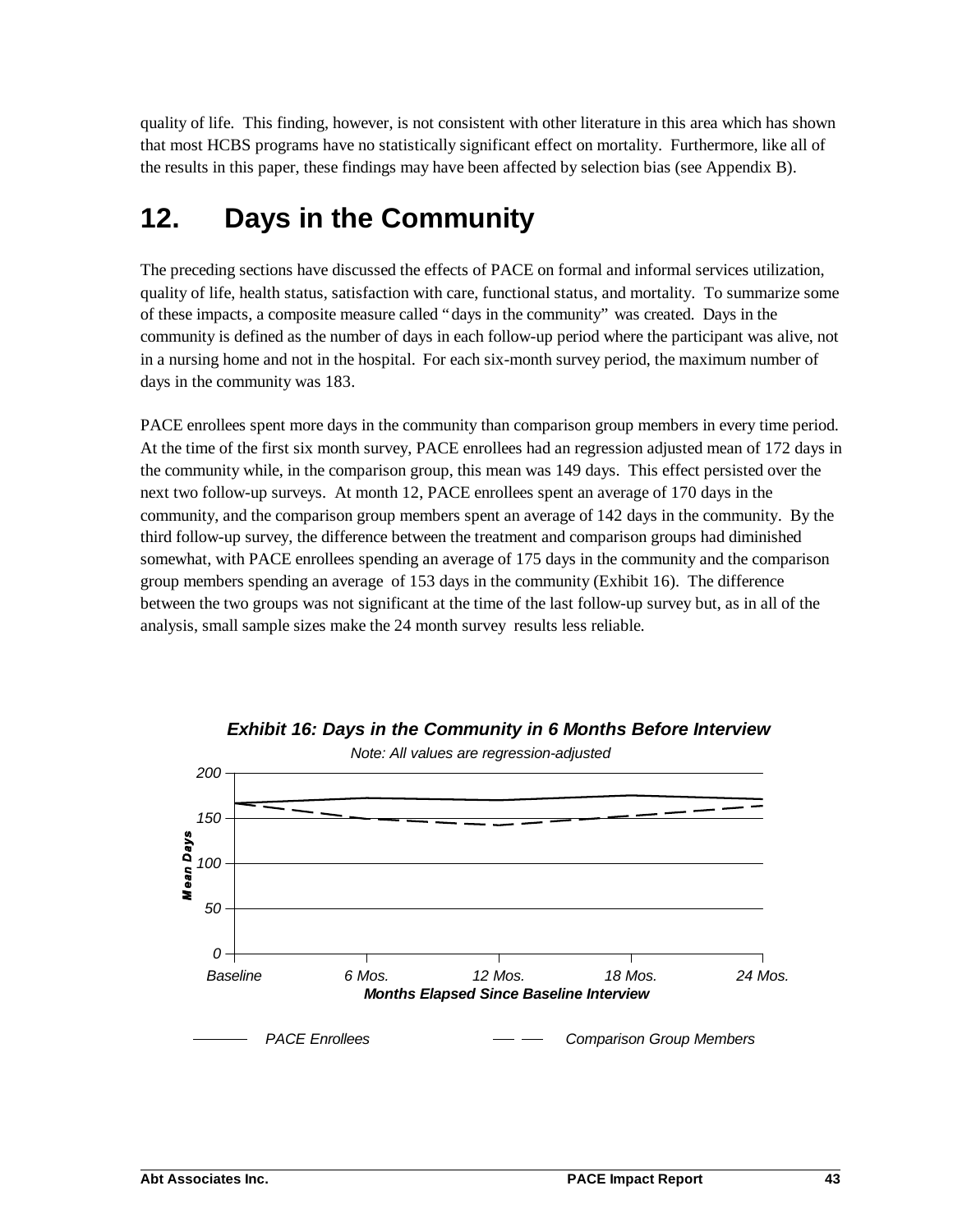# **13. Variation in PACE Impacts by Level of ADL Dependence**

To examine how PACE impacts varied among participants with different levels of baseline functional dependence, we separated enrollees into two subgroups based on their number of Activities of Daily Living (ADL) limitations (as defined previously) at sample entry. The first category included those with two or fewer limitations (low limitations). The second category included those with more than two limitations (high limitations).

To measure how the PACE impact differed between these two groups, the models described in the previous sections were applied separately to the two sub-samples. This method allows the PACE effect, as well as the effects of other independent variables, to vary by the severity of baseline ADL limitations. The analysis was limited to four key outcomes for which PACE had a large, statistically significant impact in the previous sections: number of inpatient hospital nights, number of nursing home nights, frequent socialization, and self-reported satisfaction with life. The analysis was limited to the first two six month follow-up periods.

In almost every case, the impacts of PACE were substantially larger for the subset of enrollees who had high limitations (Exhibit 17). For example, among those with high limitations, PACE enrollees spent 83 percent fewer nights in a hospital than decliners at the time of the first follow-up survey; among those with low limitations, enrollees had 69 percent fewer hospital nights than comparison group members. Twelve months after the baseline survey, the PACE impact on hospital nights was 66 percent in the low ADL sub-sample and 81 percent in the high ADL sub-sample. This difference was evidently due to PACE consistently keeping those with high ADL limitations out of the hospital. Six and 12 months after the baseline survey, comparison group members with high limitations had 1.5 to 2.8 more hospital nights than those with low limitations. Among PACE enrollees, however, there was little difference in hospital nights between the two sub-groups.

Similarly, the PACE impact on the number of nursing home nights was larger in magnitude for the high ADL sub-sample compared to the low ADL sub-sample. At month 6, those in PACE with high limitations had .4 more nursing home days than PACE enrollees with low limitations, while the high ADL/low ADL difference among comparison group members was 5.8 days. At the time of the second follow-up survey, however, this difference was more striking. Twelve months after the baseline survey, PACE enrollees with high limitations had 76 percent fewer nursing home nights than PACE decliners with high limitations. In the low ADL sub-sample, PACE enrollees had only 60 percent fewer nursing home nights relative to comparison group members.

At the time of the second follow-up survey, PACE enrollees with high limitations actually had about 3 fewer nursing home nights than PACE enrollees with low limitations. Among those in the comparison group, those with high limitations had a regression adjusted mean of 48.5 nursing home nights while those with low limitations had a regression adjusted mean of 37.7 nursing home nights. The results suggest that PACE was particularly successful in preventing nursing home placement for participants with high levels of functional dependence.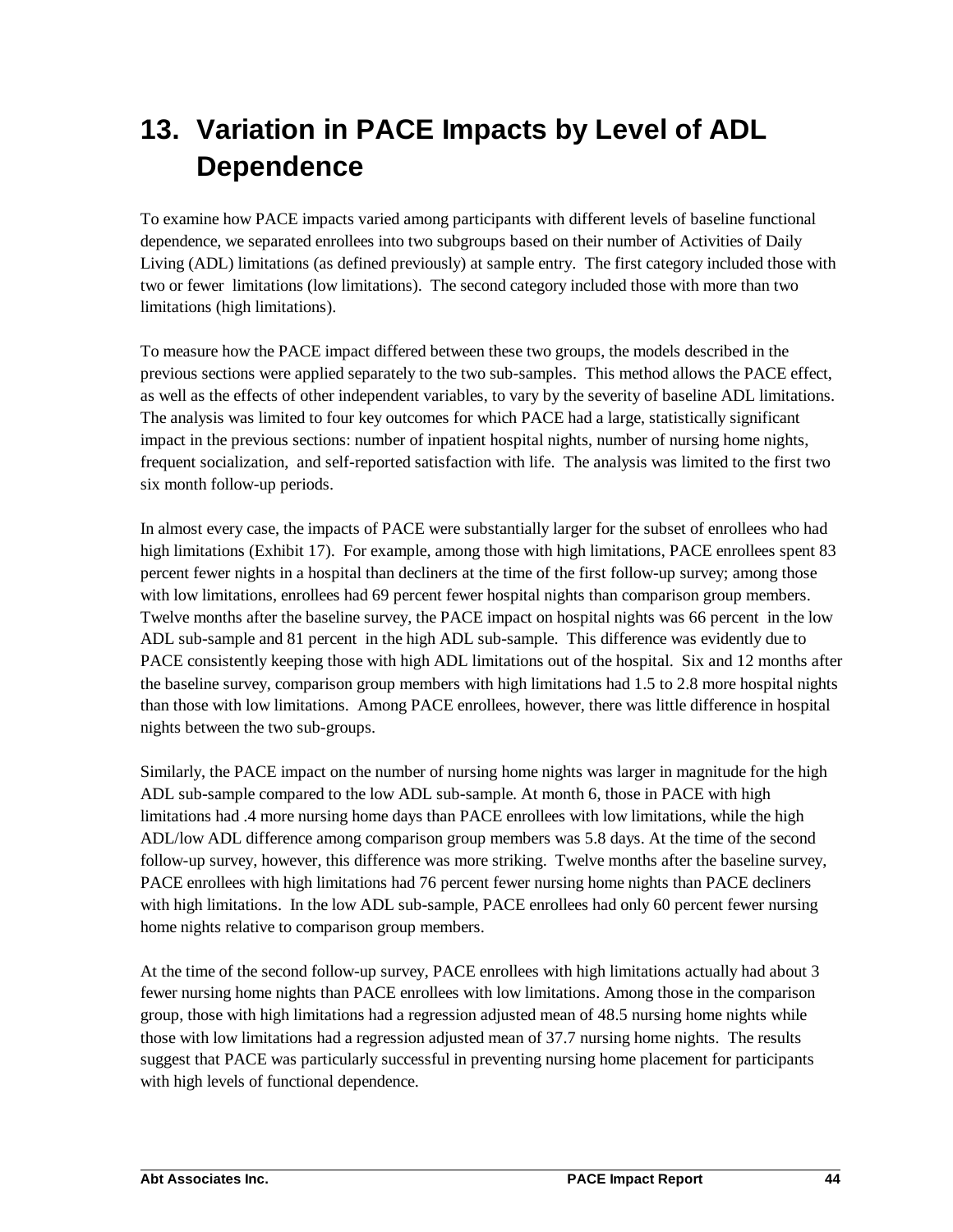| Outcome                                          |                     | Two or fewer ADL limitations (N=544) |                         |            |                     | More than two ADL limitations $(N=536)$ |                         |           |
|--------------------------------------------------|---------------------|--------------------------------------|-------------------------|------------|---------------------|-----------------------------------------|-------------------------|-----------|
|                                                  | <b>PACE</b><br>mean | Comp<br>mean                         | Impact<br>(Std Error)   | $%$ Impact | <b>PACE</b><br>mean | Comp<br>mean                            | Impact<br>(Std error)   | % Impact  |
| <b>First Follow-Up Survey</b>                    |                     |                                      |                         |            |                     |                                         |                         |           |
| Number of inpatient hospital nights <sup>a</sup> | 1.91                | 6.08                                 | $-4.168***$<br>(.888)   | $-68.50%$  | 1.507               | 8.607                                   | $-7.100***$<br>(1.452)  | $-82.49%$ |
| Number of nursing home nights <sup>a</sup>       | 6.707               | 22.191                               | $-15.484**$<br>(2.445)  | $-69.77%$  | 7.171               | 27.964                                  | $-20.793***$<br>(3.757) | $-74.36%$ |
| Social Activities At Least Weeklyb               | .641                | .342                                 | .299***<br>(.033)       | 87.53%     | .685                | .284                                    | .401***<br>(.051)       | 141.22%   |
| Life pretty/completely satisfying                | 0.718               | 0.545                                | $0.173***$<br>(0.032)   | 31.77%     | 0.687               | 0.479                                   | $0.208***$<br>(0.046)   | 43.39%    |
| <b>Second Follow-Up Survey</b>                   |                     |                                      |                         |            |                     |                                         |                         |           |
| Number of inpatient hospital nights <sup>a</sup> | 1.510               | 4.492                                | $-2.98***$<br>(.691)    | $-66.39%$  | 1.133               | 6.093                                   | $-4.960***$<br>(1.207)  | $-81.41%$ |
| Number of nursing home nights <sup>a</sup>       | 15.143              | 37.762                               | $-22.620***$<br>(4.495) | -59.90%    | 11.752              | 48.463                                  | $-36.711***$<br>(7.022) | $-75.75%$ |
| Social Activities At Least Weeklyb               | .583                | .399                                 | $.184***$<br>(.033)     | 46.14%     | .618                | .331                                    | .287***<br>(0.062)      | 86.85%    |
| Life pretty/completely satisfying                | 0.710               | 0.593                                | $0.117***$<br>(0.040)   | 19.64%     | 0.682               | 0.501                                   | $0.181***$<br>(0.061)   | 36.11%    |

## **Exhibit 17: Comparison of PACE Impacts for Those with Different Numbers of ADL Limitations**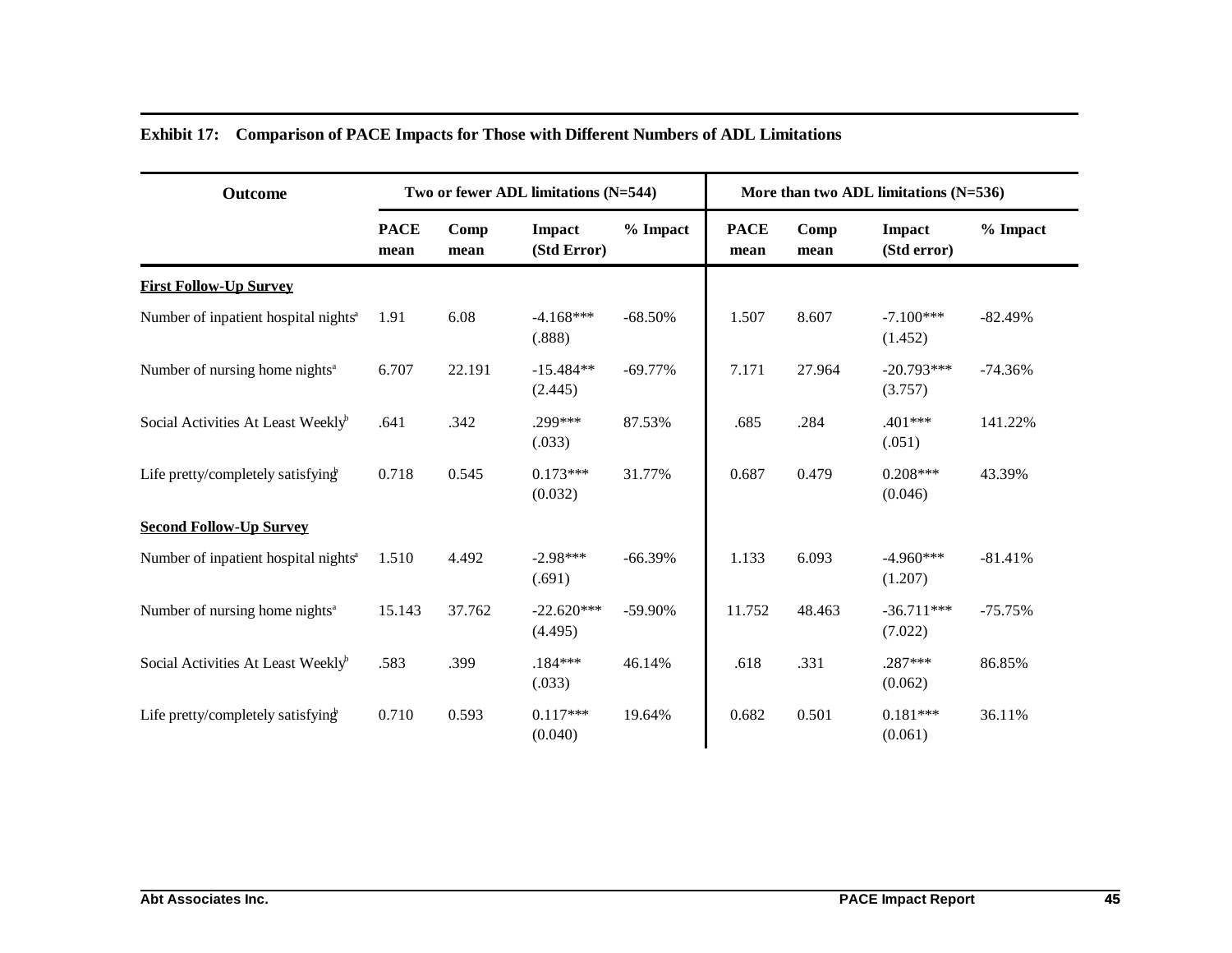A similar pattern was observed for the satisfaction outcome measure. Among PACE enrollees, those with high limitations were only about 3 percentage points less likely to find their lives satisfying compared to those with low limitations, adjusting for the baseline value of satisfaction. Comparison group members with high limitations, however, were 7 to 9 percentage points less likely to report their lives satisfying relative to comparison group members with low limitations. These differences existed both six months and twelve months after the baseline survey.

Finally, PACE had a considerably stronger impact on the frequency of socialization among those with high limitations compared to those with low limitations. At month 6, in the low ADL sub-sample, PACE enrollees were 88 percent more likely than comparison group members to socialize at least weekly. Among those with high limitations, this difference was 141 percent. As is true of the other outcomes described in this section, the difference between the PACE effect in the two sub-samples is mainly driven by relatively large differences between low ADL and high ADL participants in the comparison group.

This analysis demonstrates that the impacts of PACE were largest among enrollees with greater functional limitations, who were presumably less independent and more in need of daily or periodic assistance than other PACE participants. The larger impacts observed among those with greater functional decline may be due to the regular contact that providers at each PACE site have with their participants. Because of this regular contact, providers can detect even small changes in the needs of participants, and modify the treatment plan as appropriate. This level of care may be instrumental in helping even more functionally impaired participants stay out of hospitals and nursing homes, and may contribute to higher satisfaction with life and better perceived health status.

# **14. Summary and Conclusions**

The objective of this study was to measure the impacts of PACE on a wide variety of outcomes measures including support services utilization, medical services utilization, health status, quality of life, satisfaction with care, functional status and mortality. It was hypothesized that PACE's unique approach to providing integrated care for frail elders would lead to benefits such as lower services utilization, enhanced quality of life, and improved functional status. To test these hypotheses, a treatment/comparison study design was used, with the comparison group consisting of PACE applicants who ultimately had decided not to enroll. All models controlled for a variety of confounding factors, and used baseline measures of the outcomes as covariates to reduce the potential effects of selection bias.

In most cases, the impacts estimates confirmed the hypothesized effects. PACE was found to be associated with long-lasting decreases in nurse visits to the home, inpatient hospital admissions, inpatient hospital days, and nursing home days. The program also had a persistent, positive effect on ambulatory care visits and frequent attendance at social activities. PACE was associated with short-run improvements in quality of life, satisfaction with care, and functional status. Compared to PACE decliners, PACE enrollees lived longer and spent more days in the community.

To summarize, PACE was associated with the following statistically significant impacts: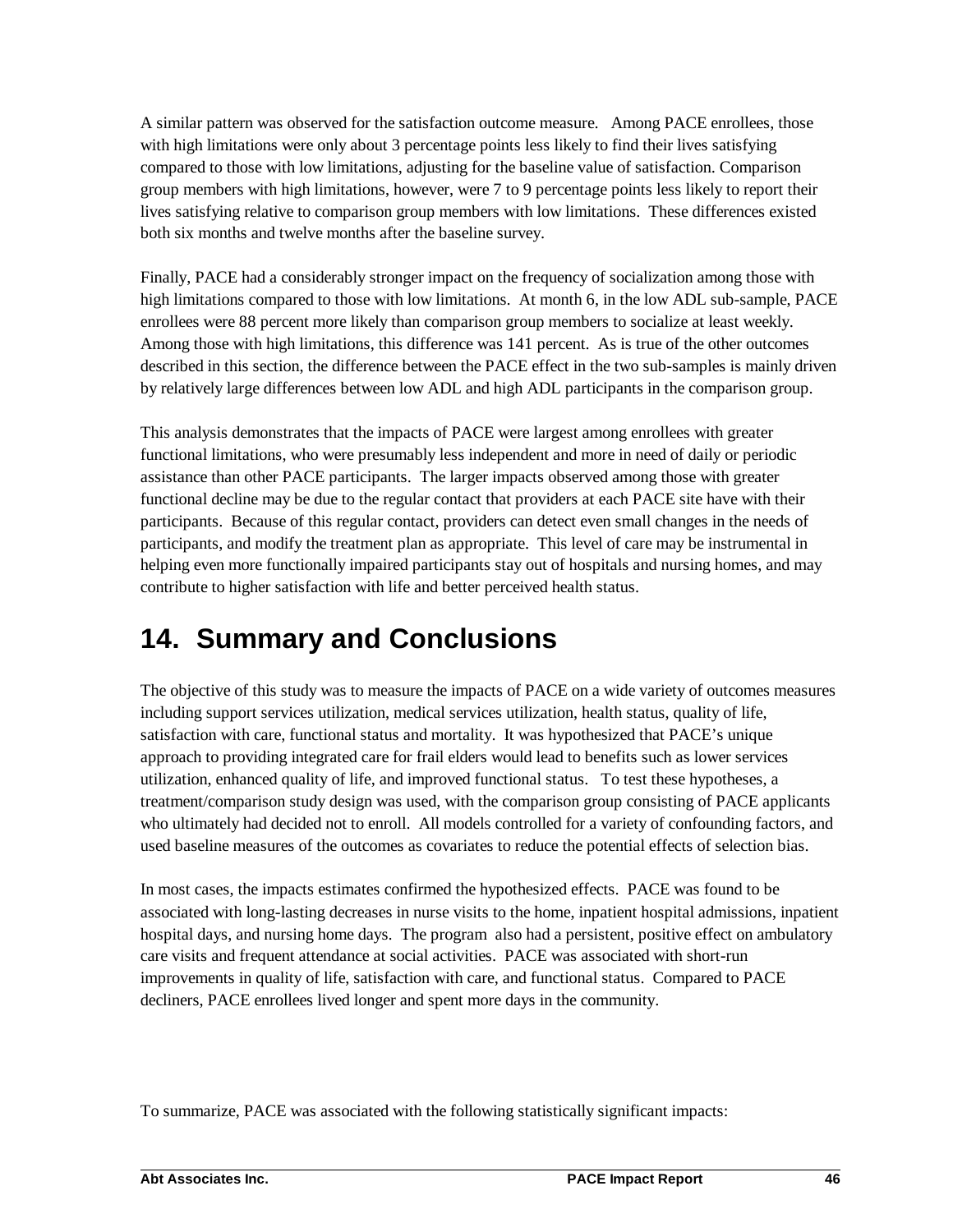## *Formal support services*

- A higher probability of attending a day health center and more day health center days (months 6, 12, 18 and 24)
- A lower probability of receiving any nurse visits to home (months 6, 12, 18 and 24)

## *Utilization of medical services*

- A lower probability of having a hospital admission (months 6, 12, and 18) and fewer inpatient hospital nights (months 6, 12, 18 and 24)
- A lower probability of having a nursing home admission (months 6, 12) and fewer nursing home nights (months 6, 12, and 18)
- A higher probability of receiving ambulatory care (month 6) and more ambulatory visits (months 6, 12, 18, and 24)

### *Mortality*

- Increased probability of survival
- Increased number of days in the community (months  $6.12$ , and  $18)^{29}$

## *Health status, quality of life, and satisfaction*

- A higher probability of being in good or excellent health (months 6, 18)
- A higher probability of expecting to be in good or excellent health one year from the survey date (month 6)
- A higher probability of finding life to be satisfying (months 6, 12)
- A higher probability of reporting at least some choice in how one spends his/her time (month 6)
- A higher probability of reporting at least some confidence in dealing with life's problems (month 6)
- A higher probability of attending social programs at least once per week (months 6, 12, 18, and 24)
- A higher probability of being very satisfied with overall care arrangements (months 6, 12)

### *Functional Status*

- A lower probability of having a visual or hearing disability (month 6)
- A higher probability of using an assistive device (months 6,12)
- A lower level of ADL limitations (months 6, 24)
- A lower probability of having weekly bowel/bladder incontinence (month 6)

As the summary above suggests, the differences between PACE enrollees and PACE decliners in this study were quite striking. PACE appeared to provide benefits along a number of dimensions ranging from hospital utilization to satisfaction with life. Although some of these benefits were short-lived, it is perhaps more noteworthy that several important effects were still evident two years after the baseline

<sup>29</sup> Days in the community each follow-up period = 183-number of hospital days-number of nursing home days-number of days deceased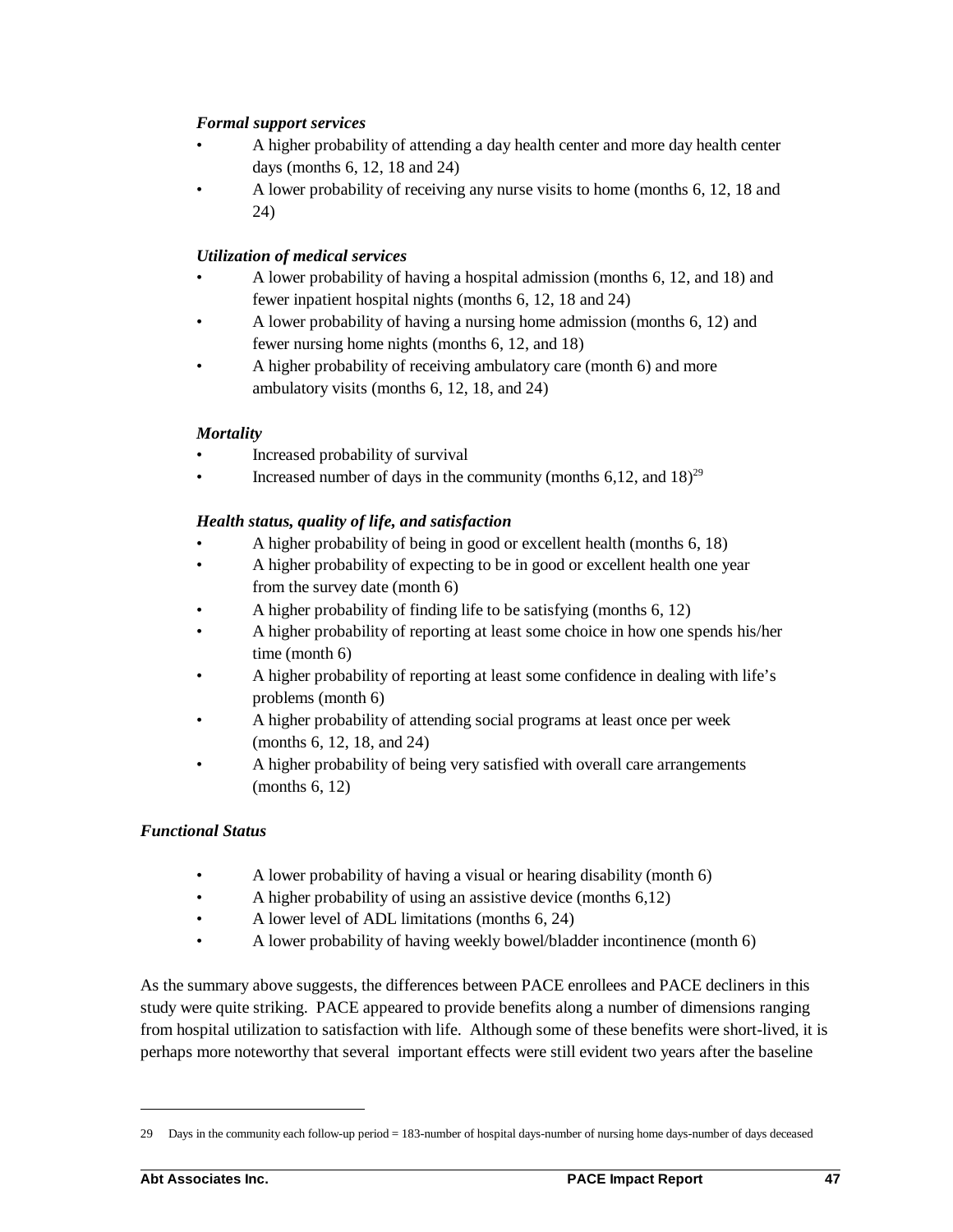survey. In particular, PACE's impact on all forms of medical services utilization persisted at least into the second year of enrollment.

The results also indicate that PACE enrollees with the most severely limiting conditions had the most to gain from the program. Both 6 and 12 months after the baseline survey, PACE enrollees with more than two ADL limitations experienced the largest reductions in nursing home and in-patient hospital utilization. These enrollees also had the best gains in satisfaction with life and socialization. Apparently, the PACE approach is particularly suited to addressing the needs of the frailest members of the nursing home eligible population.

These findings are not entirely consistent with previous research conducted in this area. Although some of the results suggest that PACE is similar to the most effective HCBS programs, PACE had some significant (albeit short-lived) impacts on of the measures of functional status. This is not consistent with research on HCBS programs, which found no similar impact on participants' functional status. Furthermore, these findings contradict evidence reported by Weissert and his colleagues that HCBS programs were better suited to meet the needs of relatively young and healthy elderly individuals. In this study, PACE was found to be most effective in improving the outcomes of the *most severely limited elders*.

The reader should keep in mind the following important caveats:

- PACE sites vary in the characteristics that define the PACE model. For example, staffing patterns vary, and some sites have implemented more flexible policies on attendance at ADHCs. Site-specific PACE effects could not be addressed because of sample size problems. Nevertheless, as described in Appendix C, the set of site dummy indicators appeared to explain only a small portion of the variation in key outcomes.
- The small sample size for the fourth follow-up interview limits our ability to estimate the impacts of PACE after two years of enrollment.
- Most importantly, even though the models presented in this report contained a broad array of measures of functional status, prior utilization, and self-reported health status, the study still lacks a true experimental design. Consequently, one cannot state with certainty that the estimated impacts of PACE capture the effects of PACE, per se, rather than reflect unmeasured differences between PACE enrollees and decliners. The analysis presented in Appendices A and B, however, suggest that the results presented in this report are quite robust to different estimation methods and different methods of accounting for mortality.

While limitations in the study design may have affected the results to some degree, the magnitude and consistency of the estimated PACE impacts strongly indicate that the PACE approach, with its emphasis on coordination of health services and provision of preventative care, has been successful in helping participants to avoid hospitalization and nursing home placement. At the same time, the comprehensive medical and social services provided by the PACE sites have evidently resulted in improved health status and quality of life for their participants. The report as a whole suggests that PACE's unique system of integrated care provides a wide range of long-lasting benefits for its frail, elderly participants.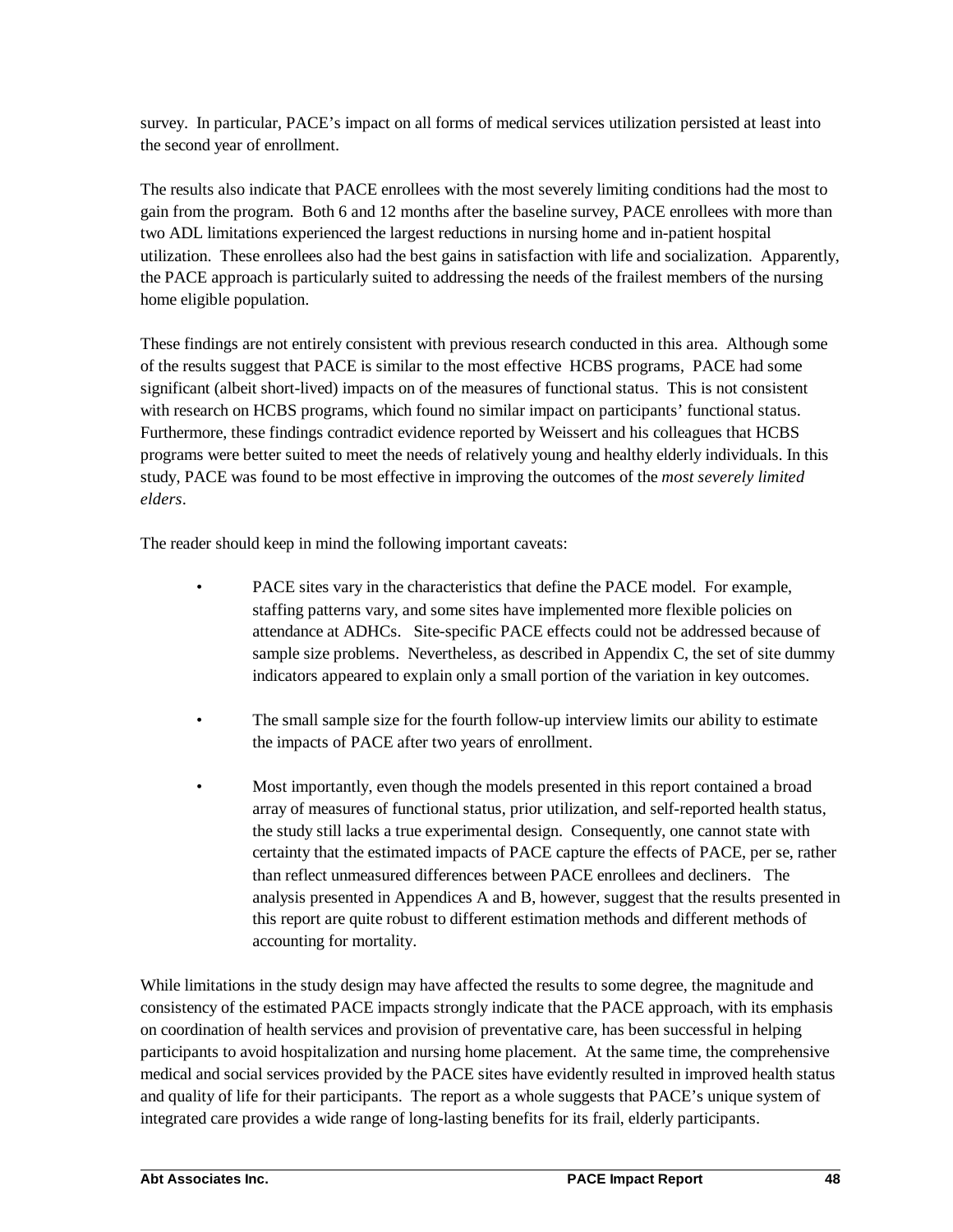## **References**

Allison, PD. "Change Scores as Dependent Variables in Regression Analysis." *Sociological Methodology* 1990, 93-114.

Burstein, NR, White, AJ, and Kidder, D.. Evaluation of the Program of All-Inclusive Care for the Elderly Demonstration: The Impact of PACE on Participant Outcomes. HCFA Contract #500-91-0027, October, 1996.

Burstein, NR. Client Mortality, Institutionalization, and Utilization of Professional Outpatient Services. Cambridge, MA: Abt Associates Inc., 1987.

Brown R, Bergeron J, Clement D, Hill J, and S Retchin. The Medicare Risk Program for HMOs--Final Summary Report on Findings from the Evaluation. Princeton, NJ: Mathematica Policy Research, Inc., 1993.

Coulam RF, Zimmerman YA, Branch LG, and RJ Maher. Cross-Site Analysis of the PACE Demonstration: Calendar Year 1993. HCFA Contract #500-91-0027, March 17, 1995.

Hughes, SL, Ulasevich, A, Weaver, FM, Henderson, W, Manheim, L, Kubal, JD, and Bonarigo, F. "Impact of Home Care on Hospital Days: A Meta Analysis." *Health Services Research,* October 1997, 415-432.

Irvin, C, Massey, S, and Dorsey, T. "Determinants of Enrollment Among Applicants to the PACE Program." Report prepared for HCFA by Abt Associates Inc, October, February 1998.

Manton K, Newcomer R, Vertrees J, Lowrimore G, and C Harrington. A Method for Adjusting Payments to Managed Care Plans Using Multivariate Patterns of Health and Functioning: The Experience of Social/Health Maintenance Organizations. *Medical Care* 32:3, 277-297, 1994.

Newcomer R, Harrington C, Manton KG, and M Lynch. A Response to Representatives from the Social HMOs Regarding Program Evaluation. *Gerontologist* 35:3, 292-294, 1995.

Newcomer R, Weinstock P, and C Harrington. *Comparison of the Consumer Satisfaction of Medicare Beneficiaries in Social HMO and Fee for Service*. Minneapolis, MN: Gerontological Society of America, 1989.

On Lok, Inc. PACE: Who is Served and What Services are Used? *PACE: Progress Report on the Replication of the On Lok Model*. San Francisco, CA: On Lok, Inc., 1993.

On Lok, Inc. PACE: Fact Book. San Francisco, CA: On Lok, Inc., 1996.

Von Behren R. Adult day care: a decade of growth. *Perspective on Aging* 18:14, 1989.

Weiner JM and J Skaggs. Current approaches to integrating acute and long-term care financing and services. Washington, DC: AARP Public Policy Institute. December 1995.

Weissert, WG, Cready CM, and JE Pawelak. The past and future of home and community-based longterm care. *The Milbank Quarterly* 66:2, 209-388, 1988.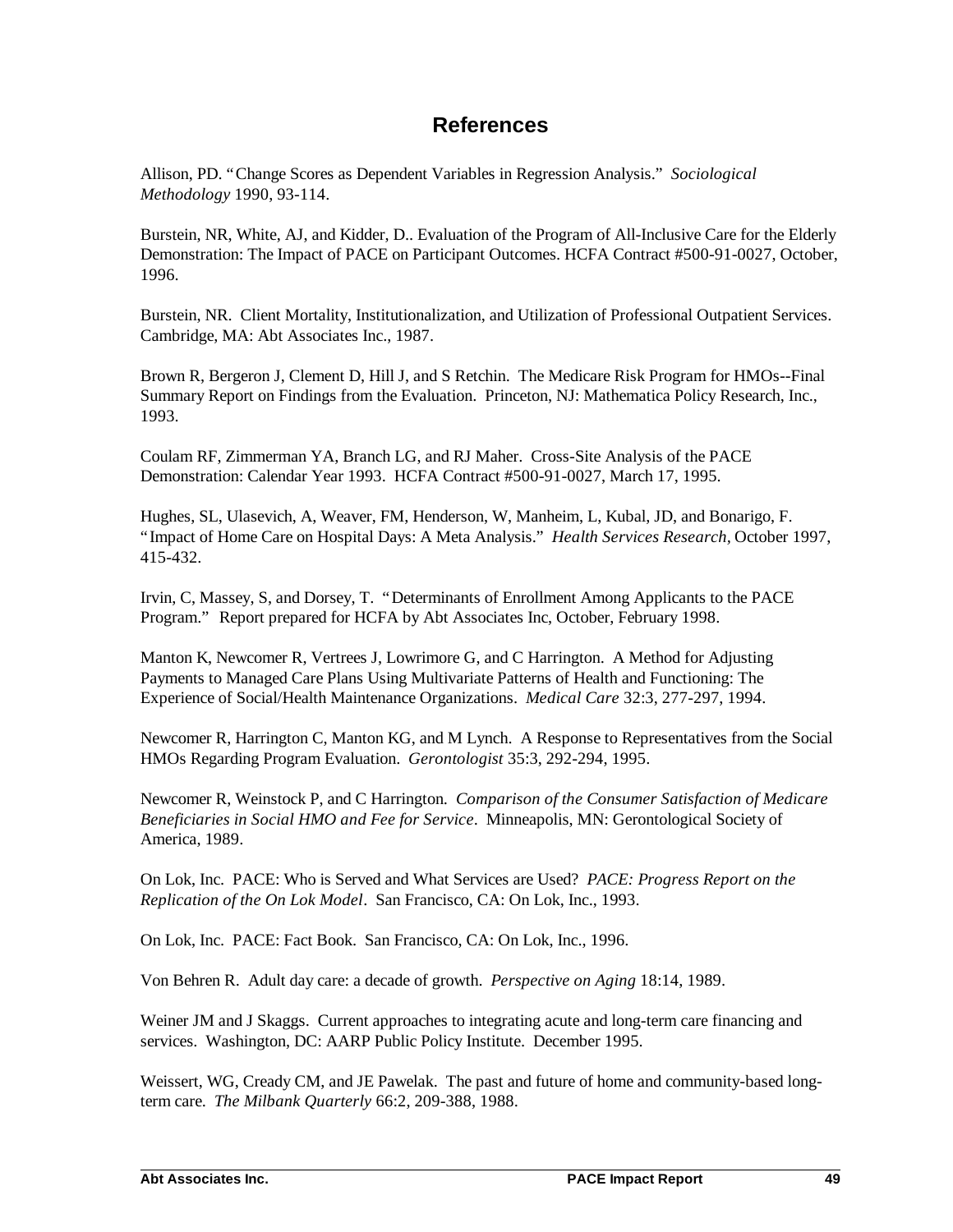White, AJ. "The Effect of PACE on Costs to Medicare: A Comparison of Medicare Capitation Rates to Projected Costs in the Absence of PACE." Report prepared for HCFA by Abt Associates Inc., February 1998.

Zimmerman, YA, Pemberton, DA, Dorsey, TC, Massey S and Coulam RF. "Evaluation of the Program of All-Inclusive Care for the Elderly (PACE) Demonstration."Annual Site Visit Report: Calendar Year 1995. Abt Associates Inc., Cambridge, MA, 1997.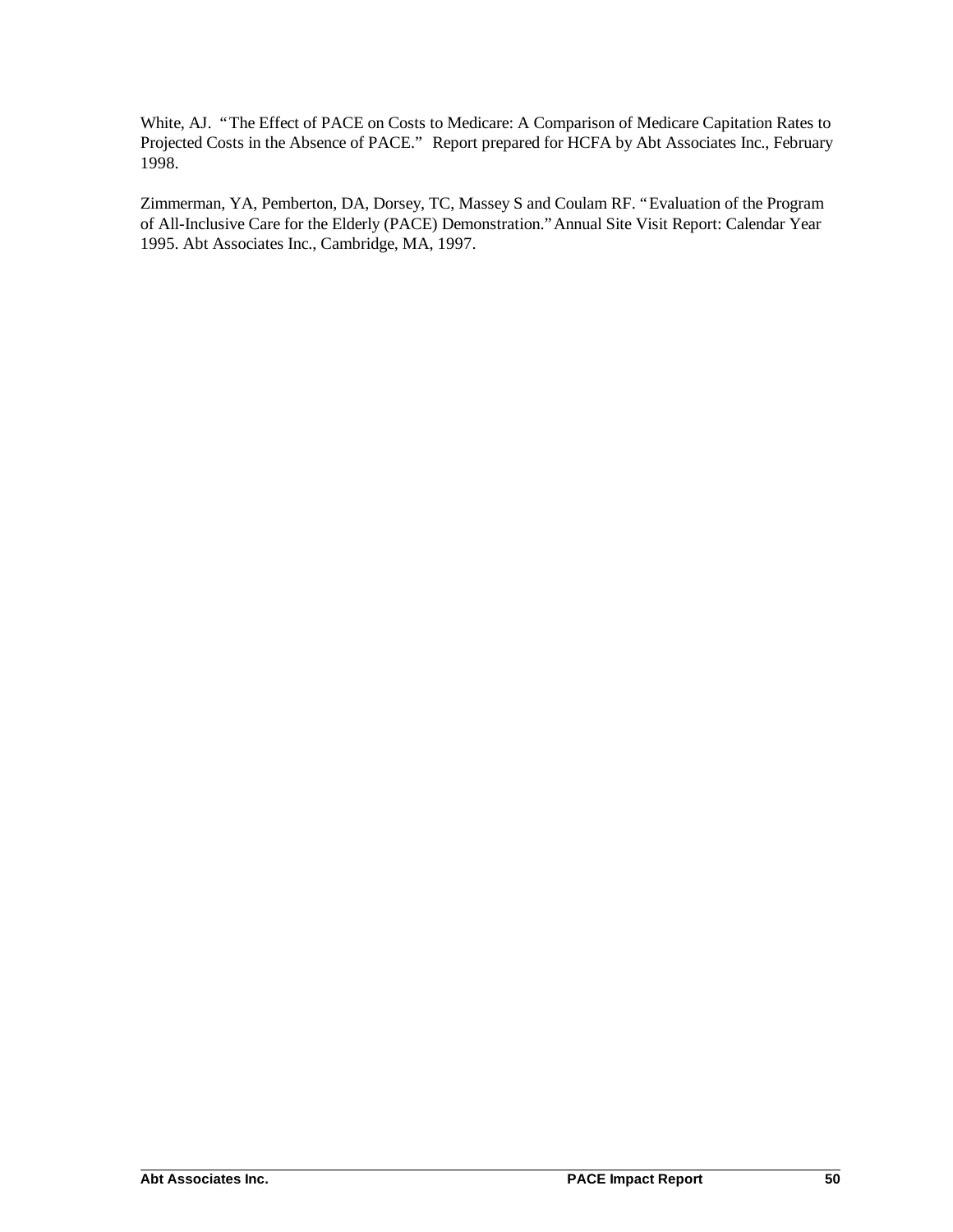#### **Appendix A: Reasons for Attrition**

There were 1308 PACE applicants with baseline survey information and master file information available. Sample sizes for the four time periods studied were: (1)  $N = 1098$ , six months after baseline; (2)  $N = 783$ , 12 momths after baseline; (3)  $N = 529$ , 18 months after baseline; and (4)  $N = 296$ , 24 months after baseline. Exhibit 18 below displays the reason why no client or proxy survey was available. All of the columns sum to 1308. Because PACE enrollees entered the program at different times, some of the enrollees could not complete 12, 18 and/or 24 month surveys because the survey period ended soon after they enrolled. Many of the enrollees in the "missing status" category were affected by the completion of the survey process.

### **Exhibit 18**

|                                     | 6 months       | 12 months        | 18 months      | 24 months        |
|-------------------------------------|----------------|------------------|----------------|------------------|
| <b>Breakoff</b>                     | 3              | $\Omega$         | 1              | 1                |
| Refusal                             | 65             | 65               | 41             | 22               |
| Died Without a Close-Out Survey     | 18             | 9                | 6              | 4                |
| Language Barrier                    | $\overline{c}$ | $\boldsymbol{0}$ | $\overline{2}$ | $\boldsymbol{0}$ |
| <b>Cannot Locate</b>                | 30             | 35               | 42             | 18               |
| Located, No Contact                 | 24             | 29               | 17             | 13               |
| Failed Q2 Screen                    | 9              | 3                | 3              | 3                |
| <b>Client Impaired</b>              | 19             | 29               | 21             | 18               |
| <b>Client Aphasic</b>               | 1              | $\overline{0}$   | 1              | $\boldsymbol{0}$ |
| Client Ill                          | $\overline{c}$ | 1                | $\overline{0}$ | 1                |
| <b>Window Closed</b>                | 15             | 13               | 1              | 3                |
| Case Never Sent to Field            | 17             | 15               | 1              | $\Omega$         |
| <b>Missing Status</b>               | 5              | 326              | 642            | 929              |
| Other                               | $\overline{0}$ | $\boldsymbol{0}$ | 1              | $\boldsymbol{0}$ |
| Total Without Survey for this Month | 205            | 525              | 779            | 1012             |
| Total With Survey for this Month    | 1098           | 783              | 529            | 296              |
| Total                               | 1308           | 1308             | 1308           | 1308             |

#### **Reasons for Attrition**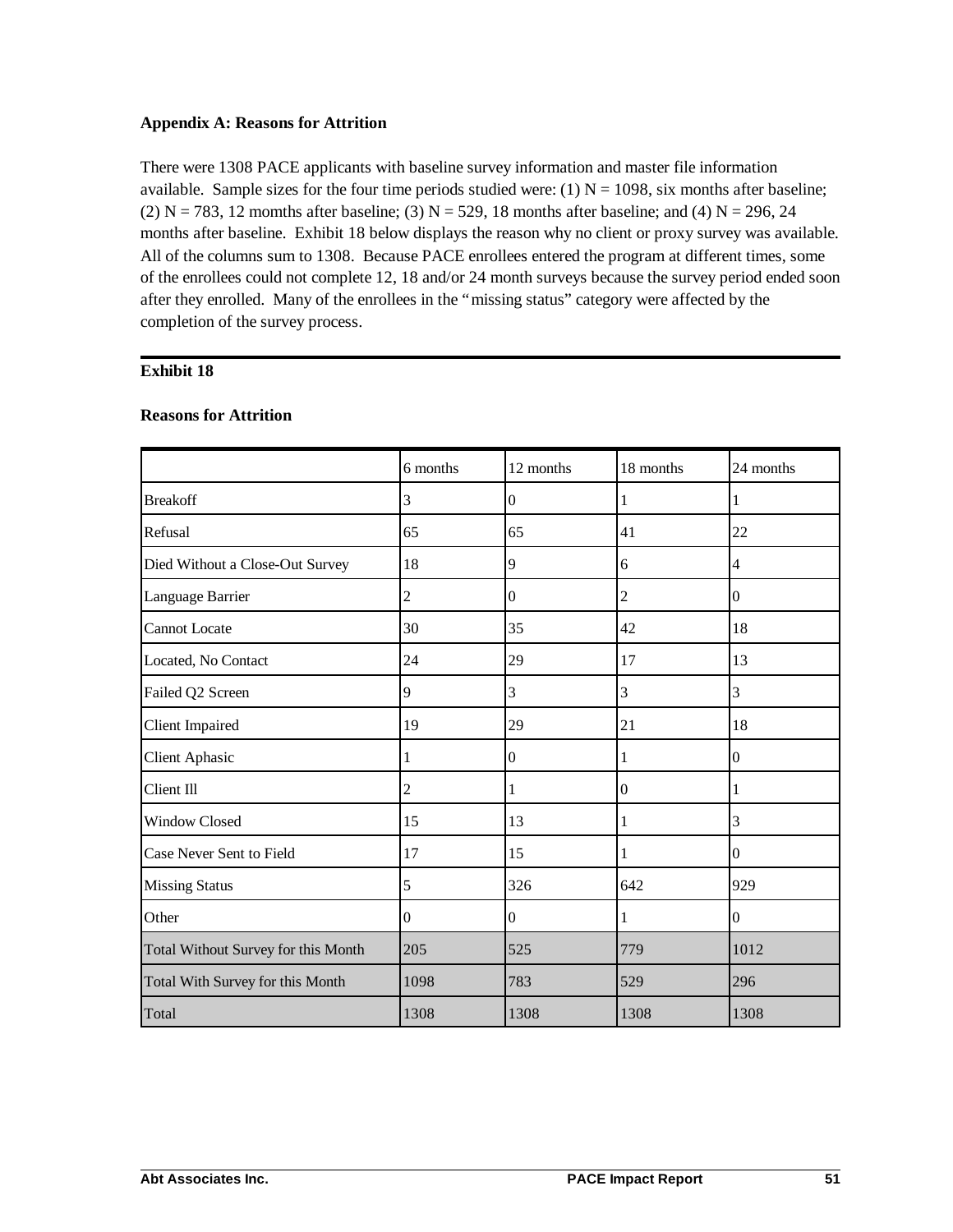#### **Appendix B: Alternative Estimation Method**

The analyses presented above were based on a model that included as a covariate the baseline measure of the dependent variable. This technique, sometimes called the regressor variable method, was used in this study to control for prior differences between PACE enrollees and comparison group members that may be correlated with participation in PACE and the outcomes of interest. For example, it is possible that elders with an underlying, fixed characteristic such as "positive attitude" were more likely to enroll in PACE compared to elders with "negative attitudes." Because an elder's positive attitude potentially may have had a beneficial impact on many of the outcomes of interest (particularly self-reported quality of life), the PACE effect could be over-stated if baseline differences in attitude are ignored.

In the absence of random assignment, one can never be certain that the analysis has completely controlled for unobserved differences between the treatment and comparison groups. The regressor variable method uses the baseline measure of the outcome of interest as a proxy for these unobserved differences to minimize unobserved heterogeneity. An alternative approach would be to use as a dependent variable the difference between the current outcome and its value at baseline. Essentially, the dependent variable in this model would be the change in the outcome over time and the independent variables would be the changes in any time-varying covariates. In this analysis, all of the covariates were fixed over time with the exception of the treatment dummy variable.

This alternative approach is commonly referred to as a fixed effect model or a change score model. Under some conditions [see Allison (1990)], this method is clearly preferable to the regressor variable method, but in many cases the choice between the two models depends on features of the underlying process that are not known to the researcher. Exhibit 19 below presents PACE impacts for several key outcomes estimated using both methods.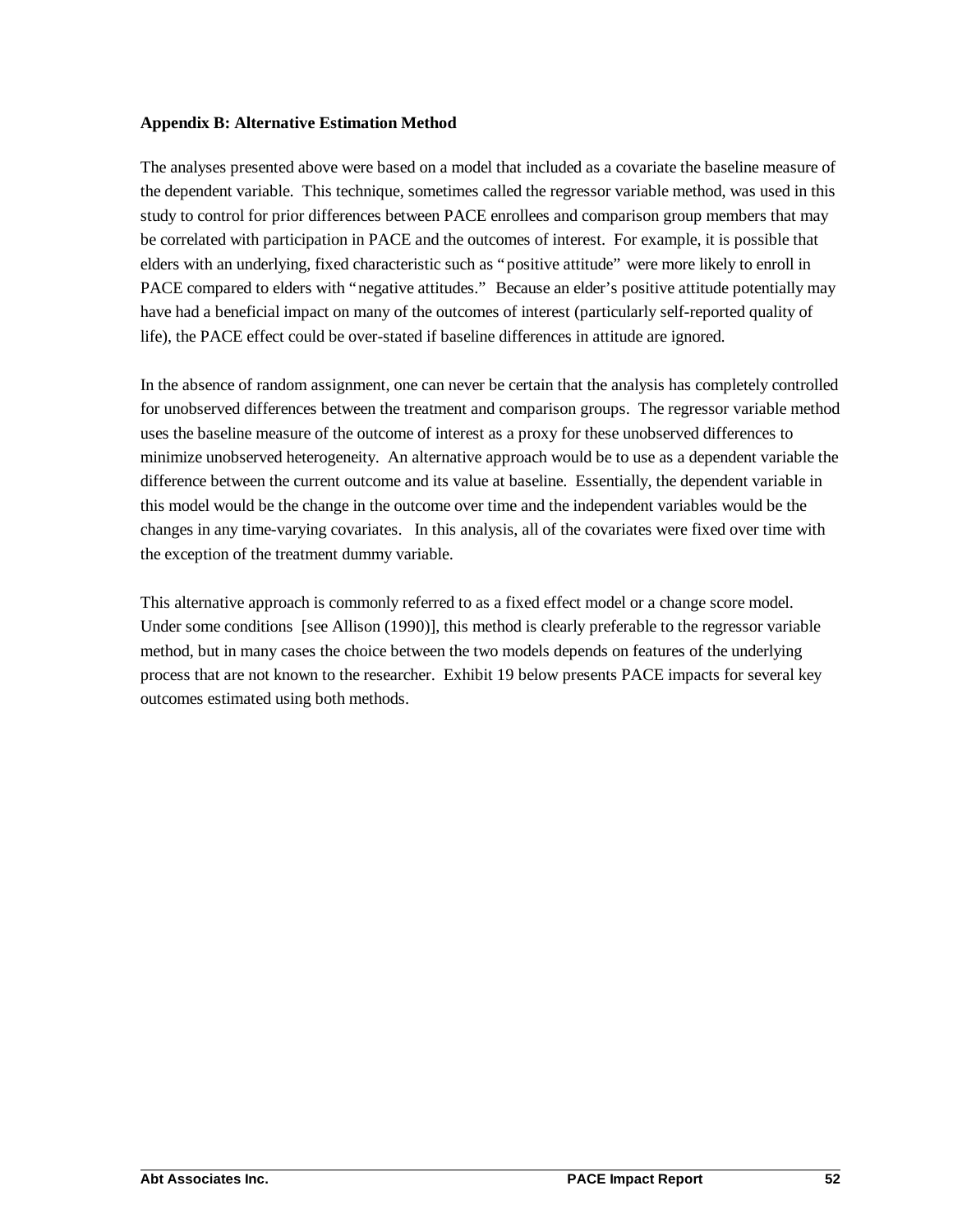#### **Exhibit 19**

|                                                            | <b>Regressor Variable Method</b> | <b>Change Score Method</b> |
|------------------------------------------------------------|----------------------------------|----------------------------|
| any hospital days                                          | $-.204***$<br>(.033)             | $-.122**$<br>(.059)        |
| number of hospital days                                    | $-4.25***$<br>(.902)             | 1.24<br>(2.11)             |
| number nursing home days                                   | $-16.13***$<br>(2.49)            | $-8.42***$<br>(2.76)       |
| number ambulatory visits                                   | $7.31***$<br>(1.25)              | $8.24***$<br>(1.55)        |
| self-reported health is good or better                     | $.068*$<br>(.035)                | $.158***$<br>(.056)        |
| self-reported future health status<br>is good to excellent | $.076**$<br>(.036)               | $-.058$<br>(.154)          |
| at least some choice in<br>activities                      | $.148***$<br>(.034)              | $.115**$<br>(.054)         |
| satisfied with way spending<br>time                        | $.171***$<br>(.032)              | $.164***$<br>(.054)        |
| satisfied with care arrangements                           | $.124***$<br>(.031)              | $.142**$<br>(.060)         |
| confident about problem<br>solving                         | .098***<br>(.036)                | .054<br>(.050)             |
| socialize at least weekly                                  | $.290***$<br>(.034)              | $.134**$<br>(.053)         |

### **Comparison of 6 month PACE impacts estimated using the regressor variable method and the change score method**

*Source: Abt Associates Survey of PACE Applicants, HCFA*

Generally, the change score method yields PACE impact estimates that are smaller in magnitude and less precise than the regressor variable method estimates. Even so, the qualitative interpretation of the results does not change in most cases; PACE still has a strong, statistically significant impact on a variety of client outcomes. The sign and the statistical significance of most estimates do not change when the change score method is applied. The similarity of the estimates produced using the two different models suggests that the results are fairly robust.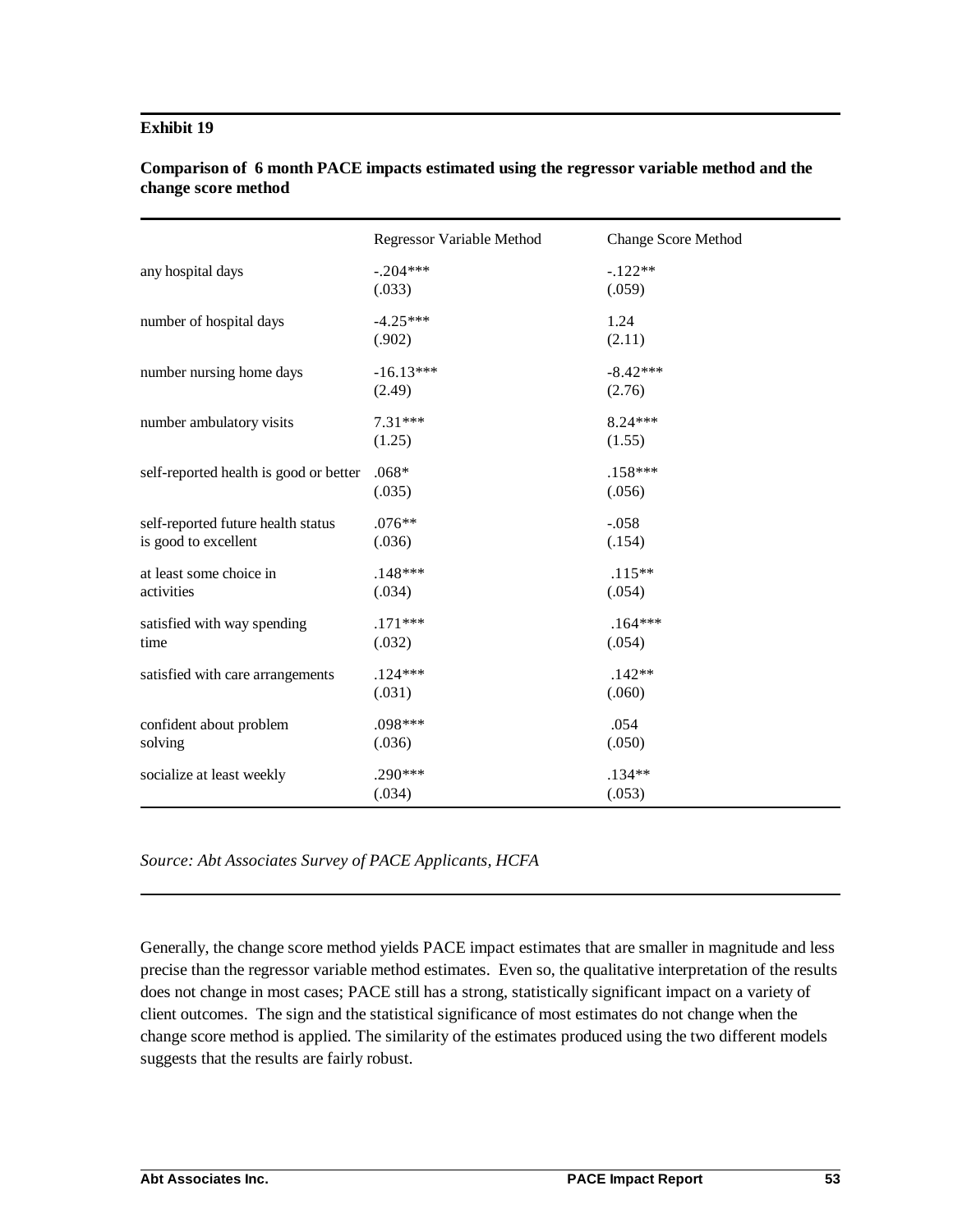#### **Appendix C: Mortality Sensitivity Analysis**

Another way to test the robustness of the PACE impact estimates is to remove from the analysis any PACE enrollee or comparison group member who died within three months of the home visit ( $N = 23$ ). This method reduces the possibility that the frailest elders decided not to enroll in PACE, causing relatively healthy elders to be over-represented in the treatment group. Exhibit 20 below presents the previous results as well as results generated from a sample that excluded elders who died within three months of the home visit. This exercise was repeated with a sample that excluded all participants who died during the study. The impact estimates were very similar to the results displayed below.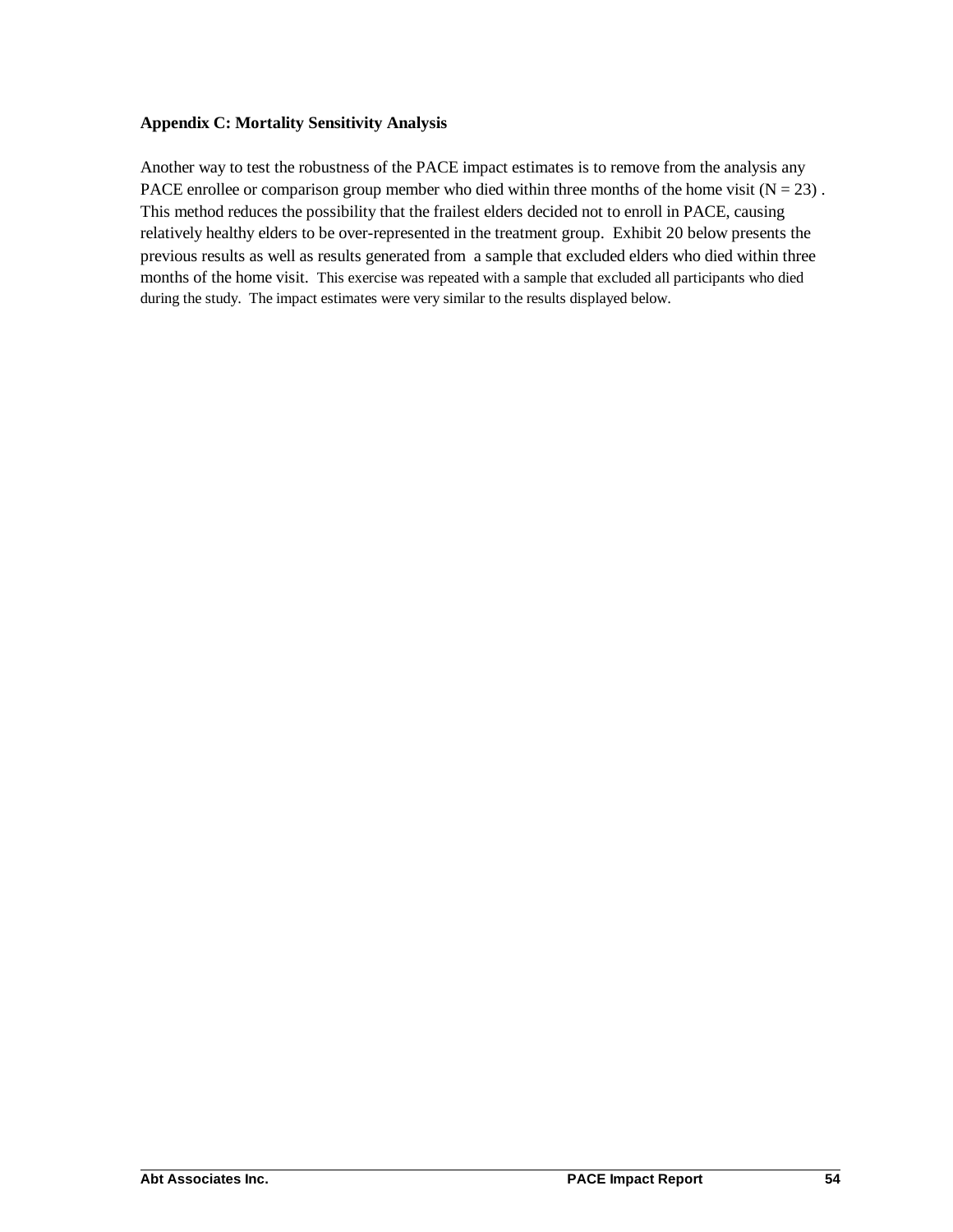### **Exhibit 20**

|                                    | Sample includes those who died<br>within three months | Sample excludes those who died<br>within three months |
|------------------------------------|-------------------------------------------------------|-------------------------------------------------------|
| any hospital days                  | $-.204***$                                            | $-.183***$                                            |
|                                    | (.033)                                                | (.034)                                                |
| number of hospital days            | $-4.25***$                                            | $-4.10***$                                            |
|                                    | (.902)                                                | (.920)                                                |
| number nursing home days           | $-16.13***$                                           | $-16.77***$                                           |
|                                    | (2.49)                                                | (2.54)                                                |
| number ambulatory visits           | $7.31***$                                             | $7.32***$                                             |
|                                    | (1.25)                                                | (1.27)                                                |
| self-reported health is good to    | $.068*$                                               | .053                                                  |
| excellent                          | (.035)                                                | (.036)                                                |
| self-reported future health status | $.076**$                                              | $.076**$                                              |
| is good to excellent               | (.036)                                                | (.036)                                                |
| at least some choice in            | $.148***$                                             | $.131***$                                             |
| activities                         | (.034)                                                | (.035)                                                |
| satisfied with way spending        | $.171***$                                             | $.157***$                                             |
| time                               | (.032)                                                | (.032)                                                |
| satisfied with care arrangements   | $.124***$                                             | $.108***$                                             |
|                                    | (.031)                                                | (.031)                                                |
| confident about problem            | .098***                                               | $.079**$                                              |
| solving                            | (.036)                                                | (.036)                                                |
|                                    |                                                       |                                                       |
| socialize at least weekly          | .290***                                               | $.279***$                                             |
|                                    | (.034)                                                | (.034)                                                |
|                                    |                                                       |                                                       |

## **Comparison of 6 month PACE impacts estimated with and without elders who died within three months of the home visit**

Note: These estimates were generated using the regressor variable method that was used throughout the main text.

*Source: Abt Associates Survey of PACE Applicants, HCFA*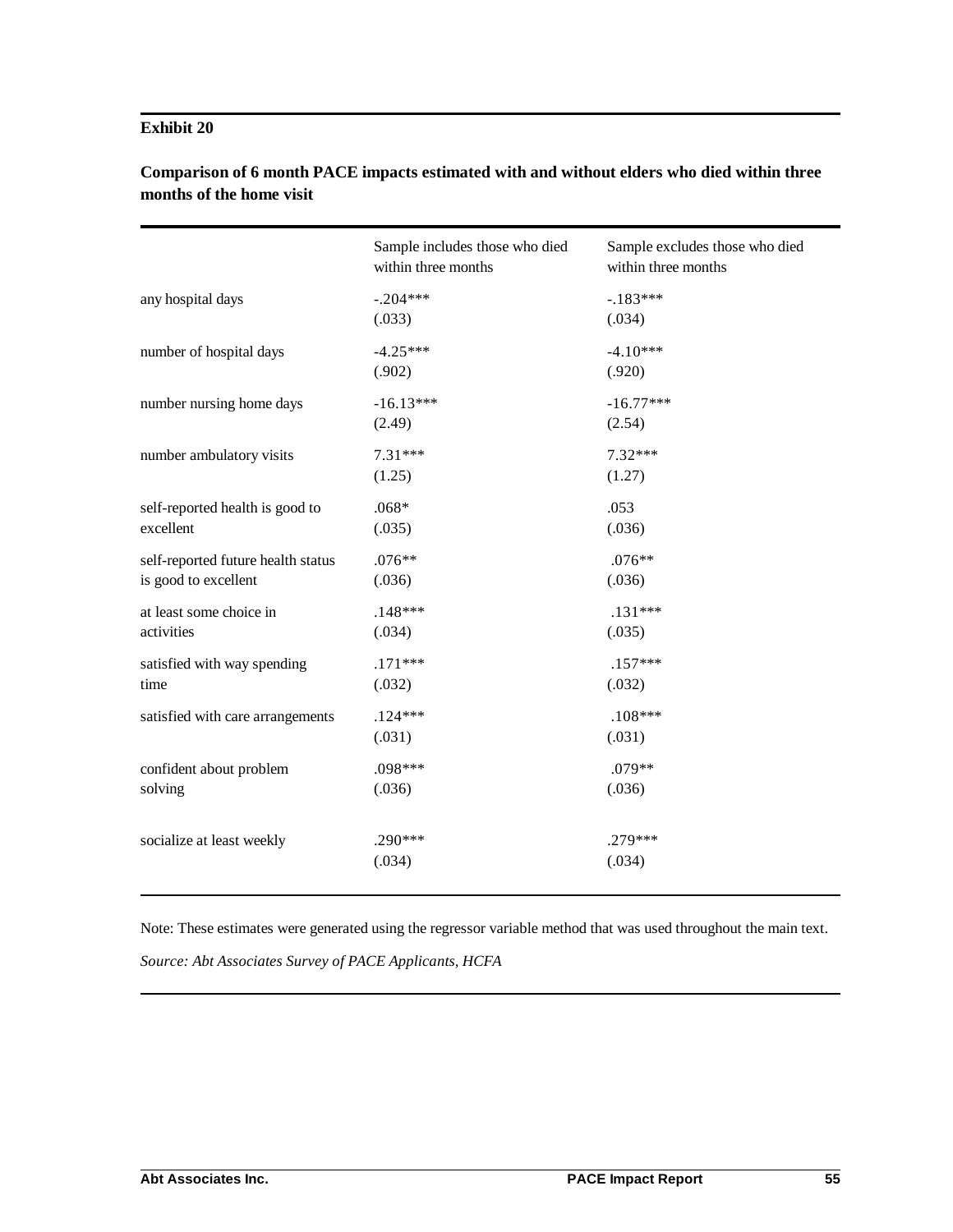The estimated PACE impacts are not sensitive to the exclusion of the frailest elders, who may be underrepresented in the treatment group. For almost every outcome, the sign and statistical significance of the impact estimate remained the same, and the magnitude changed only slightly.

The results presented above further reinforce the preceding analysis which suggested that the estimated PACE impacts are robust. Moreover, the findings suggest that the possible non-random attrition due to mortality did not have an important influence on the estimates presented in the main body of the report.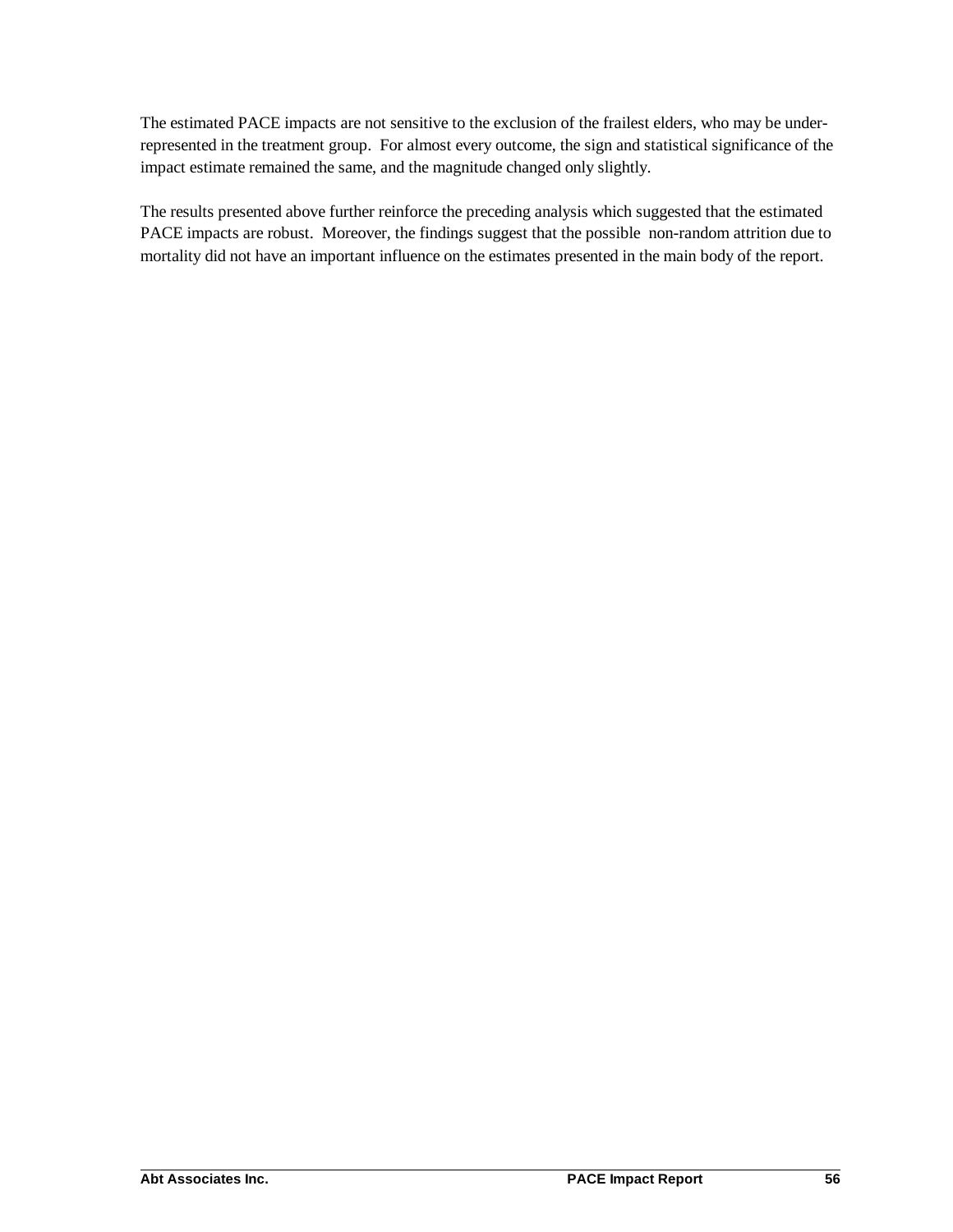#### **Appendix D: Site Specific PACE Impacts**

Throughout the report, the impact of PACE has been treated as an effect that is generated by methods and goals of providing care that are common to all sites. Consequently, a single PACE impact was estimated for every outcome. In reality, each PACE site was somewhat unique in its approach to providing care. It is likely, then, that the impact of PACE varied across sites.

The number of treatment and comparison group members with complete information for the baseline and first follow-up surveys is displayed below in Exhibit 21. In some sites, such as San Francisco, Oakland, Rochester, and Sacramento, there are fewer than ten comparison group members. Because the number of participants with survey information was very small at some sites, site-specific treatment effects could not be incorporated in the impact models.

| site          | number of PACE enrollees<br>with baseline and first follow-up<br>information | number of comparison group<br>members with baseline and first<br>follow-up information |
|---------------|------------------------------------------------------------------------------|----------------------------------------------------------------------------------------|
| San Francisco | 3                                                                            | 21                                                                                     |
| East Boston   | 65                                                                           | 24                                                                                     |
| Portland      | 38                                                                           | 15                                                                                     |
| Columbia      | 253                                                                          | 73                                                                                     |
| Milwaukee     | 98                                                                           | 62                                                                                     |
| Denver        | 45                                                                           | 36                                                                                     |
| <b>Bronx</b>  | 34                                                                           | 12                                                                                     |
| Rochester     | 16                                                                           | 8                                                                                      |
| Sacramento    | 35                                                                           | 8                                                                                      |
| El Paso       | 155                                                                          | 60                                                                                     |
| Oakland       | 30                                                                           | 7                                                                                      |

### **Exhibit 21 PACE enrollees and Comparison Group Members by Site**

*Source: Abt Associates Survey of PACE Applicants, HCFA*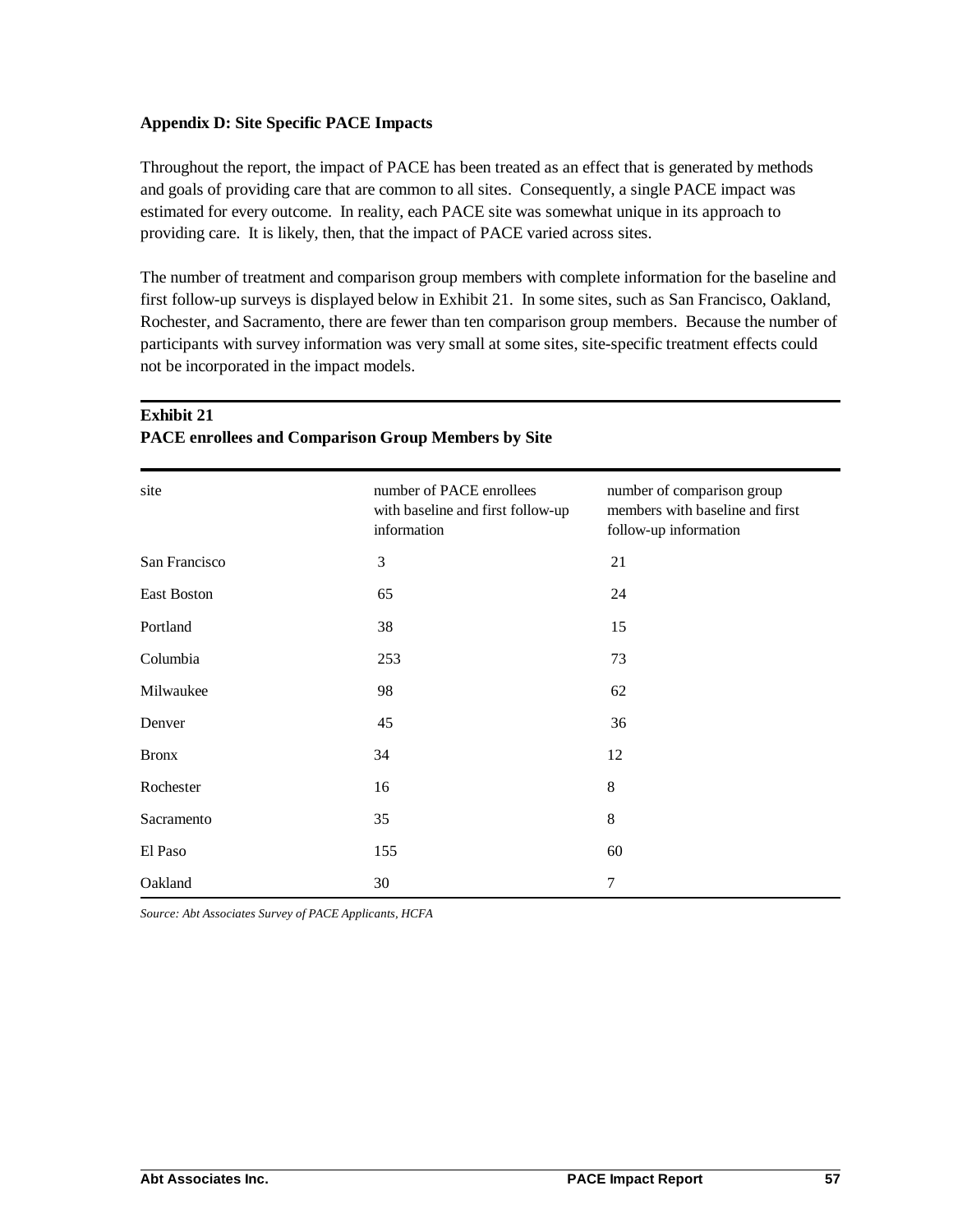| <b>ANOVA Tables</b>            |      |                          |                       |                |            |                  |
|--------------------------------|------|--------------------------|-----------------------|----------------|------------|------------------|
| <b>Source</b>                  | DF   | Sum of<br><b>Squares</b> | Mean<br><b>Square</b> | <b>F</b> Value |            | $Pr > F$ R-sqrd. |
| Number of Hospital Days        |      |                          |                       |                |            |                  |
| Model                          | 10   | 1857.220                 | 185.722               | 1.17           | .3104 .011 |                  |
| Error                          | 1056 | 168,304.019              | 159.379               |                |            |                  |
| <b>Corrected Total</b>         | 1066 | 170,161.239              |                       |                |            |                  |
| Number of Nursing Home Days    |      |                          |                       |                |            |                  |
| Model                          | 10   | 26,042.027               | 2604.203              | 2.00           | .031       | .018             |
| Error                          | 1064 | 1,387,239.093 1303.796   |                       |                |            |                  |
| <b>Corrected Total</b>         | 1074 | 1,413,281.120            |                       |                |            |                  |
| Number of Nurse Visits to Home |      |                          |                       |                |            |                  |
| Model                          | 10   | 22,372.176               | 2237.218              | 6.31           | .0001      | .062             |
| Error                          | 959  | 339,902.221              | 354.434               |                |            |                  |
| <b>Corrected Total</b>         | 969  | 362,274.396              |                       |                |            |                  |
| Number of Ambulatory Visits    |      |                          |                       |                |            |                  |
| Model                          | 10   | 16,035.946               | 1603.594              | 7.57           | .0001      | .102             |
| Error                          | 670  | 141,927.455              | 211.832               |                |            |                  |
| <b>Corrected Total</b>         | 680  | 157,963.401              |                       |                |            |                  |

Exhibit 22 displays analysis of variance tables for several key outcomes in the first follow-up survey. These models include *only the 10 site specific dummy variables* as independent variables.

*Source: Abt Associates Survey of PACE Applicants, HCFA*

The ANOVA tables suggest the site dummy indicators do not explain much of the variation in the number of hospital days or in the number of nursing home days. As a group, the site dummy indicators explain 6 percent of the variation in nurse visits to the home and ten percent of the variation in the number of ambulatory visits. For hospital days and nursing home days, however, the proportion of variation explained by the site indicators is much smaller.

**Exhibit 22**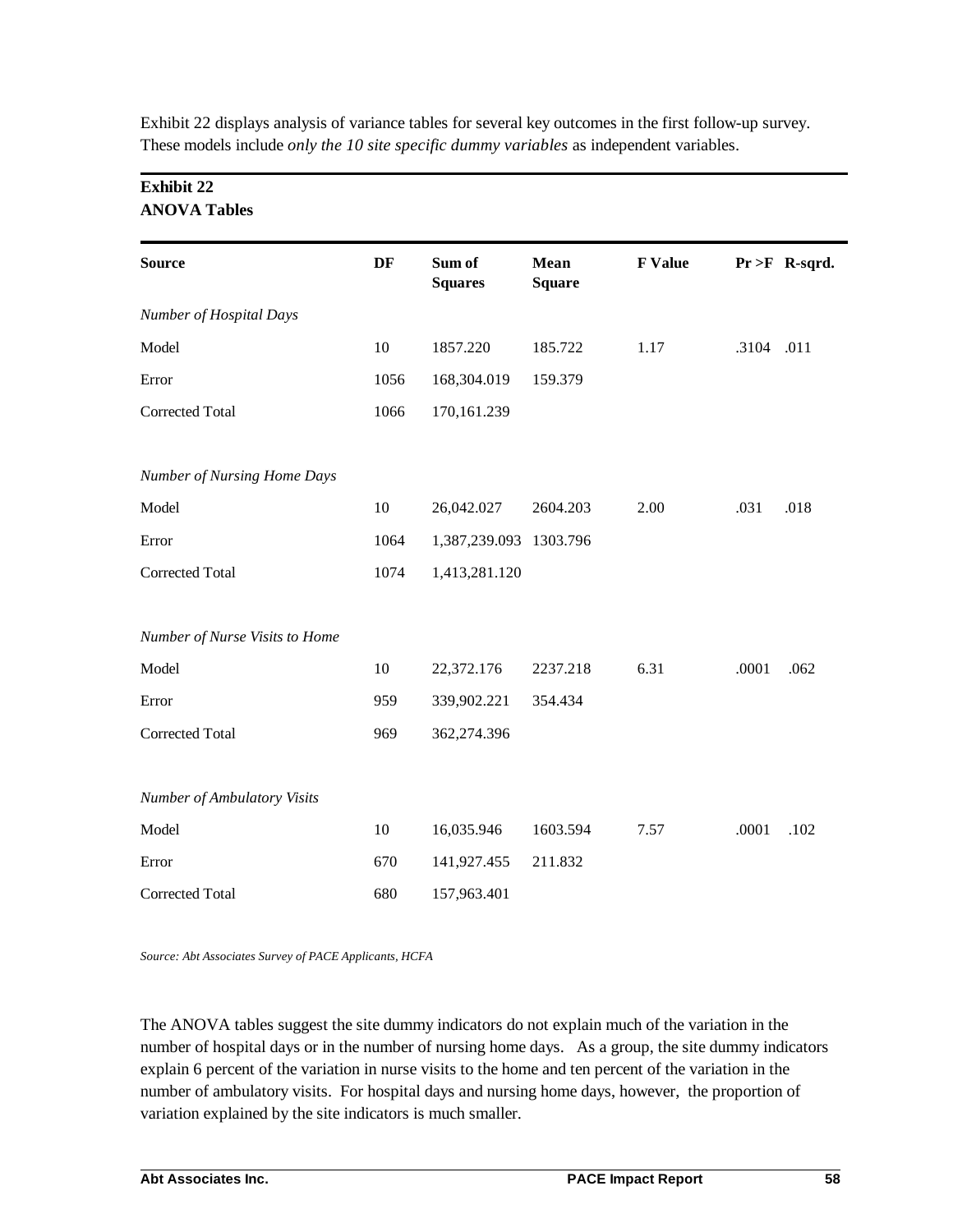## **Appendix E: Estimation of 6 and 12 Month Impacts Using Respondents from Three Sites with Highest Response Rates**

Because the response rates varied widely by site, and because only respondents who responded to the survey could be included in the analysis, the 6 and 12 month impacts analysis was repeated on a subsample of respondents from the three sites with the largest response rates. As seen below for selected outcomes, these results are very similar to those estimated using the whole sample. The sub-sample analysis was not conducted for the 18 and 24 month surveys because of insufficient sample size.

### **Exhibit 23**

## **Comparison of 6 month PACE impacts estimated with the full sample and with a sub-sample of respondents from El Paso, Columbia, and Milwaukee**

|                                                            | Sample includes respondents from<br>El Paso, Columbia, and Milwaukee<br>only | <b>Full Analysis Sample</b> |
|------------------------------------------------------------|------------------------------------------------------------------------------|-----------------------------|
| any hospital days                                          | $-.273***$<br>(.044)                                                         | $-.204***$<br>(.034)        |
| number of hospital days                                    | $-6.32***$<br>(.999)                                                         | $-4.25***$<br>(.902)        |
| number nursing home days                                   | $-14.30***$<br>(3.09)                                                        | $-16.14**$<br>(2.49)        |
| number ambulatory visits                                   | $3.12**$<br>(1.37)                                                           | $7.31***$<br>(1.25)         |
| self-reported health is good to<br>excellent               | .053<br>(.044)                                                               | .068<br>(.035)              |
| self-reported future health status<br>is good to excellent | .027<br>(.045)                                                               | $.076**$<br>(.036)          |
| at least some choice in<br>activities                      | $.196***$<br>(.044)                                                          | $.148***$<br>(.034)         |
| satisfied with way spending<br>time                        | .199***<br>(.040)                                                            | $.171***$<br>(.032)         |
| satisfied with care arrangements                           | $.157***$<br>(.039)                                                          | $.124***$<br>(.031)         |
| confident about problem<br>solving                         | .099**<br>(.043)                                                             | .098**<br>(.036)            |